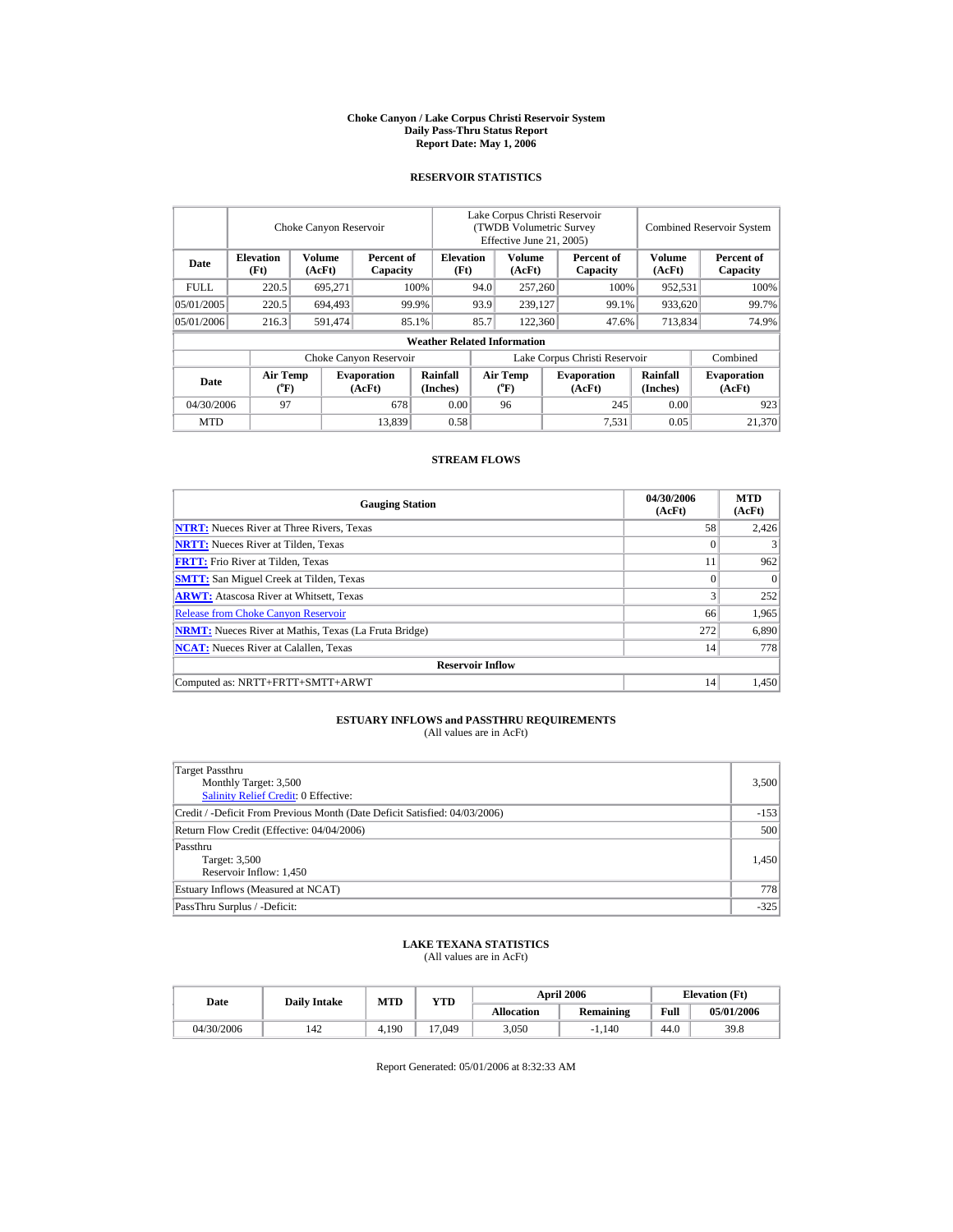#### **Choke Canyon / Lake Corpus Christi Reservoir System Daily Pass-Thru Status Report Report Date: May 2, 2006**

## **RESERVOIR STATISTICS**

|            |                                      | Choke Canyon Reservoir |                              |                                    | Lake Corpus Christi Reservoir<br>(TWDB Volumetric Survey)<br>Effective June 21, 2005) |                                |  |                               |                         | <b>Combined Reservoir System</b> |
|------------|--------------------------------------|------------------------|------------------------------|------------------------------------|---------------------------------------------------------------------------------------|--------------------------------|--|-------------------------------|-------------------------|----------------------------------|
| Date       | <b>Elevation</b><br>(Ft)             | Volume<br>(AcFt)       | Percent of<br>Capacity       | <b>Elevation</b><br>(Ft)           |                                                                                       | <b>Volume</b><br>(AcFt)        |  | Percent of<br>Capacity        | <b>Volume</b><br>(AcFt) | Percent of<br>Capacity           |
| FULL.      | 220.5                                | 695.271                |                              | 100%                               | 94.0                                                                                  | 257,260                        |  | 100%                          | 952.531                 | 100%                             |
| 05/02/2005 | 220.5                                | 694.233                |                              | 99.9%                              | 93.9                                                                                  | 239.127                        |  | 99.1%                         | 933.360                 | 99.7%                            |
| 05/02/2006 | 216.3                                | 591.001                |                              | 85.0%                              | 85.7                                                                                  | 122,360                        |  | 47.6%                         | 713,361                 | 74.9%                            |
|            |                                      |                        |                              | <b>Weather Related Information</b> |                                                                                       |                                |  |                               |                         |                                  |
|            |                                      |                        | Choke Canyon Reservoir       |                                    |                                                                                       |                                |  | Lake Corpus Christi Reservoir |                         | Combined                         |
| Date       | Air Temp<br>$({}^{\circ}\mathrm{F})$ |                        | <b>Evaporation</b><br>(AcFt) | Rainfall<br>(Inches)               |                                                                                       | Air Temp<br>$({}^o\mathrm{F})$ |  | <b>Evaporation</b><br>(AcFt)  | Rainfall<br>(Inches)    | <b>Evaporation</b><br>(AcFt)     |
| 05/01/2006 | 95                                   |                        | 526                          | 0.00                               |                                                                                       | 94                             |  | 276                           | 0.00                    | 802                              |
| <b>MTD</b> |                                      |                        | 526                          | 0.00                               |                                                                                       |                                |  | 276                           | 0.00                    | 802                              |

### **STREAM FLOWS**

| <b>Gauging Station</b>                                       | 05/01/2006<br>(AcFt) | <b>MTD</b><br>(AcFt) |
|--------------------------------------------------------------|----------------------|----------------------|
| <b>NTRT:</b> Nueces River at Three Rivers, Texas             | 56                   | 56                   |
| <b>NRTT:</b> Nueces River at Tilden, Texas                   | $\Omega$             | $\Omega$             |
| <b>FRTT:</b> Frio River at Tilden, Texas                     | 11                   | 11                   |
| <b>SMTT:</b> San Miguel Creek at Tilden, Texas               | $\Omega$             | $\Omega$             |
| <b>ARWT:</b> Atascosa River at Whitsett, Texas               |                      |                      |
| <b>Release from Choke Canyon Reservoir</b>                   | 66                   | 66                   |
| <b>NRMT:</b> Nueces River at Mathis, Texas (La Fruta Bridge) | 272                  | 272                  |
| <b>NCAT:</b> Nueces River at Calallen, Texas                 | Q                    | Q                    |
| <b>Reservoir Inflow</b>                                      |                      |                      |
| Computed as: NRTT+FRTT+SMTT+ARWT                             | 16                   | 16                   |

## **ESTUARY INFLOWS and PASSTHRU REQUIREMENTS**<br>(All values are in AcFt)

| Target Passthru<br>Monthly Target: 25,500<br><b>Salinity Relief Credit: 0 Effective:</b> | 25,500          |
|------------------------------------------------------------------------------------------|-----------------|
| Credit / -Deficit From Previous Month (Date Deficit Satisfied: )                         | $-325$          |
| Return Flow Credit (Effective: )                                                         | $\vert 0 \vert$ |
| Passthru<br>Target: 25,500<br>Reservoir Inflow: 16                                       | 16              |
| Estuary Inflows (Measured at NCAT)                                                       | 9 <sup>1</sup>  |
| PassThru Surplus / -Deficit:                                                             | $-333$          |

## **LAKE TEXANA STATISTICS** (All values are in AcFt)

| Date       | <b>Daily Intake</b> | <b>MTD</b> | <b>YTD</b> |            | <b>May 2006</b>  | <b>Elevation</b> (Ft) |            |
|------------|---------------------|------------|------------|------------|------------------|-----------------------|------------|
|            |                     |            |            | Allocation | <b>Remaining</b> | Full                  | 05/02/2006 |
| 05/01/2006 | 142                 | 142        | 7.191      | 4.100      | 3.958            | 44.0                  | 39.6       |

Report Generated: 05/02/2006 at 8:16:04 AM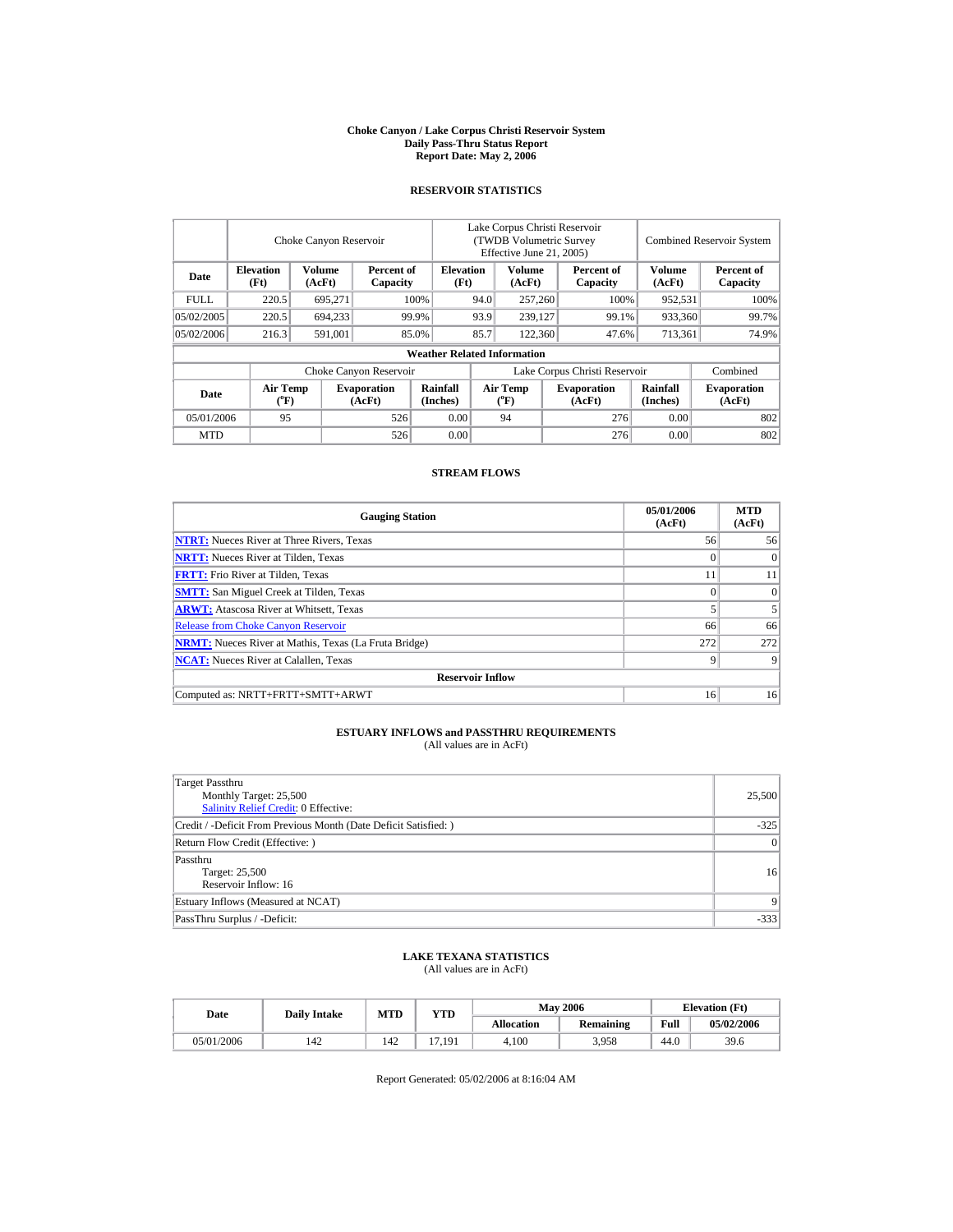#### **Choke Canyon / Lake Corpus Christi Reservoir System Daily Pass-Thru Status Report Report Date: May 3, 2006**

### **RESERVOIR STATISTICS**

|            | Choke Canyon Reservoir                      |                  |                              |                                    | Lake Corpus Christi Reservoir<br>(TWDB Volumetric Survey<br>Effective June 21, 2005) |                                             |  |                              | <b>Combined Reservoir System</b> |                              |  |
|------------|---------------------------------------------|------------------|------------------------------|------------------------------------|--------------------------------------------------------------------------------------|---------------------------------------------|--|------------------------------|----------------------------------|------------------------------|--|
| Date       | <b>Elevation</b><br>(Ft)                    | Volume<br>(AcFt) | Percent of<br>Capacity       | <b>Elevation</b><br>(Ft)           |                                                                                      | Volume<br>(AcFt)                            |  | Percent of<br>Capacity       | Volume<br>(AcFt)                 | Percent of<br>Capacity       |  |
| FULL.      | 220.5                                       | 695,271          |                              | 100\%                              | 94.0                                                                                 | 257,260                                     |  | 100%                         | 952,531                          | 100%                         |  |
| 05/03/2005 | 220.5                                       | 693,974          |                              | 99.8%                              | 93.9                                                                                 | 239,318                                     |  | 99.2%                        | 933,292                          | 99.7%                        |  |
| 05/03/2006 | 216.3                                       | 590,523          |                              | 84.9%                              | 85.6                                                                                 | 120,526                                     |  | 46.8%                        | 711.049                          | 74.6%                        |  |
|            |                                             |                  |                              | <b>Weather Related Information</b> |                                                                                      |                                             |  |                              |                                  |                              |  |
|            |                                             |                  | Choke Canyon Reservoir       |                                    | Lake Corpus Christi Reservoir                                                        |                                             |  |                              |                                  | Combined                     |  |
| Date       | <b>Air Temp</b><br>$({}^{\circ}\mathrm{F})$ |                  | <b>Evaporation</b><br>(AcFt) | Rainfall<br>(Inches)               |                                                                                      | <b>Air Temp</b><br>$({}^{\circ}\mathbf{F})$ |  | <b>Evaporation</b><br>(AcFt) | <b>Rainfall</b><br>(Inches)      | <b>Evaporation</b><br>(AcFt) |  |
| 05/02/2006 | 95                                          |                  | 512                          | 0.00                               |                                                                                      | 91                                          |  | 251                          | 0.00                             | 763                          |  |
| <b>MTD</b> |                                             |                  | 1,038                        | 0.00                               |                                                                                      |                                             |  | 527                          | 0.00                             | 1,565                        |  |

### **STREAM FLOWS**

| <b>Gauging Station</b>                                       | 05/02/2006<br>(AcFt) | <b>MTD</b><br>(AcFt) |
|--------------------------------------------------------------|----------------------|----------------------|
| <b>NTRT:</b> Nueces River at Three Rivers, Texas             | 54                   | 109                  |
| <b>NRTT:</b> Nueces River at Tilden, Texas                   |                      | 0                    |
| <b>FRTT:</b> Frio River at Tilden, Texas                     | 11                   | 22                   |
| <b>SMTT:</b> San Miguel Creek at Tilden, Texas               | $\theta$             | $\Omega$             |
| <b>ARWT:</b> Atascosa River at Whitsett, Texas               |                      | 10                   |
| <b>Release from Choke Canyon Reservoir</b>                   | 66                   | 131                  |
| <b>NRMT:</b> Nueces River at Mathis, Texas (La Fruta Bridge) | 308                  | 580                  |
| <b>NCAT:</b> Nueces River at Calallen, Texas                 | 40                   | 48                   |
| <b>Reservoir Inflow</b>                                      |                      |                      |
| Computed as: NRTT+FRTT+SMTT+ARWT                             | 17                   | 33                   |

# **ESTUARY INFLOWS and PASSTHRU REQUIREMENTS**<br>(All values are in AcFt)

| Target Passthru<br>Monthly Target: 25,500<br><b>Salinity Relief Credit: 0 Effective:</b> | 25,500         |
|------------------------------------------------------------------------------------------|----------------|
| Credit / -Deficit From Previous Month (Date Deficit Satisfied:)                          | $-325$         |
| Return Flow Credit (Effective: )                                                         | $\overline{0}$ |
| Passthru<br>Target: 25,500<br>Reservoir Inflow: 33                                       | 33             |
| Estuary Inflows (Measured at NCAT)                                                       | 48             |
| PassThru Surplus / -Deficit:                                                             | $-310$         |

## **LAKE TEXANA STATISTICS**

(All values are in AcFt)

| Date       | <b>Daily Intake</b> | <b>MTD</b> | YTD    |                   | <b>May 2006</b> | <b>Elevation</b> (Ft) |            |
|------------|---------------------|------------|--------|-------------------|-----------------|-----------------------|------------|
|            |                     |            |        | <b>Allocation</b> | Remaining       | Full                  | 05/03/2006 |
| 05/02/2006 | 142                 | 285        | 17,333 | 4.100             | 3,815           | 44.0                  | 39.6       |

Report Generated: 05/03/2006 at 8:12:15 AM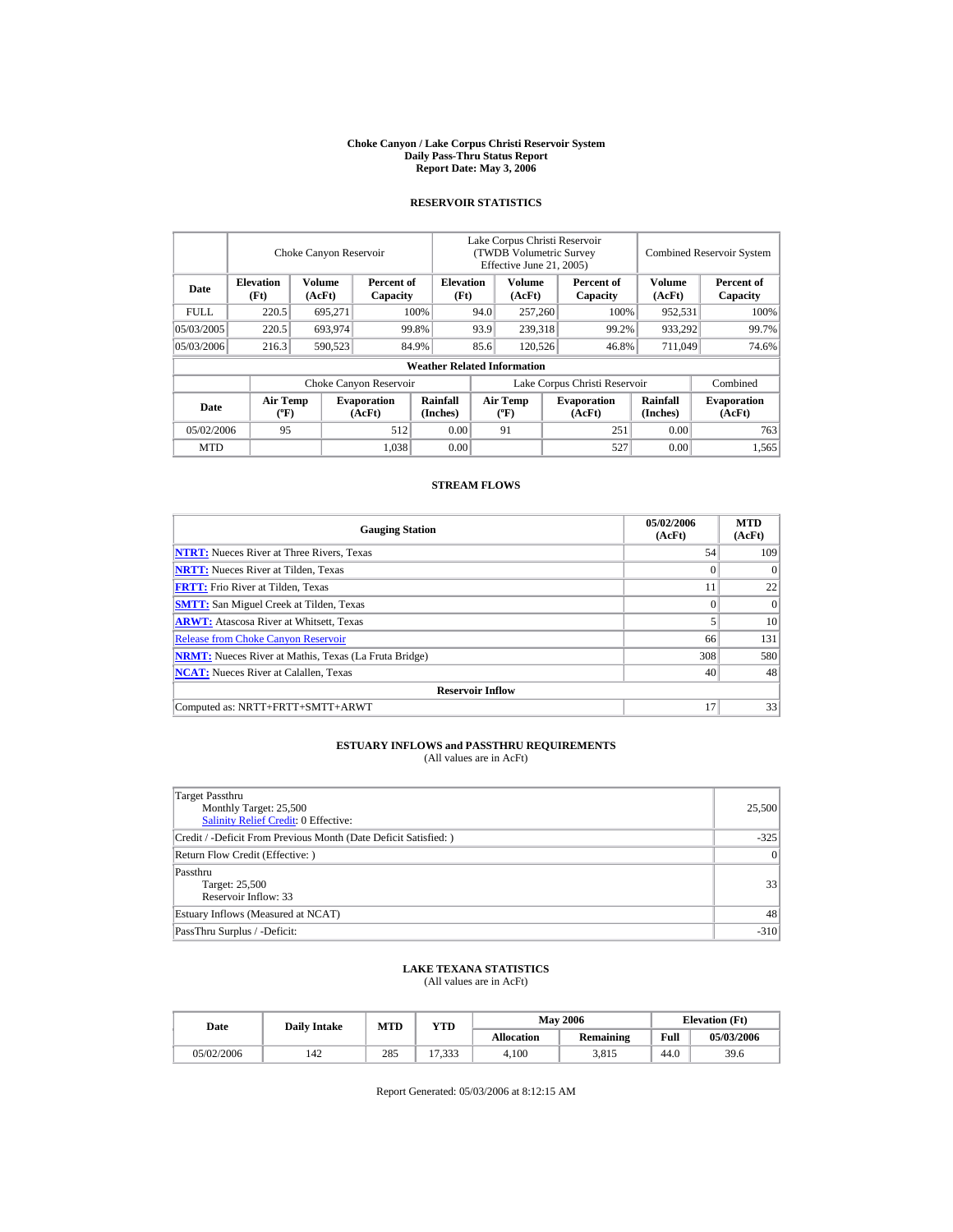#### **Choke Canyon / Lake Corpus Christi Reservoir System Daily Pass-Thru Status Report Report Date: May 4, 2006**

### **RESERVOIR STATISTICS**

|             | Choke Canyon Reservoir                      |                  |                              |                                    | Lake Corpus Christi Reservoir<br><b>(TWDB Volumetric Survey)</b><br>Effective June 21, 2005) |                                                                             |  |                             |                              | <b>Combined Reservoir System</b> |  |  |
|-------------|---------------------------------------------|------------------|------------------------------|------------------------------------|----------------------------------------------------------------------------------------------|-----------------------------------------------------------------------------|--|-----------------------------|------------------------------|----------------------------------|--|--|
| Date        | <b>Elevation</b><br>(Ft)                    | Volume<br>(AcFt) | Percent of<br>Capacity       | <b>Elevation</b><br>(Ft)           |                                                                                              | Volume<br>(AcFt)                                                            |  | Percent of<br>Capacity      | <b>Volume</b><br>(AcFt)      | Percent of<br>Capacity           |  |  |
| <b>FULL</b> | 220.5                                       | 695,271          |                              | 100%                               | 94.0                                                                                         | 257,260                                                                     |  | 100%                        | 952,531                      | 100%                             |  |  |
| 05/04/2005  | 220.5                                       | 693,974          |                              | 99.8%                              | 93.9                                                                                         | 238,360                                                                     |  | 98.8%                       | 932,334                      | 99.6%                            |  |  |
| 05/04/2006  | 216.3                                       | 590,285          |                              | 84.9%                              | 85.6                                                                                         | 121,573                                                                     |  | 47.3%                       | 711,858                      | 74.7%                            |  |  |
|             |                                             |                  |                              | <b>Weather Related Information</b> |                                                                                              |                                                                             |  |                             |                              |                                  |  |  |
|             |                                             |                  | Choke Canyon Reservoir       |                                    | Lake Corpus Christi Reservoir                                                                |                                                                             |  |                             |                              | Combined                         |  |  |
| Date        | <b>Air Temp</b><br>$({}^{\circ}\mathrm{F})$ |                  | <b>Evaporation</b><br>(AcFt) | Rainfall<br>(Inches)               |                                                                                              | <b>Air Temp</b><br><b>Evaporation</b><br>(AcFt)<br>$({}^{\circ}\mathbf{F})$ |  | <b>Rainfall</b><br>(Inches) | <b>Evaporation</b><br>(AcFt) |                                  |  |  |
| 05/03/2006  | 94                                          |                  | 484                          | 0.00                               |                                                                                              | 91                                                                          |  | 221                         | 0.00                         | 705                              |  |  |
| <b>MTD</b>  |                                             |                  | 1,522                        | 0.00                               |                                                                                              |                                                                             |  | 748                         | 0.00                         | 2.270                            |  |  |

### **STREAM FLOWS**

| <b>Gauging Station</b>                                       | 05/03/2006<br>(AcFt) | <b>MTD</b><br>(AcFt) |
|--------------------------------------------------------------|----------------------|----------------------|
| <b>NTRT:</b> Nueces River at Three Rivers, Texas             | 52                   | 161                  |
| <b>NRTT:</b> Nueces River at Tilden, Texas                   |                      | 0                    |
| <b>FRTT:</b> Frio River at Tilden, Texas                     | 12                   | 35                   |
| <b>SMTT:</b> San Miguel Creek at Tilden, Texas               | $\Omega$             | $\Omega$             |
| <b>ARWT:</b> Atascosa River at Whitsett, Texas               | 6                    | 16                   |
| <b>Release from Choke Canyon Reservoir</b>                   | 66                   | 197                  |
| <b>NRMT:</b> Nueces River at Mathis, Texas (La Fruta Bridge) | 339                  | 919                  |
| <b>NCAT:</b> Nueces River at Calallen, Texas                 | 38                   | 86                   |
| <b>Reservoir Inflow</b>                                      |                      |                      |
| Computed as: NRTT+FRTT+SMTT+ARWT                             | 18                   | 51                   |

# **ESTUARY INFLOWS and PASSTHRU REQUIREMENTS**<br>(All values are in AcFt)

| Target Passthru<br>Monthly Target: 25,500<br><b>Salinity Relief Credit: 0 Effective:</b> | 25,500         |
|------------------------------------------------------------------------------------------|----------------|
| Credit / -Deficit From Previous Month (Date Deficit Satisfied:)                          | $-325$         |
| Return Flow Credit (Effective: )                                                         | $\overline{0}$ |
| Passthru<br>Target: 25,500<br>Reservoir Inflow: 51                                       | 51             |
| Estuary Inflows (Measured at NCAT)                                                       | 86             |
| PassThru Surplus / -Deficit:                                                             | $-290$         |

## **LAKE TEXANA STATISTICS**

(All values are in AcFt)

| Date       | <b>Daily Intake</b> | <b>MTD</b> | YTD    |                   | <b>May 2006</b>  | <b>Elevation</b> (Ft) |            |
|------------|---------------------|------------|--------|-------------------|------------------|-----------------------|------------|
|            |                     |            |        | <b>Allocation</b> | <b>Remaining</b> | Full                  | 05/04/2006 |
| 05/03/2006 | 142                 | 426        | 17.475 | 4.100             | 3.674            | 44.0                  | 39.6       |

Report Generated: 05/04/2006 at 8:10:32 AM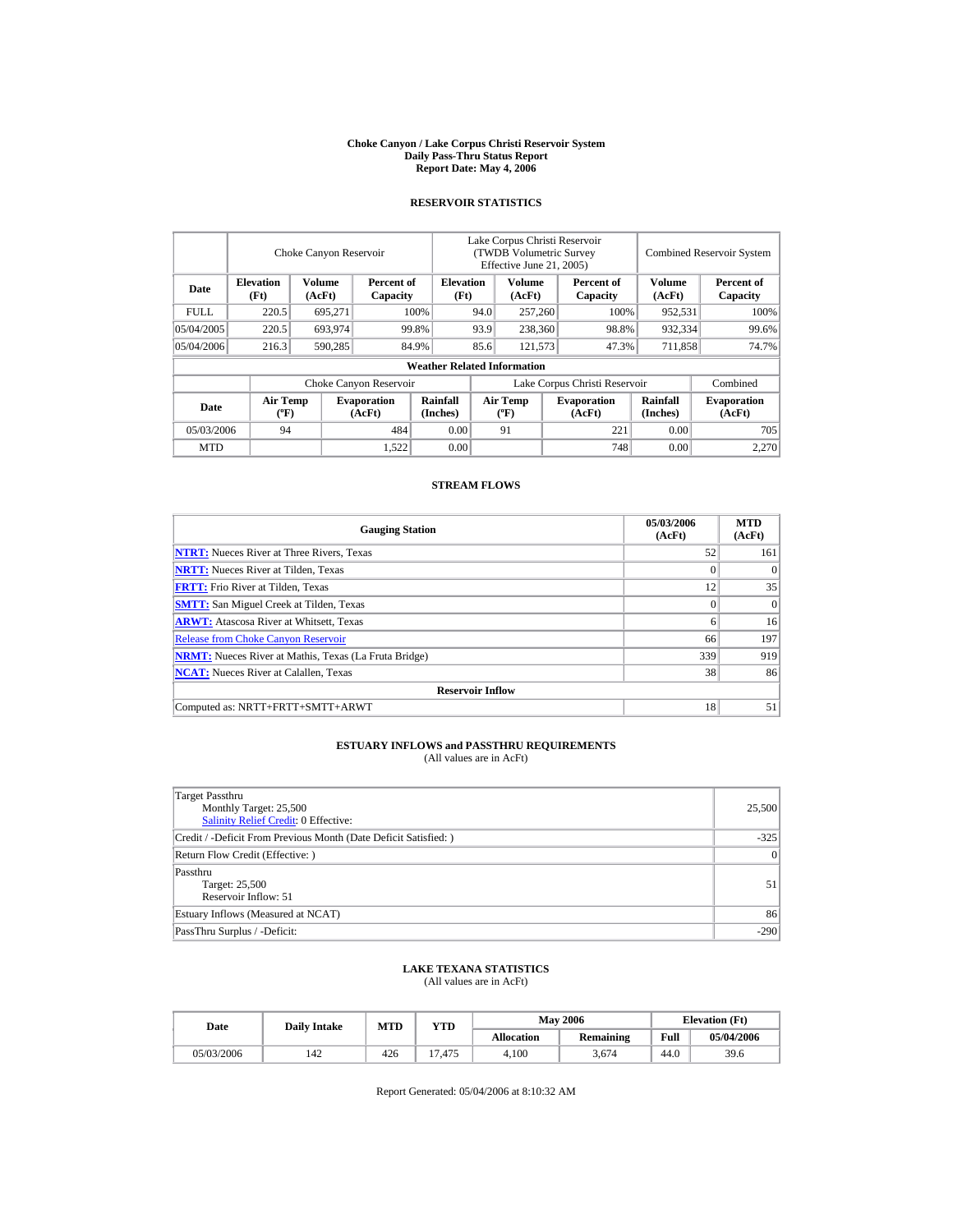#### **Choke Canyon / Lake Corpus Christi Reservoir System Daily Pass-Thru Status Report Report Date: May 5, 2006**

### **RESERVOIR STATISTICS**

|             |                                             | Choke Canyon Reservoir |                              |                                    |                                                                             | Lake Corpus Christi Reservoir<br><b>(TWDB Volumetric Survey)</b><br>Effective June 21, 2005) |                             |                              |                         | <b>Combined Reservoir System</b> |
|-------------|---------------------------------------------|------------------------|------------------------------|------------------------------------|-----------------------------------------------------------------------------|----------------------------------------------------------------------------------------------|-----------------------------|------------------------------|-------------------------|----------------------------------|
| Date        | <b>Elevation</b><br>(Ft)                    | Volume<br>(AcFt)       | Percent of<br>Capacity       | <b>Elevation</b><br>(Ft)           |                                                                             | Volume<br>(AcFt)                                                                             |                             | Percent of<br>Capacity       | <b>Volume</b><br>(AcFt) | Percent of<br>Capacity           |
| <b>FULL</b> | 220.5                                       | 695,271                |                              | 100%                               | 94.0                                                                        | 257,260                                                                                      |                             | 100%                         | 952,531                 | 100%                             |
| 05/05/2005  | 220.4                                       | 693,715                |                              | 99.8%                              | 93.8                                                                        | 237,977                                                                                      |                             | 98.6%                        | 931,692                 | 99.5%                            |
| 05/05/2006  | 216.3                                       | 589,807                |                              | 84.8%                              | 85.6                                                                        | 120,787                                                                                      |                             | 47.0%                        | 710,594                 | 74.6%                            |
|             |                                             |                        |                              | <b>Weather Related Information</b> |                                                                             |                                                                                              |                             |                              |                         |                                  |
|             |                                             |                        | Choke Canyon Reservoir       |                                    | Lake Corpus Christi Reservoir                                               |                                                                                              |                             |                              |                         | Combined                         |
| Date        | <b>Air Temp</b><br>$({}^{\circ}\mathrm{F})$ |                        | <b>Evaporation</b><br>(AcFt) | Rainfall<br>(Inches)               | <b>Air Temp</b><br><b>Evaporation</b><br>(AcFt)<br>$({}^{\circ}\mathbf{F})$ |                                                                                              | <b>Rainfall</b><br>(Inches) | <b>Evaporation</b><br>(AcFt) |                         |                                  |
| 05/04/2006  | 95                                          |                        | 525                          | 0.00                               |                                                                             | 92                                                                                           |                             | 274                          | 0.00                    | 799                              |
| <b>MTD</b>  |                                             |                        | 2.047                        | 0.00                               |                                                                             |                                                                                              |                             | 1.022                        | 0.00                    | 3.069                            |

### **STREAM FLOWS**

| <b>Gauging Station</b>                                       | 05/04/2006<br>(AcFt) | <b>MTD</b><br>(AcFt) |
|--------------------------------------------------------------|----------------------|----------------------|
| <b>NTRT:</b> Nueces River at Three Rivers, Texas             | 52                   | 212                  |
| <b>NRTT:</b> Nueces River at Tilden, Texas                   | $\mathbf{0}$         | $\Omega$             |
| <b>FRTT:</b> Frio River at Tilden, Texas                     | 13                   | 48                   |
| <b>SMTT:</b> San Miguel Creek at Tilden, Texas               | $\theta$             | $\Omega$             |
| <b>ARWT:</b> Atascosa River at Whitsett, Texas               |                      | 20 <sup>1</sup>      |
| <b>Release from Choke Canyon Reservoir</b>                   | 66                   | 262                  |
| <b>NRMT:</b> Nueces River at Mathis, Texas (La Fruta Bridge) | 341                  | 1,260                |
| <b>NCAT:</b> Nueces River at Calallen, Texas                 | 109                  | 195                  |
| <b>Reservoir Inflow</b>                                      |                      |                      |
| Computed as: NRTT+FRTT+SMTT+ARWT                             | 18                   | 69                   |

# **ESTUARY INFLOWS and PASSTHRU REQUIREMENTS**<br>(All values are in AcFt)

| Target Passthru<br>Monthly Target: 25,500<br><b>Salinity Relief Credit: 0 Effective:</b> | 25,500         |
|------------------------------------------------------------------------------------------|----------------|
| Credit / -Deficit From Previous Month (Date Deficit Satisfied:)                          | $-325$         |
| Return Flow Credit (Effective: )                                                         | $\overline{0}$ |
| Passthru<br>Target: 25,500<br>Reservoir Inflow: 69                                       | 69             |
| Estuary Inflows (Measured at NCAT)                                                       | 195            |
| PassThru Surplus / -Deficit:                                                             | $-199$         |

## **LAKE TEXANA STATISTICS**

(All values are in AcFt)

| Date       | <b>Daily Intake</b> | MTD | <b>YTD</b> |                   | <b>May 2006</b>  | <b>Elevation</b> (Ft) |            |
|------------|---------------------|-----|------------|-------------------|------------------|-----------------------|------------|
|            |                     |     |            | <b>Allocation</b> | <b>Remaining</b> | Full                  | 05/05/2006 |
| 05/04/2006 | 141                 | 568 | '7.616     | 4.100             | 3,532            | 44.0                  | 39.5       |

Report Generated: 05/05/2006 at 8:12:13 AM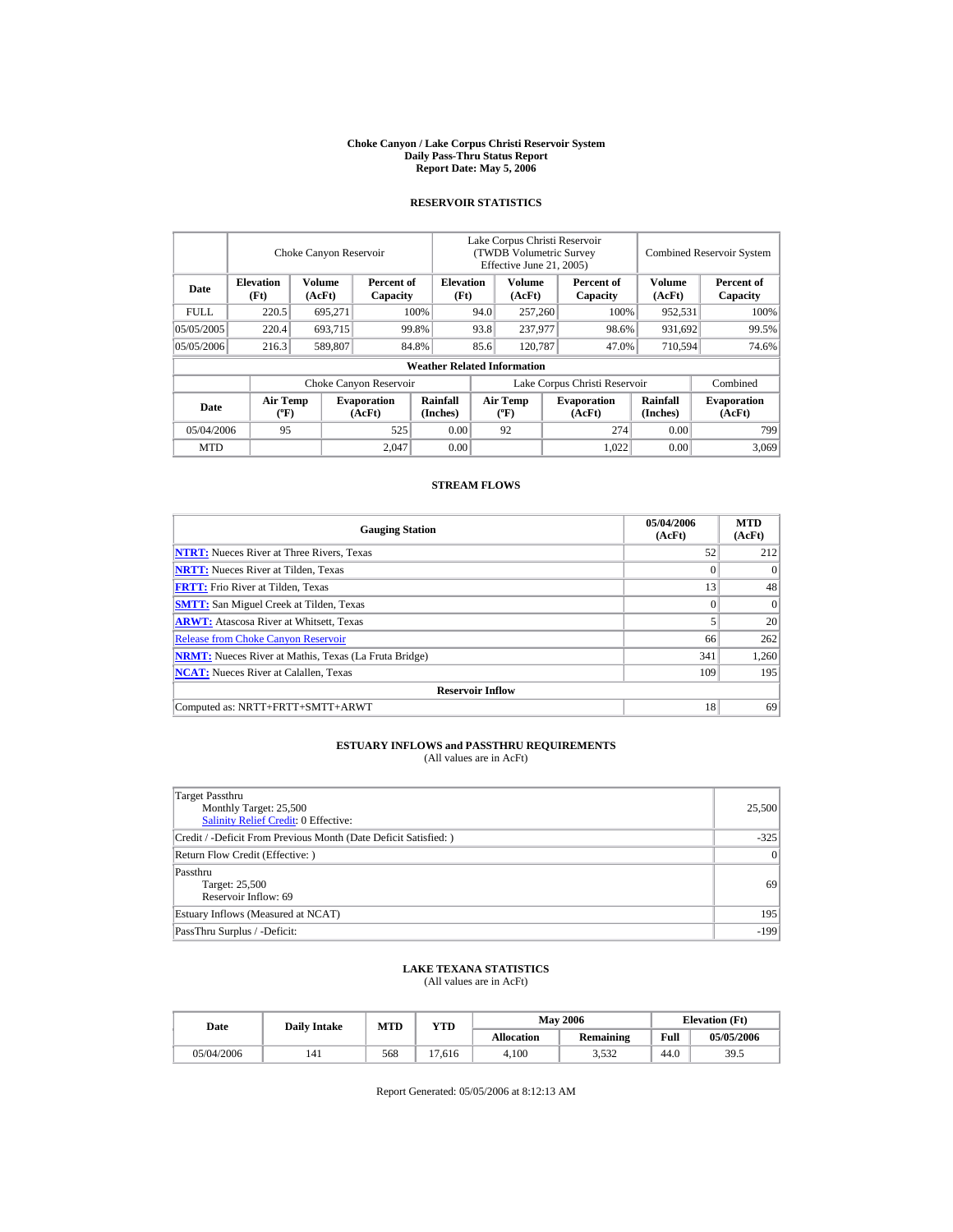#### **Choke Canyon / Lake Corpus Christi Reservoir System Daily Pass-Thru Status Report Report Date: May 6, 2006**

### **RESERVOIR STATISTICS**

|             |                                             | Choke Canyon Reservoir |                              |                                    |                               | Lake Corpus Christi Reservoir<br><b>(TWDB Volumetric Survey)</b><br>Effective June 21, 2005) |                              |                        |                             | <b>Combined Reservoir System</b> |
|-------------|---------------------------------------------|------------------------|------------------------------|------------------------------------|-------------------------------|----------------------------------------------------------------------------------------------|------------------------------|------------------------|-----------------------------|----------------------------------|
| Date        | <b>Elevation</b><br>(Ft)                    | Volume<br>(AcFt)       | Percent of<br>Capacity       | <b>Elevation</b><br>(Ft)           |                               | Volume<br>(AcFt)                                                                             |                              | Percent of<br>Capacity | <b>Volume</b><br>(AcFt)     | Percent of<br>Capacity           |
| <b>FULL</b> | 220.5                                       | 695,271                |                              | 100%                               | 94.0                          | 257,260                                                                                      |                              | 100%                   | 952,531                     | 100%                             |
| 05/06/2005  | 220.4                                       | 693,455                |                              | 99.7%                              | 93.8                          | 237.211                                                                                      |                              | 98.3%                  | 930,666                     | 99.4%                            |
| 05/06/2006  | 216.2                                       | 589,329                |                              | 84.8%                              | 85.5                          | 120,266                                                                                      |                              | 46.7%                  | 709,595                     | 74.5%                            |
|             |                                             |                        |                              | <b>Weather Related Information</b> |                               |                                                                                              |                              |                        |                             |                                  |
|             |                                             |                        | Choke Canyon Reservoir       |                                    | Lake Corpus Christi Reservoir |                                                                                              |                              |                        |                             | Combined                         |
| Date        | <b>Air Temp</b><br>$({}^{\circ}\mathrm{F})$ |                        | <b>Evaporation</b><br>(AcFt) | Rainfall<br>(Inches)               |                               | <b>Air Temp</b><br>$({}^{\circ}\mathbf{F})$                                                  | <b>Evaporation</b><br>(AcFt) |                        | <b>Rainfall</b><br>(Inches) | <b>Evaporation</b><br>(AcFt)     |
| 05/05/2006  | 97                                          |                        | 732                          | 0.00                               |                               | 94                                                                                           |                              | 152                    | 0.00                        | 884                              |
| <b>MTD</b>  |                                             |                        | 2.779                        | 0.00                               |                               |                                                                                              |                              | 1,174                  | 0.00                        | 3,953                            |

### **STREAM FLOWS**

| <b>Gauging Station</b>                                       | 05/05/2006<br>(AcFt) | <b>MTD</b><br>(AcFt) |
|--------------------------------------------------------------|----------------------|----------------------|
| <b>NTRT:</b> Nueces River at Three Rivers, Texas             | 52                   | 264                  |
| <b>NRTT:</b> Nueces River at Tilden, Texas                   | $\mathbf{0}$         | $\Omega$             |
| <b>FRTT:</b> Frio River at Tilden, Texas                     | 13                   | 62                   |
| <b>SMTT:</b> San Miguel Creek at Tilden, Texas               | $\theta$             | $\Omega$             |
| <b>ARWT:</b> Atascosa River at Whitsett, Texas               | 4                    | 24                   |
| <b>Release from Choke Canyon Reservoir</b>                   | 66                   | 328                  |
| <b>NRMT:</b> Nueces River at Mathis, Texas (La Fruta Bridge) | 320                  | 1,580                |
| <b>NCAT:</b> Nueces River at Calallen, Texas                 | 163                  | 358                  |
| <b>Reservoir Inflow</b>                                      |                      |                      |
| Computed as: NRTT+FRTT+SMTT+ARWT                             | 17                   | 86                   |

# **ESTUARY INFLOWS and PASSTHRU REQUIREMENTS**<br>(All values are in AcFt)

| Target Passthru<br>Monthly Target: 25,500<br><b>Salinity Relief Credit: 0 Effective:</b> | 25,500         |
|------------------------------------------------------------------------------------------|----------------|
| Credit / -Deficit From Previous Month (Date Deficit Satisfied:)                          | $-325$         |
| Return Flow Credit (Effective: )                                                         | $\overline{0}$ |
| Passthru<br>Target: 25,500<br>Reservoir Inflow: 86                                       | 86             |
| Estuary Inflows (Measured at NCAT)                                                       | 358            |
| PassThru Surplus / -Deficit:                                                             | $-54$          |

## **LAKE TEXANA STATISTICS**

(All values are in AcFt)

| Date |            | <b>Daily Intake</b> | <b>MTD</b> | YTD    |                   | <b>May 2006</b>  | <b>Elevation</b> (Ft) |            |
|------|------------|---------------------|------------|--------|-------------------|------------------|-----------------------|------------|
|      |            |                     |            |        | <b>Allocation</b> | <b>Remaining</b> | Full                  | 05/06/2006 |
|      | 05/05/2006 | 141                 | 709        | 17.757 | 4.100             | 3,391            | 44.0                  | 39.5       |

Report Generated: 05/06/2006 at 8:07:49 AM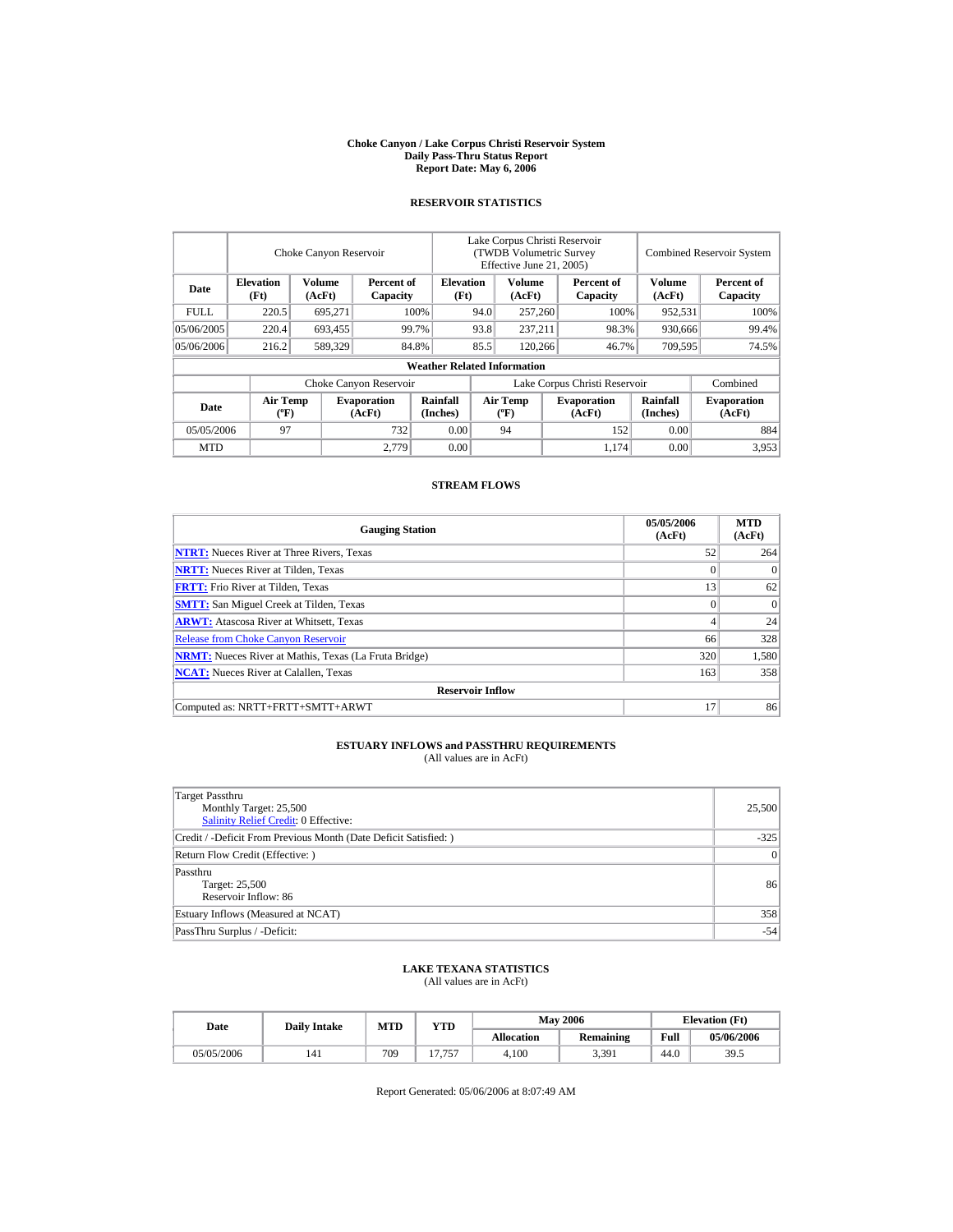#### **Choke Canyon / Lake Corpus Christi Reservoir System Daily Pass-Thru Status Report Report Date: May 7, 2006**

### **RESERVOIR STATISTICS**

|            | Choke Canyon Reservoir                      |                  |                              |                                    | Lake Corpus Christi Reservoir<br>(TWDB Volumetric Survey<br>Effective June 21, 2005) |                                  |  |                              | <b>Combined Reservoir System</b> |                              |  |
|------------|---------------------------------------------|------------------|------------------------------|------------------------------------|--------------------------------------------------------------------------------------|----------------------------------|--|------------------------------|----------------------------------|------------------------------|--|
| Date       | <b>Elevation</b><br>(Ft)                    | Volume<br>(AcFt) | Percent of<br>Capacity       | <b>Elevation</b><br>(Ft)           |                                                                                      | Volume<br>(AcFt)                 |  | Percent of<br>Capacity       | Volume<br>(AcFt)                 | Percent of<br>Capacity       |  |
| FULL.      | 220.5                                       | 695,271          |                              | 100\%                              | 94.0                                                                                 | 257,260                          |  | 100%                         | 952,531                          | 100%                         |  |
| 05/07/2005 | 220.4                                       | 693,196          |                              | 99.7%                              | 93.8                                                                                 | 237,020                          |  | 98.3%                        | 930,216                          | 99.3%                        |  |
| 05/07/2006 | 216.2                                       | 589,091          |                              | 84.7%                              | 85.5                                                                                 | 120.135                          |  | 46.7%                        | 709.226                          | 74.5%                        |  |
|            |                                             |                  |                              | <b>Weather Related Information</b> |                                                                                      |                                  |  |                              |                                  |                              |  |
|            |                                             |                  | Choke Canyon Reservoir       |                                    | Lake Corpus Christi Reservoir                                                        |                                  |  |                              |                                  | Combined                     |  |
| Date       | <b>Air Temp</b><br>$({}^{\circ}\mathrm{F})$ |                  | <b>Evaporation</b><br>(AcFt) | Rainfall<br>(Inches)               |                                                                                      | <b>Air Temp</b><br>$(^{\circ}F)$ |  | <b>Evaporation</b><br>(AcFt) | <b>Rainfall</b><br>(Inches)      | <b>Evaporation</b><br>(AcFt) |  |
| 05/06/2006 | 87                                          |                  | 207                          | 0.00                               |                                                                                      | 94                               |  | 205                          | 0.02                             | 412                          |  |
| <b>MTD</b> |                                             |                  | 2.986                        | 0.00                               |                                                                                      |                                  |  | 1,379                        | 0.02                             | 4,365                        |  |

### **STREAM FLOWS**

| <b>Gauging Station</b>                                       | 05/06/2006<br>(AcFt) | <b>MTD</b><br>(AcFt) |
|--------------------------------------------------------------|----------------------|----------------------|
| <b>NTRT:</b> Nueces River at Three Rivers, Texas             | 54                   | 318                  |
| <b>NRTT:</b> Nueces River at Tilden, Texas                   | 0                    |                      |
| <b>FRTT:</b> Frio River at Tilden, Texas                     | 13                   | 75                   |
| <b>SMTT:</b> San Miguel Creek at Tilden, Texas               | $\Omega$             | $\Omega$             |
| <b>ARWT:</b> Atascosa River at Whitsett, Texas               |                      | 29                   |
| <b>Release from Choke Canyon Reservoir</b>                   | 66                   | 393                  |
| <b>NRMT:</b> Nueces River at Mathis, Texas (La Fruta Bridge) | 282                  | 1,862                |
| <b>NCAT:</b> Nueces River at Calallen, Texas                 | 91                   | 449                  |
| <b>Reservoir Inflow</b>                                      |                      |                      |
| Computed as: NRTT+FRTT+SMTT+ARWT                             | 17                   | 104                  |

# **ESTUARY INFLOWS and PASSTHRU REQUIREMENTS**<br>(All values are in AcFt)

| Target Passthru<br>Monthly Target: 25,500<br><b>Salinity Relief Credit: 0 Effective:</b> | 25,500 |
|------------------------------------------------------------------------------------------|--------|
| Credit / -Deficit From Previous Month (Date Deficit Satisfied: 05/06/2006)               | $-325$ |
| Return Flow Credit (Effective: 05/06/2006)                                               | 500    |
| Passthru<br>Target: 25,500<br>Reservoir Inflow: 104                                      | 104    |
| Estuary Inflows (Measured at NCAT)                                                       | 449    |
| PassThru Surplus / -Deficit:                                                             | 0      |

## **LAKE TEXANA STATISTICS**

(All values are in AcFt)

| Date       | <b>Daily Intake</b> | <b>MTD</b> | YTD    |                   | <b>May 2006</b> | <b>Elevation</b> (Ft) |            |
|------------|---------------------|------------|--------|-------------------|-----------------|-----------------------|------------|
|            |                     |            |        | <b>Allocation</b> | Remaining       | Full                  | 05/07/2006 |
| 05/06/2006 | 140                 | 849        | 17,898 | 4.100             | 3.251           | 44.0                  | 39.5       |

Report Generated: 05/07/2006 at 7:59:33 AM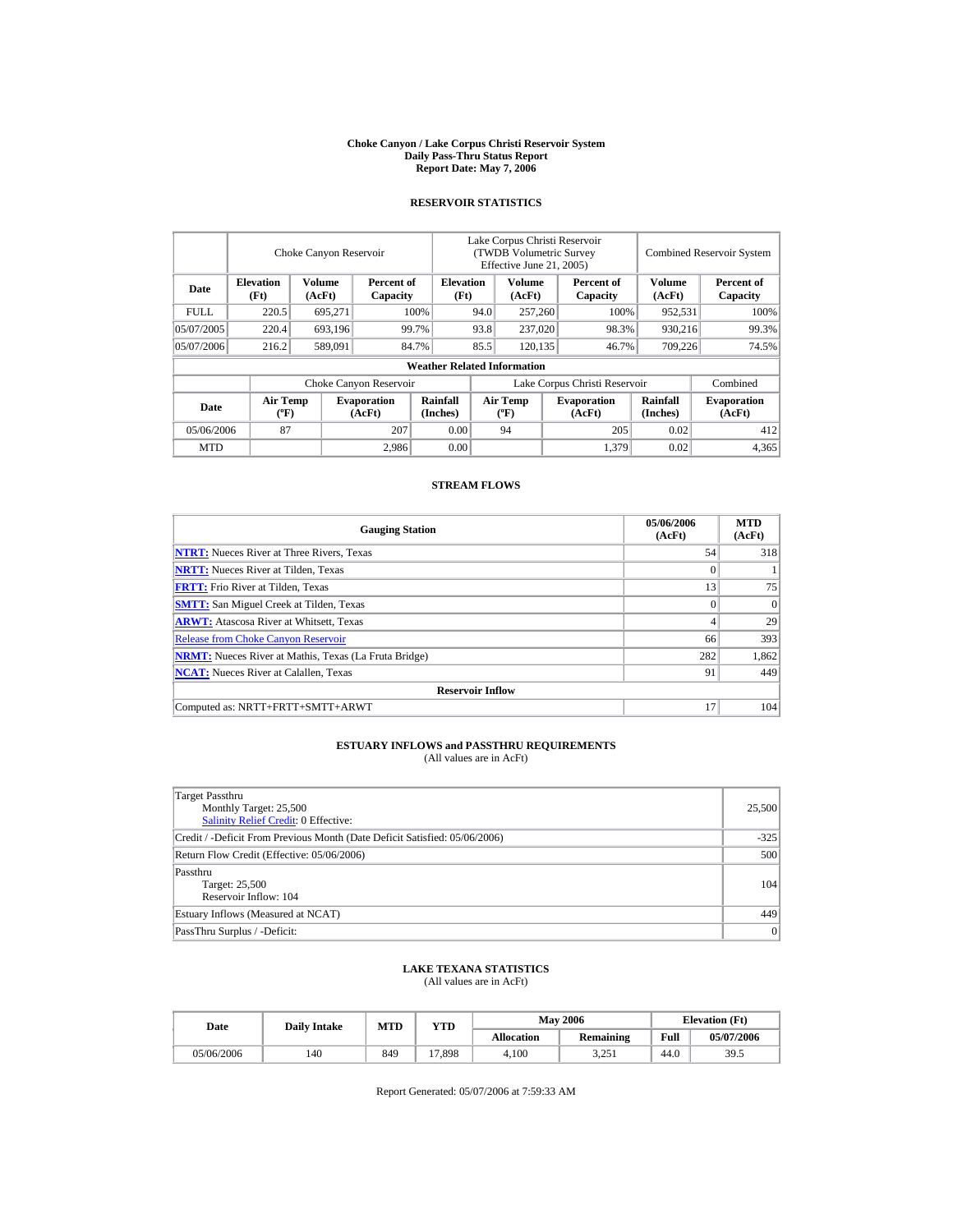#### **Choke Canyon / Lake Corpus Christi Reservoir System Daily Pass-Thru Status Report Report Date: May 8, 2006**

### **RESERVOIR STATISTICS**

|             | Choke Canyon Reservoir                      |                  |                              |                                    | Lake Corpus Christi Reservoir<br>(TWDB Volumetric Survey<br>Effective June 21, 2005) |                                  |  |                              | <b>Combined Reservoir System</b> |                              |  |
|-------------|---------------------------------------------|------------------|------------------------------|------------------------------------|--------------------------------------------------------------------------------------|----------------------------------|--|------------------------------|----------------------------------|------------------------------|--|
| Date        | <b>Elevation</b><br>(Ft)                    | Volume<br>(AcFt) | Percent of<br>Capacity       | <b>Elevation</b><br>(Ft)           |                                                                                      | Volume<br>(AcFt)                 |  | Percent of<br>Capacity       | Volume<br>(AcFt)                 | Percent of<br>Capacity       |  |
| <b>FULL</b> | 220.5                                       | 695,271          |                              | 100\%                              | 94.0                                                                                 | 257,260                          |  | 100%                         | 952,531                          | 100%                         |  |
| 05/08/2005  | 220.4                                       | 692,936          |                              | 99.7%                              | 93.8                                                                                 | 236,829                          |  | 98.2%                        | 929,765                          | 99.3%                        |  |
| 05/08/2006  | 216.2                                       | 588,852          |                              | 84.7%                              | 85.5                                                                                 | 119.615                          |  | 46.5%                        | 708,467                          | 74.4%                        |  |
|             |                                             |                  |                              | <b>Weather Related Information</b> |                                                                                      |                                  |  |                              |                                  |                              |  |
|             |                                             |                  | Choke Canyon Reservoir       |                                    | Lake Corpus Christi Reservoir                                                        |                                  |  |                              |                                  | Combined                     |  |
| Date        | <b>Air Temp</b><br>$({}^{\circ}\mathrm{F})$ |                  | <b>Evaporation</b><br>(AcFt) | Rainfall<br>(Inches)               |                                                                                      | <b>Air Temp</b><br>$(^{\circ}F)$ |  | <b>Evaporation</b><br>(AcFt) | <b>Rainfall</b><br>(Inches)      | <b>Evaporation</b><br>(AcFt) |  |
| 05/07/2006  | 95                                          |                  | 359                          | 0.00                               |                                                                                      | 92                               |  | 197                          | 0.00                             | 556                          |  |
| <b>MTD</b>  |                                             |                  | 3,345                        | 0.00                               |                                                                                      |                                  |  | 1,576                        | 0.02                             | 4,921                        |  |

### **STREAM FLOWS**

| <b>Gauging Station</b>                                       | 05/07/2006<br>(AcFt) | <b>MTD</b><br>(AcFt) |
|--------------------------------------------------------------|----------------------|----------------------|
| <b>NTRT:</b> Nueces River at Three Rivers, Texas             | 56                   | 373                  |
| <b>NRTT:</b> Nueces River at Tilden, Texas                   | $\bf{0}$             |                      |
| <b>FRTT:</b> Frio River at Tilden, Texas                     | 14                   | 88                   |
| <b>SMTT:</b> San Miguel Creek at Tilden, Texas               | $\Omega$             | $\Omega$             |
| <b>ARWT:</b> Atascosa River at Whitsett, Texas               |                      | 33                   |
| <b>Release from Choke Canyon Reservoir</b>                   | 66                   | 459                  |
| <b>NRMT:</b> Nueces River at Mathis, Texas (La Fruta Bridge) | 264                  | 2,126                |
| <b>NCAT:</b> Nueces River at Calallen, Texas                 | 46                   | 495                  |
| <b>Reservoir Inflow</b>                                      |                      |                      |
| Computed as: NRTT+FRTT+SMTT+ARWT                             | 19                   | 122                  |

# **ESTUARY INFLOWS and PASSTHRU REQUIREMENTS**<br>(All values are in AcFt)

| Target Passthru<br>Monthly Target: 25,500<br><b>Salinity Relief Credit: 0 Effective:</b> | 25,500 |
|------------------------------------------------------------------------------------------|--------|
| Credit / -Deficit From Previous Month (Date Deficit Satisfied: 05/06/2006)               | $-325$ |
| Return Flow Credit (Effective: 05/06/2006)                                               | 500    |
| Passthru<br>Target: 25,500<br>Reservoir Inflow: 122                                      | 122    |
| Estuary Inflows (Measured at NCAT)                                                       | 495    |
| PassThru Surplus / -Deficit:                                                             | 0      |

## **LAKE TEXANA STATISTICS**

(All values are in AcFt)

| Date       | <b>Daily Intake</b> | <b>MTD</b> | YTD    |                   | <b>May 2006</b> | <b>Elevation</b> (Ft) |            |
|------------|---------------------|------------|--------|-------------------|-----------------|-----------------------|------------|
|            |                     |            |        | <b>Allocation</b> | Remaining       | Full                  | 05/08/2006 |
| 05/07/2006 | 141                 | 990        | 18.038 | 4.100             | 3.110           | 44.0                  | 39.5       |

Report Generated: 05/08/2006 at 8:18:46 AM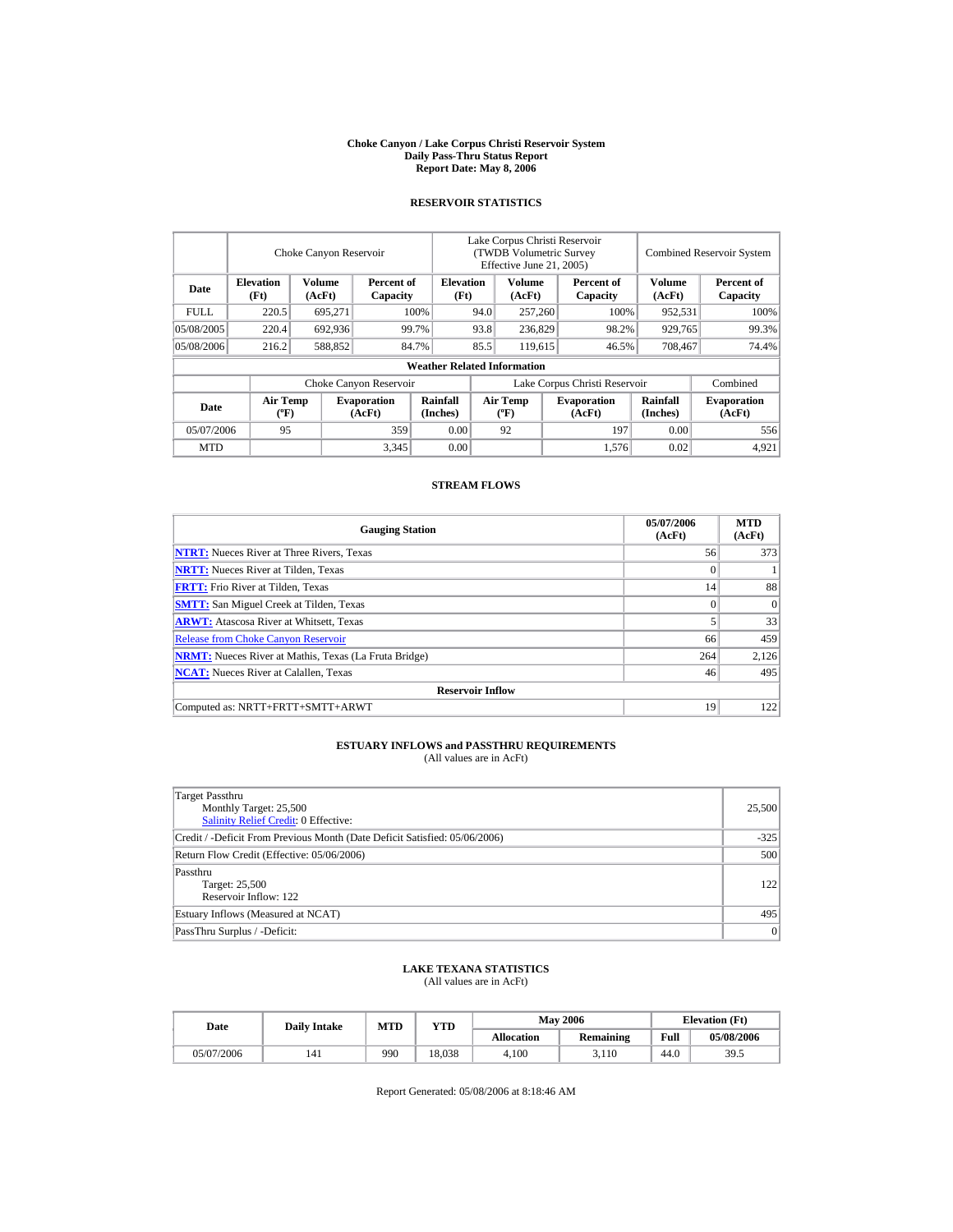#### **Choke Canyon / Lake Corpus Christi Reservoir System Daily Pass-Thru Status Report Report Date: May 9, 2006**

### **RESERVOIR STATISTICS**

|            | Choke Canyon Reservoir                      |                  |                              |                                    | Lake Corpus Christi Reservoir<br>(TWDB Volumetric Survey<br>Effective June 21, 2005) |                                  |  |                              | <b>Combined Reservoir System</b> |                              |  |
|------------|---------------------------------------------|------------------|------------------------------|------------------------------------|--------------------------------------------------------------------------------------|----------------------------------|--|------------------------------|----------------------------------|------------------------------|--|
| Date       | <b>Elevation</b><br>(Ft)                    | Volume<br>(AcFt) | Percent of<br>Capacity       | <b>Elevation</b><br>(Ft)           |                                                                                      | Volume<br>(AcFt)                 |  | Percent of<br>Capacity       | Volume<br>(AcFt)                 | Percent of<br>Capacity       |  |
| FULL.      | 220.5                                       | 695,271          |                              | 100\%                              | 94.0                                                                                 | 257,260                          |  | 100%                         | 952,531                          | 100%                         |  |
| 05/09/2005 | 220.4                                       | 692,936          |                              | 99.7%                              | 93.9                                                                                 | 238,551                          |  | 98.9%                        | 931,487                          | 99.5%                        |  |
| 05/09/2006 | 216.2                                       | 588,852          |                              | 84.7%                              | 85.5                                                                                 | 119,096                          |  | 46.3%                        | 707.948                          | 74.3%                        |  |
|            |                                             |                  |                              | <b>Weather Related Information</b> |                                                                                      |                                  |  |                              |                                  |                              |  |
|            |                                             |                  | Choke Canyon Reservoir       |                                    | Lake Corpus Christi Reservoir                                                        |                                  |  |                              |                                  | Combined                     |  |
| Date       | <b>Air Temp</b><br>$({}^{\circ}\mathrm{F})$ |                  | <b>Evaporation</b><br>(AcFt) | Rainfall<br>(Inches)               |                                                                                      | <b>Air Temp</b><br>$(^{\circ}F)$ |  | <b>Evaporation</b><br>(AcFt) | <b>Rainfall</b><br>(Inches)      | <b>Evaporation</b><br>(AcFt) |  |
| 05/08/2006 | 98                                          |                  | 456                          | 0.00                               |                                                                                      | 95                               |  | 272                          | 0.00                             | 728                          |  |
| <b>MTD</b> |                                             |                  | 3,801                        | 0.00                               |                                                                                      |                                  |  | 1.848                        | 0.02                             | 5.649                        |  |

### **STREAM FLOWS**

| <b>Gauging Station</b>                                       | 05/08/2006<br>(AcFt) | <b>MTD</b><br>(AcFt) |
|--------------------------------------------------------------|----------------------|----------------------|
| <b>NTRT:</b> Nueces River at Three Rivers, Texas             | 54                   | 427                  |
| <b>NRTT:</b> Nueces River at Tilden, Texas                   | $\mathbf{0}$         |                      |
| <b>FRTT:</b> Frio River at Tilden, Texas                     | 12                   | 100                  |
| <b>SMTT:</b> San Miguel Creek at Tilden, Texas               | $\theta$             | $\Omega$             |
| <b>ARWT:</b> Atascosa River at Whitsett, Texas               |                      | 38                   |
| <b>Release from Choke Canyon Reservoir</b>                   | 66                   | 524                  |
| <b>NRMT:</b> Nueces River at Mathis, Texas (La Fruta Bridge) | 246                  | 2,372                |
| <b>NCAT:</b> Nueces River at Calallen, Texas                 | 16                   | 511                  |
| <b>Reservoir Inflow</b>                                      |                      |                      |
| Computed as: NRTT+FRTT+SMTT+ARWT                             | 17                   | 139                  |

# **ESTUARY INFLOWS and PASSTHRU REQUIREMENTS**<br>(All values are in AcFt)

| Target Passthru<br>Monthly Target: 25,500<br><b>Salinity Relief Credit: 0 Effective:</b> | 25,500 |
|------------------------------------------------------------------------------------------|--------|
| Credit / -Deficit From Previous Month (Date Deficit Satisfied: 05/06/2006)               | $-325$ |
| Return Flow Credit (Effective: 05/06/2006)                                               | 500    |
| Passthru<br>Target: 25,500<br>Reservoir Inflow: 139                                      | 139    |
| Estuary Inflows (Measured at NCAT)                                                       | 511    |
| PassThru Surplus / -Deficit:                                                             | 0      |

## **LAKE TEXANA STATISTICS**

(All values are in AcFt)

| Date       | <b>Daily Intake</b> | <b>MTD</b> | $\mathbf{v}\mathbf{T}\mathbf{D}$ |            | <b>May 2006</b>  | <b>Elevation</b> (Ft) |            |
|------------|---------------------|------------|----------------------------------|------------|------------------|-----------------------|------------|
|            |                     |            |                                  | Allocation | <b>Remaining</b> | Full                  | 05/09/2006 |
| 05/08/2006 | 141                 | 1.130      | 18,179                           | 4.100      | 2,970            | 44.0                  | 39.5       |

Report Generated: 05/09/2006 at 8:38:20 AM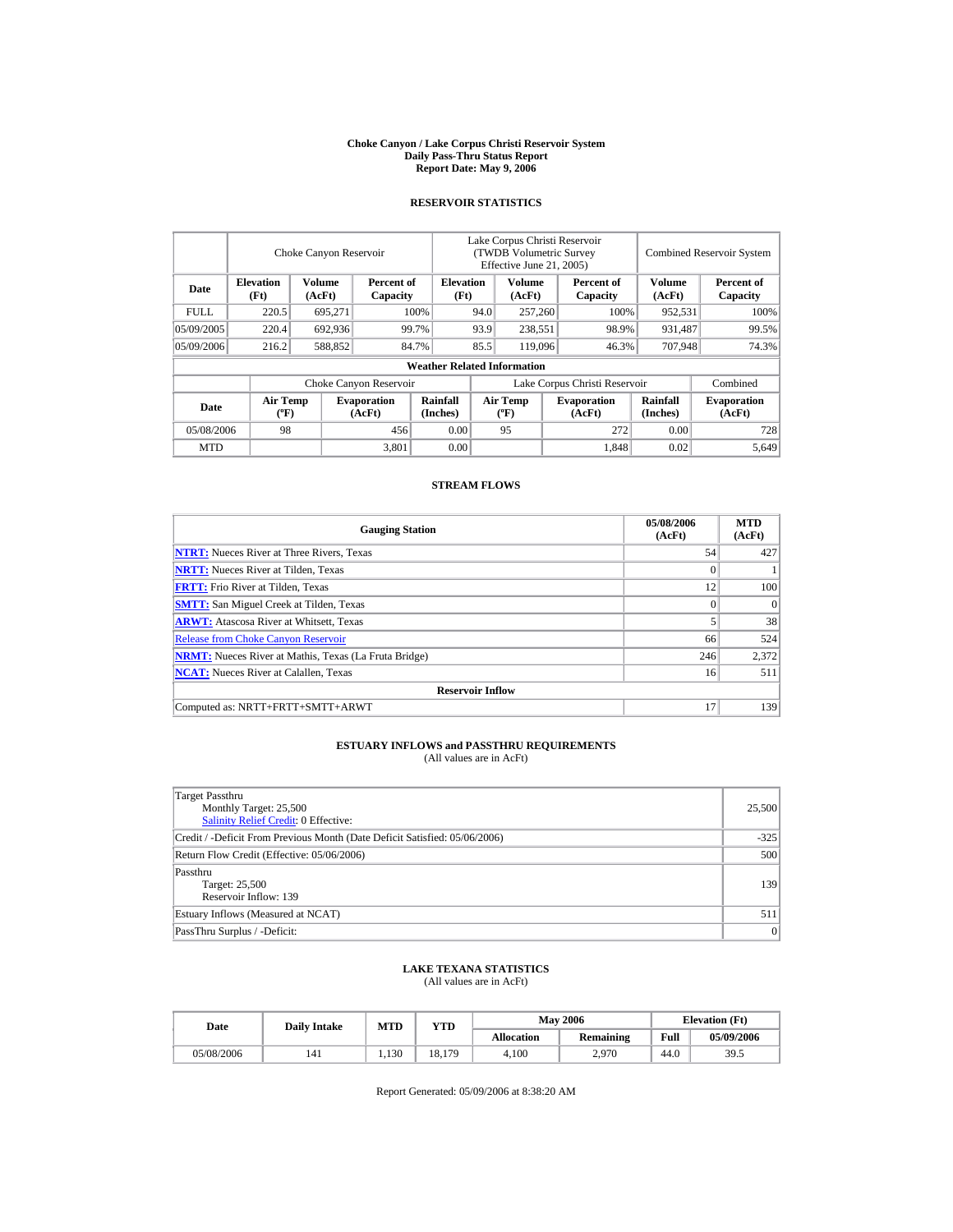#### **Choke Canyon / Lake Corpus Christi Reservoir System Daily Pass-Thru Status Report Report Date: May 10, 2006**

### **RESERVOIR STATISTICS**

|             |                                             | Choke Canyon Reservoir |                              |                                    | Lake Corpus Christi Reservoir<br><b>(TWDB Volumetric Survey)</b><br>Effective June 21, 2005) |                                  |  |                              |                             | <b>Combined Reservoir System</b> |
|-------------|---------------------------------------------|------------------------|------------------------------|------------------------------------|----------------------------------------------------------------------------------------------|----------------------------------|--|------------------------------|-----------------------------|----------------------------------|
| Date        | <b>Elevation</b><br>(Ft)                    | Volume<br>(AcFt)       | Percent of<br>Capacity       | <b>Elevation</b><br>(Ft)           |                                                                                              | Volume<br>(AcFt)                 |  | Percent of<br>Capacity       | <b>Volume</b><br>(AcFt)     | Percent of<br>Capacity           |
| <b>FULL</b> | 220.5                                       | 695,271                |                              | 100%                               | 94.0                                                                                         | 257,260                          |  | 100%                         | 952,531                     | 100%                             |
| 05/10/2005  | 220.4                                       | 692,677                |                              | 99.6%                              | 93.8                                                                                         | 237,977                          |  | 98.6%                        | 930,654                     | 99.4%                            |
| 05/10/2006  | 216.2                                       | 588,613                |                              | 84.7%                              | 85.4                                                                                         | 118,321                          |  | 46.0%                        | 706,934                     | 74.2%                            |
|             |                                             |                        |                              | <b>Weather Related Information</b> |                                                                                              |                                  |  |                              |                             |                                  |
|             |                                             |                        | Choke Canyon Reservoir       |                                    | Lake Corpus Christi Reservoir                                                                |                                  |  |                              |                             | Combined                         |
| Date        | <b>Air Temp</b><br>$({}^{\circ}\mathrm{F})$ |                        | <b>Evaporation</b><br>(AcFt) | Rainfall<br>(Inches)               |                                                                                              | <b>Air Temp</b><br>$(^{\circ}F)$ |  | <b>Evaporation</b><br>(AcFt) | <b>Rainfall</b><br>(Inches) | <b>Evaporation</b><br>(AcFt)     |
| 05/09/2006  | 100                                         |                        | 511                          | 0.00                               |                                                                                              | 96                               |  | 248                          | 0.00                        | 759                              |
| <b>MTD</b>  |                                             |                        | 4,312                        | 0.00                               |                                                                                              |                                  |  | 2.096                        | 0.02                        | 6.408                            |

### **STREAM FLOWS**

| <b>Gauging Station</b>                                       | 05/09/2006<br>(AcFt) | <b>MTD</b><br>(AcFt) |
|--------------------------------------------------------------|----------------------|----------------------|
| <b>NTRT:</b> Nueces River at Three Rivers, Texas             | 54                   | 480                  |
| <b>NRTT:</b> Nueces River at Tilden, Texas                   | $\mathbf{0}$         |                      |
| <b>FRTT:</b> Frio River at Tilden, Texas                     | 11                   | 112                  |
| <b>SMTT:</b> San Miguel Creek at Tilden, Texas               | $\theta$             | $\Omega$             |
| <b>ARWT:</b> Atascosa River at Whitsett, Texas               | 4                    | 42                   |
| <b>Release from Choke Canyon Reservoir</b>                   | 66                   | 590                  |
| <b>NRMT:</b> Nueces River at Mathis, Texas (La Fruta Bridge) | 256                  | 2,628                |
| <b>NCAT:</b> Nueces River at Calallen, Texas                 | 6                    | 518                  |
| <b>Reservoir Inflow</b>                                      |                      |                      |
| Computed as: NRTT+FRTT+SMTT+ARWT                             | 16                   | 155                  |

# **ESTUARY INFLOWS and PASSTHRU REQUIREMENTS**<br>(All values are in AcFt)

| Target Passthru<br>Monthly Target: 25,500<br><b>Salinity Relief Credit: 0 Effective:</b> | 25,500 |
|------------------------------------------------------------------------------------------|--------|
| Credit / -Deficit From Previous Month (Date Deficit Satisfied: 05/06/2006)               | $-325$ |
| Return Flow Credit (Effective: 05/06/2006)                                               | 500    |
| Passthru<br>Target: 25,500<br>Reservoir Inflow: 155                                      | 155    |
| Estuary Inflows (Measured at NCAT)                                                       | 518    |
| PassThru Surplus / -Deficit:                                                             | 0      |

## **LAKE TEXANA STATISTICS**

(All values are in AcFt)

| Date       | <b>Daily Intake</b> | MTD        | YTD    |                   | <b>May 2006</b> | <b>Elevation</b> (Ft) |            |
|------------|---------------------|------------|--------|-------------------|-----------------|-----------------------|------------|
|            |                     |            |        | <b>Allocation</b> | Remaining       | Full                  | 05/10/2006 |
| 05/09/2006 | 140                 | 27<br>1.41 | 18.319 | 4.100             | 2.829           | 44.0                  | 39.5       |

Report Generated: 05/10/2006 at 8:16:55 AM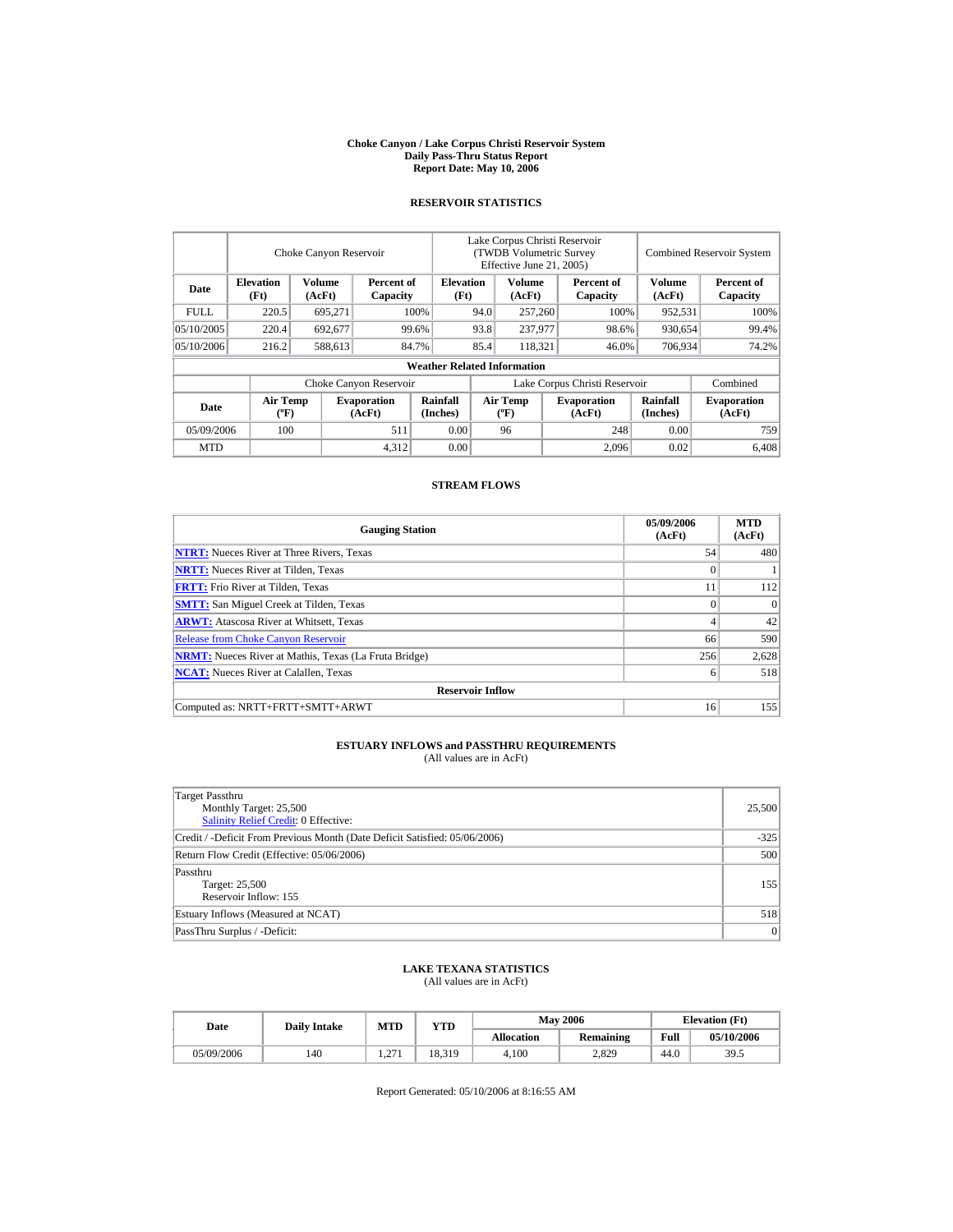#### **Choke Canyon / Lake Corpus Christi Reservoir System Daily Pass-Thru Status Report Report Date: May 11, 2006**

### **RESERVOIR STATISTICS**

|             |                                             | Choke Canyon Reservoir |                              |                                    | Lake Corpus Christi Reservoir<br><b>(TWDB Volumetric Survey)</b><br>Effective June 21, 2005) |                                  |  |                              |                             | <b>Combined Reservoir System</b> |
|-------------|---------------------------------------------|------------------------|------------------------------|------------------------------------|----------------------------------------------------------------------------------------------|----------------------------------|--|------------------------------|-----------------------------|----------------------------------|
| Date        | <b>Elevation</b><br>(Ft)                    | Volume<br>(AcFt)       | Percent of<br>Capacity       | <b>Elevation</b><br>(Ft)           |                                                                                              | Volume<br>(AcFt)                 |  | Percent of<br>Capacity       | <b>Volume</b><br>(AcFt)     | Percent of<br>Capacity           |
| <b>FULL</b> | 220.5                                       | 695,271                |                              | 100%                               | 94.0                                                                                         | 257,260                          |  | 100%                         | 952,531                     | 100%                             |
| 05/11/2005  | 220.4                                       | 692,418                |                              | 99.6%                              | 93.8                                                                                         | 238,168                          |  | 98.7%                        | 930,586                     | 99.4%                            |
| 05/11/2006  | 216.2                                       | 588,377                |                              | 84.6%                              | 85.4                                                                                         | 118,708                          |  | 46.1%                        | 707,085                     | 74.2%                            |
|             |                                             |                        |                              | <b>Weather Related Information</b> |                                                                                              |                                  |  |                              |                             |                                  |
|             |                                             |                        | Choke Canyon Reservoir       |                                    | Lake Corpus Christi Reservoir                                                                |                                  |  |                              |                             | Combined                         |
| Date        | <b>Air Temp</b><br>$({}^{\circ}\mathrm{F})$ |                        | <b>Evaporation</b><br>(AcFt) | Rainfall<br>(Inches)               |                                                                                              | <b>Air Temp</b><br>$(^{\circ}F)$ |  | <b>Evaporation</b><br>(AcFt) | <b>Rainfall</b><br>(Inches) | <b>Evaporation</b><br>(AcFt)     |
| 05/10/2006  | 106                                         |                        | 717                          | 0.05                               |                                                                                              | 106                              |  | 377                          | 0.00                        | 1,094                            |
| <b>MTD</b>  |                                             |                        | 5,029                        | 0.05                               |                                                                                              |                                  |  | 2.473                        | 0.02                        | 7.502                            |

### **STREAM FLOWS**

| <b>Gauging Station</b>                                       | 05/10/2006<br>(AcFt) | <b>MTD</b><br>(AcFt) |
|--------------------------------------------------------------|----------------------|----------------------|
| <b>NTRT:</b> Nueces River at Three Rivers, Texas             | 54                   | 534                  |
| <b>NRTT:</b> Nueces River at Tilden, Texas                   | 0                    |                      |
| <b>FRTT:</b> Frio River at Tilden, Texas                     | 11                   | 122                  |
| <b>SMTT:</b> San Miguel Creek at Tilden, Texas               | $\Omega$             | $\Omega$             |
| <b>ARWT:</b> Atascosa River at Whitsett, Texas               |                      | 47                   |
| <b>Release from Choke Canyon Reservoir</b>                   | 66                   | 655                  |
| <b>NRMT:</b> Nueces River at Mathis, Texas (La Fruta Bridge) | 256                  | 2,884                |
| <b>NCAT:</b> Nueces River at Calallen, Texas                 | 18                   | 536                  |
| <b>Reservoir Inflow</b>                                      |                      |                      |
| Computed as: NRTT+FRTT+SMTT+ARWT                             | 15                   | 170                  |

# **ESTUARY INFLOWS and PASSTHRU REQUIREMENTS**<br>(All values are in AcFt)

| Target Passthru<br>Monthly Target: 25,500<br><b>Salinity Relief Credit: 0 Effective:</b> | 25,500 |
|------------------------------------------------------------------------------------------|--------|
| Credit / -Deficit From Previous Month (Date Deficit Satisfied: 05/06/2006)               | $-325$ |
| Return Flow Credit (Effective: 05/06/2006)                                               | 500    |
| Passthru<br>Target: 25,500<br>Reservoir Inflow: 170                                      | 170    |
| Estuary Inflows (Measured at NCAT)                                                       | 536    |
| PassThru Surplus / -Deficit:                                                             | 0      |

## **LAKE TEXANA STATISTICS**

(All values are in AcFt)

| Date       | <b>Daily Intake</b> | <b>MTD</b> | YTD    |                   | <b>May 2006</b> | <b>Elevation</b> (Ft) |            |
|------------|---------------------|------------|--------|-------------------|-----------------|-----------------------|------------|
|            |                     |            |        | <b>Allocation</b> | Remaining       | Full                  | 05/11/2006 |
| 05/10/2006 | 141                 | 1.411      | 18.460 | 4.100             | 2.689           | 44.0                  | 39.5       |

Report Generated: 05/11/2006 at 8:18:14 AM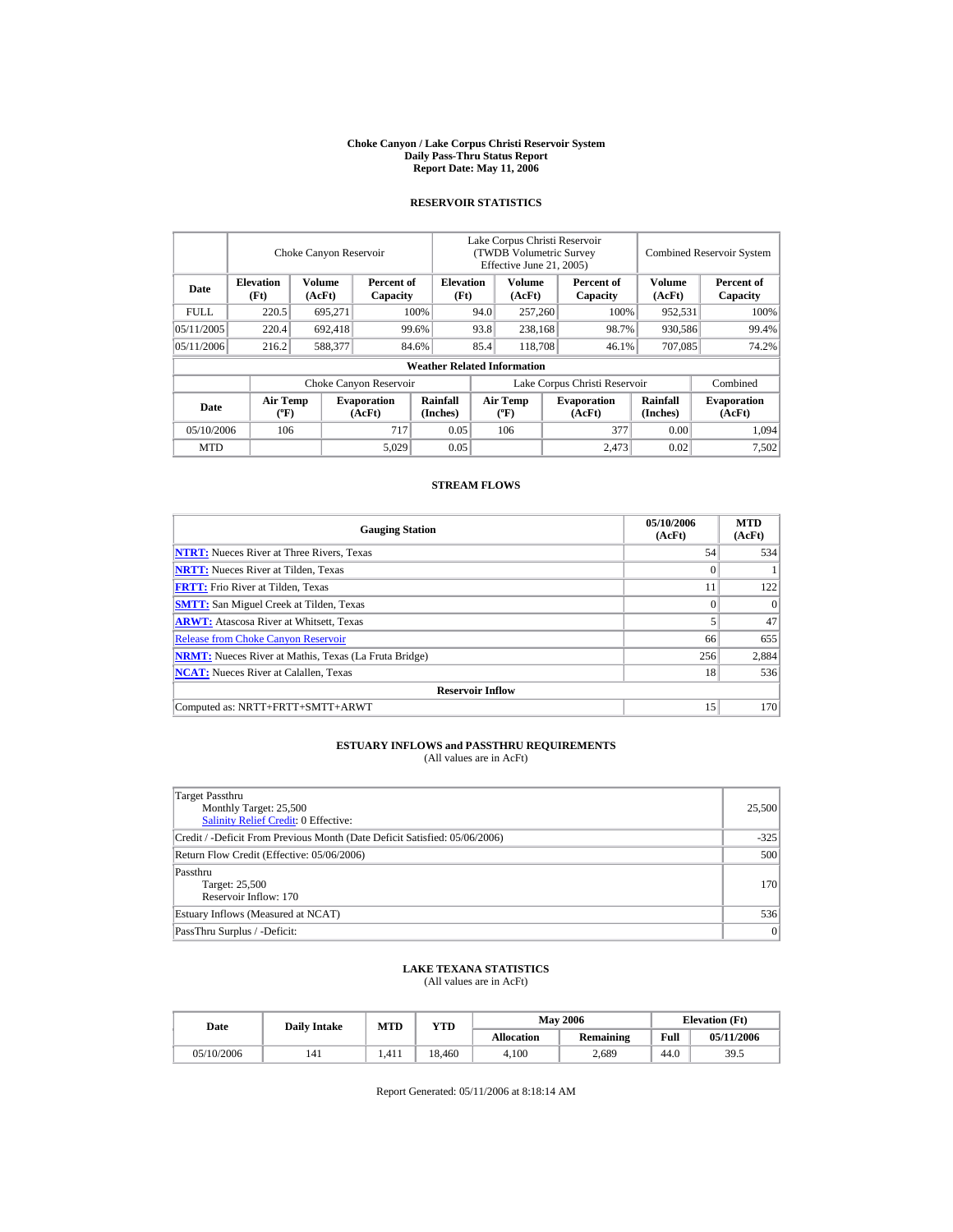#### **Choke Canyon / Lake Corpus Christi Reservoir System Daily Pass-Thru Status Report Report Date: May 12, 2006**

### **RESERVOIR STATISTICS**

|             |                                             | Choke Canyon Reservoir |                              |                                    | Lake Corpus Christi Reservoir<br><b>(TWDB Volumetric Survey)</b><br>Effective June 21, 2005) |                                  |  |                              |                             | <b>Combined Reservoir System</b> |
|-------------|---------------------------------------------|------------------------|------------------------------|------------------------------------|----------------------------------------------------------------------------------------------|----------------------------------|--|------------------------------|-----------------------------|----------------------------------|
| Date        | <b>Elevation</b><br>(Ft)                    | Volume<br>(AcFt)       | Percent of<br>Capacity       | <b>Elevation</b><br>(Ft)           |                                                                                              | Volume<br>(AcFt)                 |  | Percent of<br>Capacity       | <b>Volume</b><br>(AcFt)     | Percent of<br>Capacity           |
| <b>FULL</b> | 220.5                                       | 695,271                |                              | 100%                               | 94.0                                                                                         | 257,260                          |  | 100%                         | 952,531                     | 100%                             |
| 05/12/2005  | 220.4                                       | 691,899                |                              | 99.5%                              | 93.8                                                                                         | 237,020                          |  | 98.3%                        | 928,919                     | 99.2%                            |
| 05/12/2006  | 216.2                                       | 587,431                |                              | 84.5%                              | 85.4                                                                                         | 117,805                          |  | 45.8%                        | 705,236                     | 74.0%                            |
|             |                                             |                        |                              | <b>Weather Related Information</b> |                                                                                              |                                  |  |                              |                             |                                  |
|             |                                             |                        | Choke Canyon Reservoir       |                                    | Lake Corpus Christi Reservoir                                                                |                                  |  |                              |                             | Combined                         |
| Date        | <b>Air Temp</b><br>$({}^{\circ}\mathrm{F})$ |                        | <b>Evaporation</b><br>(AcFt) | Rainfall<br>(Inches)               |                                                                                              | <b>Air Temp</b><br>$(^{\circ}F)$ |  | <b>Evaporation</b><br>(AcFt) | <b>Rainfall</b><br>(Inches) | <b>Evaporation</b><br>(AcFt)     |
| 05/11/2006  | 89                                          |                        | 620                          | 0.00                               |                                                                                              | 90                               |  | 315                          | 0.00                        | 935                              |
| <b>MTD</b>  |                                             |                        | 5,649                        | 0.05                               |                                                                                              |                                  |  | 2.788                        | 0.02                        | 8,437                            |

### **STREAM FLOWS**

| <b>Gauging Station</b>                                       | 05/11/2006<br>(AcFt) | <b>MTD</b><br>(AcFt) |
|--------------------------------------------------------------|----------------------|----------------------|
| <b>NTRT:</b> Nueces River at Three Rivers, Texas             | 54                   | 588                  |
| <b>NRTT:</b> Nueces River at Tilden, Texas                   | $\mathbf{0}$         |                      |
| <b>FRTT:</b> Frio River at Tilden, Texas                     | 11                   | 133                  |
| <b>SMTT:</b> San Miguel Creek at Tilden, Texas               | $\theta$             | $\Omega$             |
| <b>ARWT:</b> Atascosa River at Whitsett, Texas               |                      | 52                   |
| <b>Release from Choke Canyon Reservoir</b>                   | 66                   | 721                  |
| <b>NRMT:</b> Nueces River at Mathis, Texas (La Fruta Bridge) | 254                  | 3,138                |
| <b>NCAT:</b> Nueces River at Calallen, Texas                 | 24                   | 560                  |
| <b>Reservoir Inflow</b>                                      |                      |                      |
| Computed as: NRTT+FRTT+SMTT+ARWT                             | 16                   | 186                  |

# **ESTUARY INFLOWS and PASSTHRU REQUIREMENTS**<br>(All values are in AcFt)

| Target Passthru<br>Monthly Target: 25,500<br><b>Salinity Relief Credit: 0 Effective:</b> | 25,500 |
|------------------------------------------------------------------------------------------|--------|
| Credit / -Deficit From Previous Month (Date Deficit Satisfied: 05/06/2006)               | $-325$ |
| Return Flow Credit (Effective: 05/06/2006)                                               | 500    |
| Passthru<br>Target: 25,500<br>Reservoir Inflow: 186                                      | 186    |
| Estuary Inflows (Measured at NCAT)                                                       | 560    |
| PassThru Surplus / -Deficit:                                                             | 0      |

## **LAKE TEXANA STATISTICS**

(All values are in AcFt)

| Date       | <b>Daily Intake</b> | <b>MTD</b> | YTD    |                   | <b>May 2006</b> | <b>Elevation</b> (Ft) |            |
|------------|---------------------|------------|--------|-------------------|-----------------|-----------------------|------------|
|            |                     |            |        | <b>Allocation</b> | Remaining       | Full                  | 05/12/2006 |
| 05/11/2006 | 141                 | 1.552      | 18.600 | 4.100             | 2.548           | 44.0                  | 39.6       |

Report Generated: 05/12/2006 at 8:08:39 AM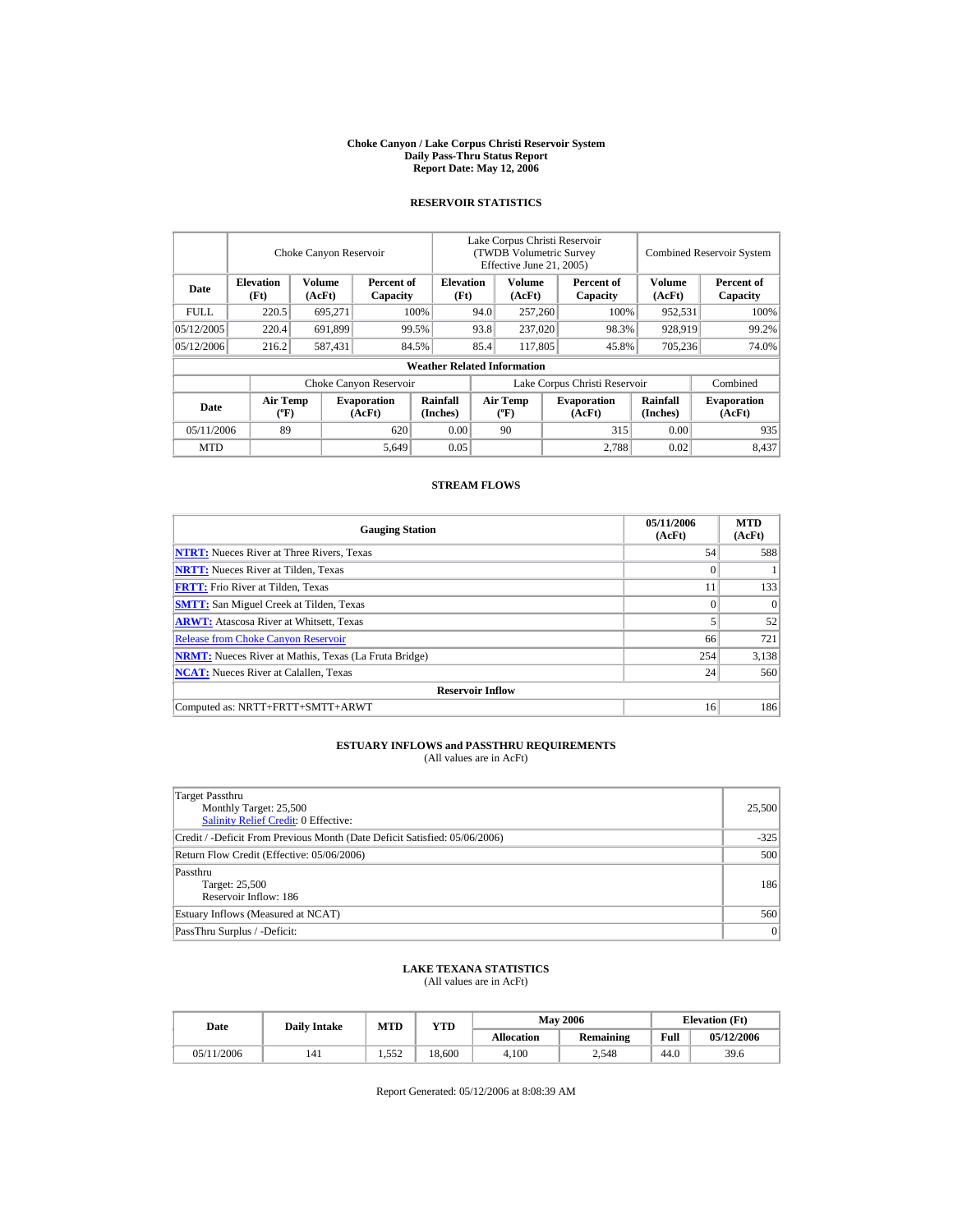#### **Choke Canyon / Lake Corpus Christi Reservoir System Daily Pass-Thru Status Report Report Date: May 13, 2006**

### **RESERVOIR STATISTICS**

|             |                                             | Choke Canyon Reservoir |                              |                                    | Lake Corpus Christi Reservoir<br><b>(TWDB Volumetric Survey)</b><br>Effective June 21, 2005) |                                  |  | <b>Combined Reservoir System</b> |                             |                              |
|-------------|---------------------------------------------|------------------------|------------------------------|------------------------------------|----------------------------------------------------------------------------------------------|----------------------------------|--|----------------------------------|-----------------------------|------------------------------|
| Date        | <b>Elevation</b><br>(Ft)                    | Volume<br>(AcFt)       | Percent of<br>Capacity       | <b>Elevation</b><br>(Ft)           |                                                                                              | Volume<br>(AcFt)                 |  | Percent of<br>Capacity           | <b>Volume</b><br>(AcFt)     | Percent of<br>Capacity       |
| <b>FULL</b> | 220.5                                       | 695,271                |                              | 100%                               | 94.0                                                                                         | 257,260                          |  | 100%                             | 952,531                     | 100%                         |
| 05/13/2005  | 220.4                                       | 692,158                |                              | 99.6%                              | 93.8                                                                                         | 237,494                          |  | 98.4%                            | 929,652                     | 99.3%                        |
| 05/13/2006  | 216.1                                       | 586,249                |                              | 84.3%                              | 85.3                                                                                         | 116,778                          |  | 45.4%                            | 703,027                     | 73.8%                        |
|             |                                             |                        |                              | <b>Weather Related Information</b> |                                                                                              |                                  |  |                                  |                             |                              |
|             |                                             |                        | Choke Canyon Reservoir       |                                    |                                                                                              |                                  |  | Lake Corpus Christi Reservoir    |                             | Combined                     |
| Date        | <b>Air Temp</b><br>$({}^{\circ}\mathrm{F})$ |                        | <b>Evaporation</b><br>(AcFt) | Rainfall<br>(Inches)               |                                                                                              | <b>Air Temp</b><br>$(^{\circ}F)$ |  | <b>Evaporation</b><br>(AcFt)     | <b>Rainfall</b><br>(Inches) | <b>Evaporation</b><br>(AcFt) |
| 05/12/2006  | 91                                          |                        | 606                          | 0.00                               |                                                                                              | 88                               |  | 313                              | 0.00                        | 919                          |
| <b>MTD</b>  |                                             |                        | 6,255                        | 0.05                               |                                                                                              |                                  |  | 3,101                            | 0.02                        | 9,356                        |

### **STREAM FLOWS**

| <b>Gauging Station</b>                                       | 05/12/2006<br>(AcFt) | <b>MTD</b><br>(AcFt) |
|--------------------------------------------------------------|----------------------|----------------------|
| <b>NTRT:</b> Nueces River at Three Rivers, Texas             | 56                   | 643                  |
| <b>NRTT:</b> Nueces River at Tilden, Texas                   | $\mathbf{0}$         |                      |
| <b>FRTT:</b> Frio River at Tilden, Texas                     | 10                   | 143                  |
| <b>SMTT:</b> San Miguel Creek at Tilden, Texas               | $\theta$             | $\Omega$             |
| <b>ARWT:</b> Atascosa River at Whitsett, Texas               | 4                    | 56                   |
| <b>Release from Choke Canyon Reservoir</b>                   | 66                   | 786                  |
| <b>NRMT:</b> Nueces River at Mathis, Texas (La Fruta Bridge) | 264                  | 3,402                |
| <b>NCAT:</b> Nueces River at Calallen, Texas                 | 91                   | 651                  |
| <b>Reservoir Inflow</b>                                      |                      |                      |
| Computed as: NRTT+FRTT+SMTT+ARWT                             | 14                   | 200                  |

# **ESTUARY INFLOWS and PASSTHRU REQUIREMENTS**<br>(All values are in AcFt)

| Target Passthru<br>Monthly Target: 25,500<br>Salinity Relief Credit: 0 Effective: | 25,500 |
|-----------------------------------------------------------------------------------|--------|
| Credit / -Deficit From Previous Month (Date Deficit Satisfied: 05/06/2006)        | $-325$ |
| Return Flow Credit (Effective: 05/06/2006)                                        | 500    |
| Passthru<br>Target: 25,500<br>Reservoir Inflow: 200                               | 200    |
| Estuary Inflows (Measured at NCAT)                                                | 651    |
| PassThru Surplus / -Deficit:                                                      | 0      |

## **LAKE TEXANA STATISTICS**

(All values are in AcFt)

| Date       | <b>Daily Intake</b> | <b>MTD</b> | YTD    |                   | <b>May 2006</b> | <b>Elevation</b> (Ft) |            |
|------------|---------------------|------------|--------|-------------------|-----------------|-----------------------|------------|
|            |                     |            |        | <b>Allocation</b> | Remaining       | Full                  | 05/13/2006 |
| 05/12/2006 | 141                 | 1.693      | 18.741 | 4.100             | 2.407           | 44.0                  | 39.4       |

Report Generated: 05/13/2006 at 8:22:31 AM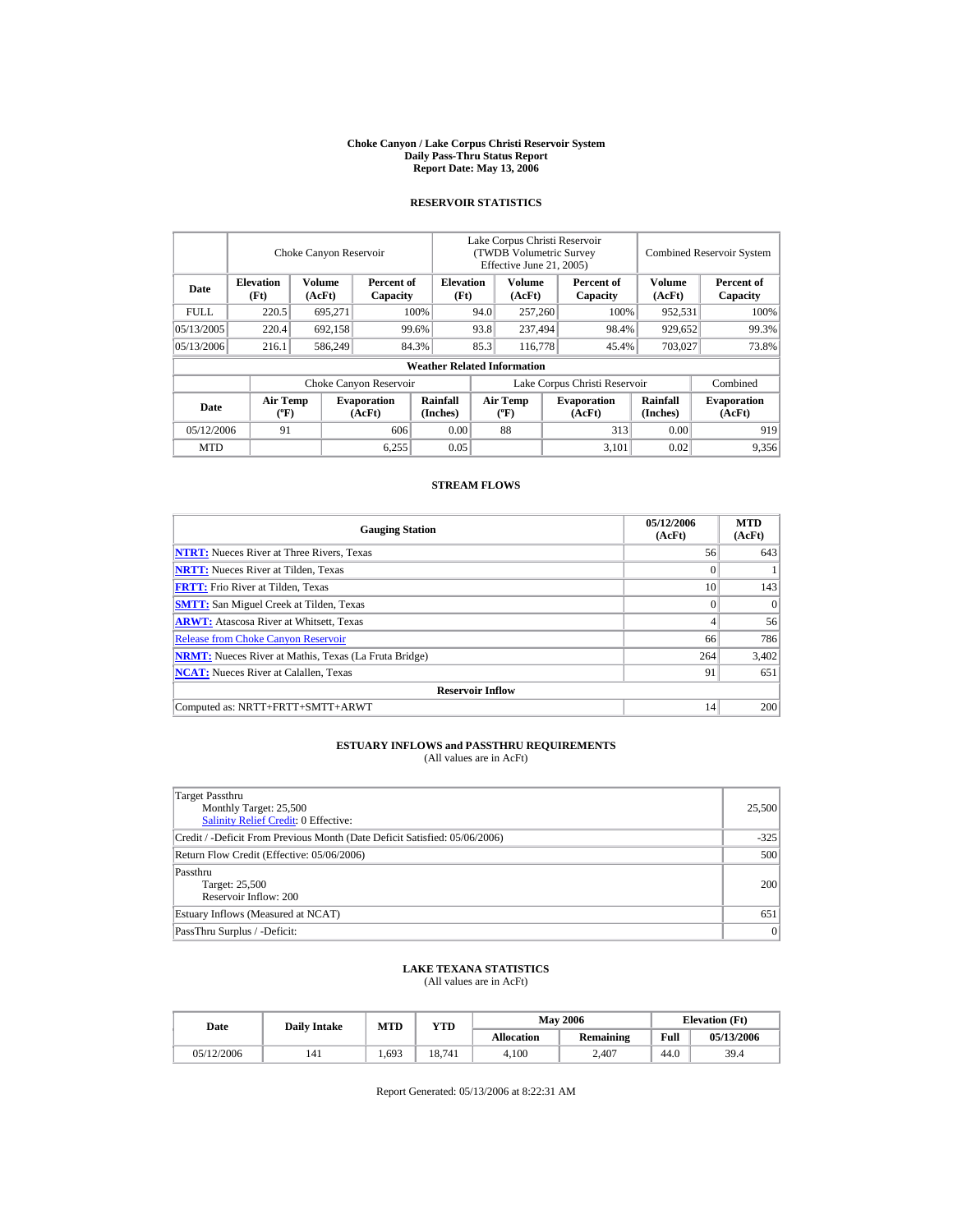#### **Choke Canyon / Lake Corpus Christi Reservoir System Daily Pass-Thru Status Report Report Date: May 14, 2006**

### **RESERVOIR STATISTICS**

|             |                                             | Choke Canyon Reservoir |                              |                                    | Lake Corpus Christi Reservoir<br><b>(TWDB Volumetric Survey)</b><br>Effective June 21, 2005) |                                  |  |                               | <b>Combined Reservoir System</b> |                              |
|-------------|---------------------------------------------|------------------------|------------------------------|------------------------------------|----------------------------------------------------------------------------------------------|----------------------------------|--|-------------------------------|----------------------------------|------------------------------|
| Date        | <b>Elevation</b><br>(Ft)                    | Volume<br>(AcFt)       | Percent of<br>Capacity       | <b>Elevation</b><br>(Ft)           |                                                                                              | Volume<br>(AcFt)                 |  | Percent of<br>Capacity        | <b>Volume</b><br>(AcFt)          | Percent of<br>Capacity       |
| <b>FULL</b> | 220.5                                       | 695,271                |                              | 100%                               | 94.0                                                                                         | 257,260                          |  | 100%                          | 952,531                          | 100%                         |
| 05/14/2005  | 220.4                                       | 691,899                |                              | 99.5%                              | 93.8                                                                                         | 237,494                          |  | 98.4%                         | 929,393                          | 99.2%                        |
| 05/14/2006  | 216.1                                       | 586,249                |                              | 84.3%                              | 85.2                                                                                         | 115,757                          |  | 45.0%                         | 702,006                          | 73.7%                        |
|             |                                             |                        |                              | <b>Weather Related Information</b> |                                                                                              |                                  |  |                               |                                  |                              |
|             |                                             |                        | Choke Canyon Reservoir       |                                    |                                                                                              |                                  |  | Lake Corpus Christi Reservoir |                                  | Combined                     |
| Date        | <b>Air Temp</b><br>$({}^{\circ}\mathrm{F})$ |                        | <b>Evaporation</b><br>(AcFt) | Rainfall<br>(Inches)               |                                                                                              | <b>Air Temp</b><br>$(^{\circ}F)$ |  | <b>Evaporation</b><br>(AcFt)  | <b>Rainfall</b><br>(Inches)      | <b>Evaporation</b><br>(AcFt) |
| 05/13/2006  | 100                                         |                        | 564                          | 0.00                               |                                                                                              | 96                               |  | 311                           | 0.00                             | 875                          |
| <b>MTD</b>  |                                             |                        | 6,819                        | 0.05                               |                                                                                              |                                  |  | 3,412                         | 0.02                             | 10.231                       |

### **STREAM FLOWS**

| <b>Gauging Station</b>                                       | 05/13/2006<br>(AcFt) | <b>MTD</b><br>(AcFt) |
|--------------------------------------------------------------|----------------------|----------------------|
| <b>NTRT:</b> Nueces River at Three Rivers, Texas             | 56                   | 699                  |
| <b>NRTT:</b> Nueces River at Tilden, Texas                   | 0                    |                      |
| <b>FRTT:</b> Frio River at Tilden, Texas                     | 9                    | 152                  |
| <b>SMTT:</b> San Miguel Creek at Tilden, Texas               | $\theta$             | $\Omega$             |
| <b>ARWT:</b> Atascosa River at Whitsett, Texas               |                      | 60                   |
| <b>Release from Choke Canyon Reservoir</b>                   | 66                   | 852                  |
| <b>NRMT:</b> Nueces River at Mathis, Texas (La Fruta Bridge) | 274                  | 3,676                |
| <b>NCAT:</b> Nueces River at Calallen, Texas                 | 28                   | 679                  |
| <b>Reservoir Inflow</b>                                      |                      |                      |
| Computed as: NRTT+FRTT+SMTT+ARWT                             | 13                   | 213                  |

# **ESTUARY INFLOWS and PASSTHRU REQUIREMENTS**<br>(All values are in AcFt)

| Target Passthru<br>Monthly Target: 25,500<br><b>Salinity Relief Credit: 0 Effective:</b> | 25,500 |
|------------------------------------------------------------------------------------------|--------|
| Credit / -Deficit From Previous Month (Date Deficit Satisfied: 05/06/2006)               | $-325$ |
| Return Flow Credit (Effective: 05/06/2006)                                               | 500    |
| Passthru<br>Target: 25,500<br>Reservoir Inflow: 213                                      | 213    |
| Estuary Inflows (Measured at NCAT)                                                       | 679    |
| PassThru Surplus / -Deficit:                                                             | 0      |

## **LAKE TEXANA STATISTICS**

(All values are in AcFt)

| Date       | <b>Daily Intake</b> | <b>MTD</b> | YTD    |                   | <b>May 2006</b> | <b>Elevation</b> (Ft) |            |
|------------|---------------------|------------|--------|-------------------|-----------------|-----------------------|------------|
|            |                     |            |        | <b>Allocation</b> | Remaining       | Full                  | 05/14/2006 |
| 05/13/2006 | 141                 | 1.833      | 18.882 | 4.100             | 2.267           | 44.0                  | 39.4       |

Report Generated: 05/14/2006 at 8:08:19 AM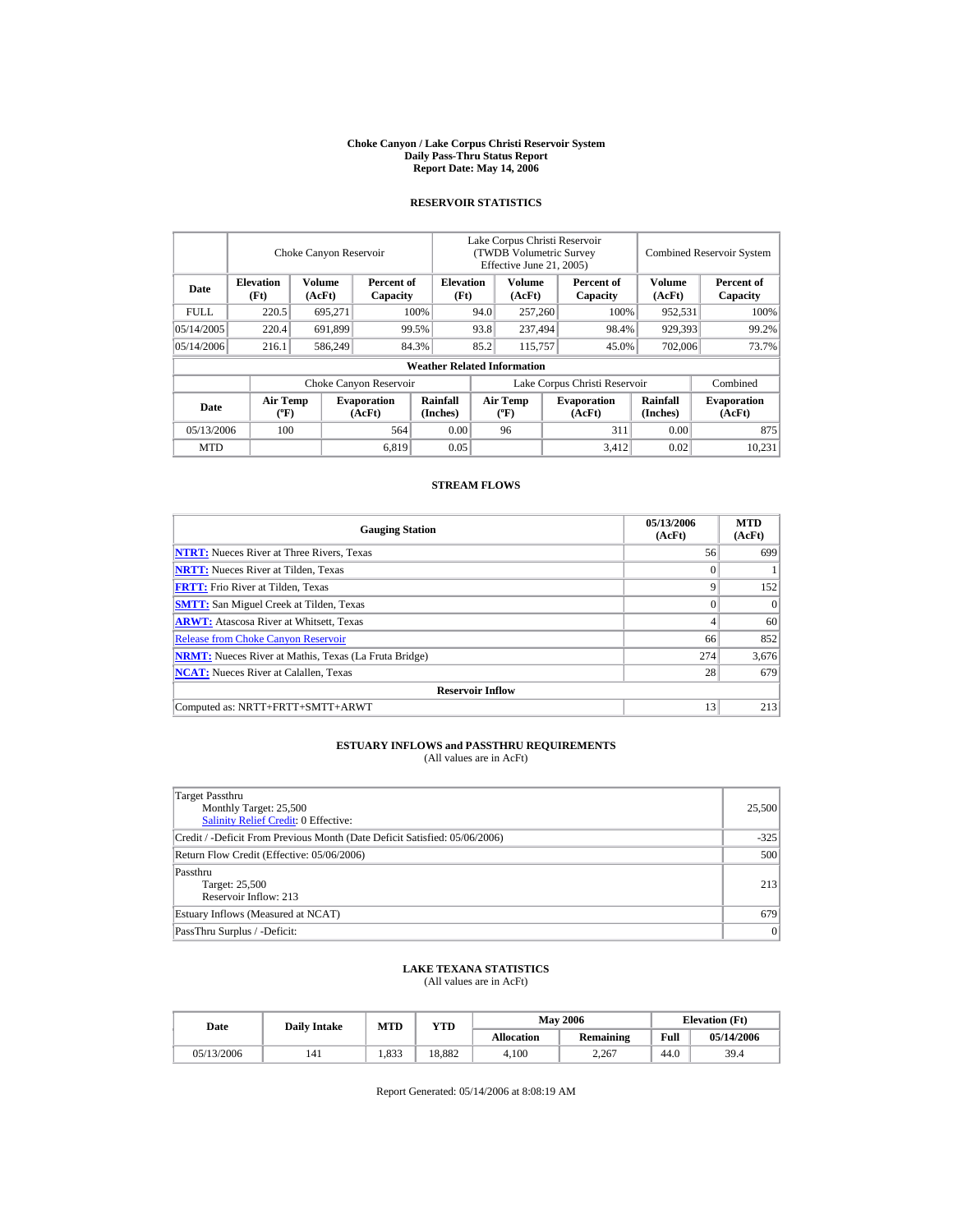#### **Choke Canyon / Lake Corpus Christi Reservoir System Daily Pass-Thru Status Report Report Date: May 15, 2006**

### **RESERVOIR STATISTICS**

|             |                                             | Choke Canyon Reservoir |                              |                                    | Lake Corpus Christi Reservoir<br><b>(TWDB Volumetric Survey)</b><br>Effective June 21, 2005) |                                  |  |                               |                             | <b>Combined Reservoir System</b> |
|-------------|---------------------------------------------|------------------------|------------------------------|------------------------------------|----------------------------------------------------------------------------------------------|----------------------------------|--|-------------------------------|-----------------------------|----------------------------------|
| Date        | <b>Elevation</b><br>(Ft)                    | Volume<br>(AcFt)       | Percent of<br>Capacity       | <b>Elevation</b><br>(Ft)           |                                                                                              | Volume<br>(AcFt)                 |  | Percent of<br>Capacity        | <b>Volume</b><br>(AcFt)     | Percent of<br>Capacity           |
| <b>FULL</b> | 220.5                                       | 695,271                |                              | 100%                               | 94.0                                                                                         | 257,260                          |  | 100%                          | 952,531                     | 100%                             |
| 05/15/2005  | 220.4                                       | 691,899                |                              | 99.5%                              | 93.8                                                                                         | 237,403                          |  | 98.4%                         | 929,302                     | 99.2%                            |
| 05/15/2006  | 216.1                                       | 585,781                |                              | 84.3%                              | 85.3                                                                                         | 116,778                          |  | 45.4%                         | 702,559                     | 73.8%                            |
|             |                                             |                        |                              | <b>Weather Related Information</b> |                                                                                              |                                  |  |                               |                             |                                  |
|             |                                             |                        | Choke Canyon Reservoir       |                                    |                                                                                              |                                  |  | Lake Corpus Christi Reservoir |                             | Combined                         |
| Date        | <b>Air Temp</b><br>$({}^{\circ}\mathrm{F})$ |                        | <b>Evaporation</b><br>(AcFt) | Rainfall<br>(Inches)               |                                                                                              | <b>Air Temp</b><br>$(^{\circ}F)$ |  | <b>Evaporation</b><br>(AcFt)  | <b>Rainfall</b><br>(Inches) | <b>Evaporation</b><br>(AcFt)     |
| 05/14/2006  | 96                                          |                        | 523                          | 0.12                               |                                                                                              | 94                               |  | 283                           | 0.10                        | 806                              |
| <b>MTD</b>  |                                             |                        | 7,342                        | 0.17                               |                                                                                              |                                  |  | 3,695                         | 0.12                        | 11.037                           |

### **STREAM FLOWS**

| <b>Gauging Station</b>                                       | 05/14/2006<br>(AcFt) | <b>MTD</b><br>(AcFt) |
|--------------------------------------------------------------|----------------------|----------------------|
| <b>NTRT:</b> Nueces River at Three Rivers, Texas             | 54                   | 752                  |
| <b>NRTT:</b> Nueces River at Tilden, Texas                   | $\overline{0}$       |                      |
| <b>FRTT:</b> Frio River at Tilden, Texas                     | 8                    | 160                  |
| <b>SMTT:</b> San Miguel Creek at Tilden, Texas               | $\theta$             | $\Omega$             |
| <b>ARWT:</b> Atascosa River at Whitsett, Texas               | 4                    | 64                   |
| <b>Release from Choke Canyon Reservoir</b>                   | 66                   | 917                  |
| <b>NRMT:</b> Nueces River at Mathis, Texas (La Fruta Bridge) | 276                  | 3,952                |
| <b>NCAT:</b> Nueces River at Calallen, Texas                 | 38                   | 716                  |
| <b>Reservoir Inflow</b>                                      |                      |                      |
| Computed as: NRTT+FRTT+SMTT+ARWT                             | 13                   | 225                  |

# **ESTUARY INFLOWS and PASSTHRU REQUIREMENTS**<br>(All values are in AcFt)

| Target Passthru<br>Monthly Target: 25,500<br><b>Salinity Relief Credit: 0 Effective:</b> | 25,500 |
|------------------------------------------------------------------------------------------|--------|
| Credit / -Deficit From Previous Month (Date Deficit Satisfied: 05/06/2006)               | $-325$ |
| Return Flow Credit (Effective: 05/06/2006)                                               | 500    |
| Passthru<br>Target: 25,500<br>Reservoir Inflow: 225                                      | 225    |
| Estuary Inflows (Measured at NCAT)                                                       | 716    |
| PassThru Surplus / -Deficit:                                                             | 0      |

## **LAKE TEXANA STATISTICS**

(All values are in AcFt)

| Date       | <b>Daily Intake</b> | <b>MTD</b> | YTD    |                   | <b>May 2006</b> | <b>Elevation</b> (Ft) |            |
|------------|---------------------|------------|--------|-------------------|-----------------|-----------------------|------------|
|            |                     |            |        | <b>Allocation</b> | Remaining       | Full                  | 05/15/2006 |
| 05/14/2006 | 141                 | 1.974      | 19.023 | 4.100             | 2.126           | 44.0                  | 39.4       |

Report Generated: 05/15/2006 at 8:17:31 AM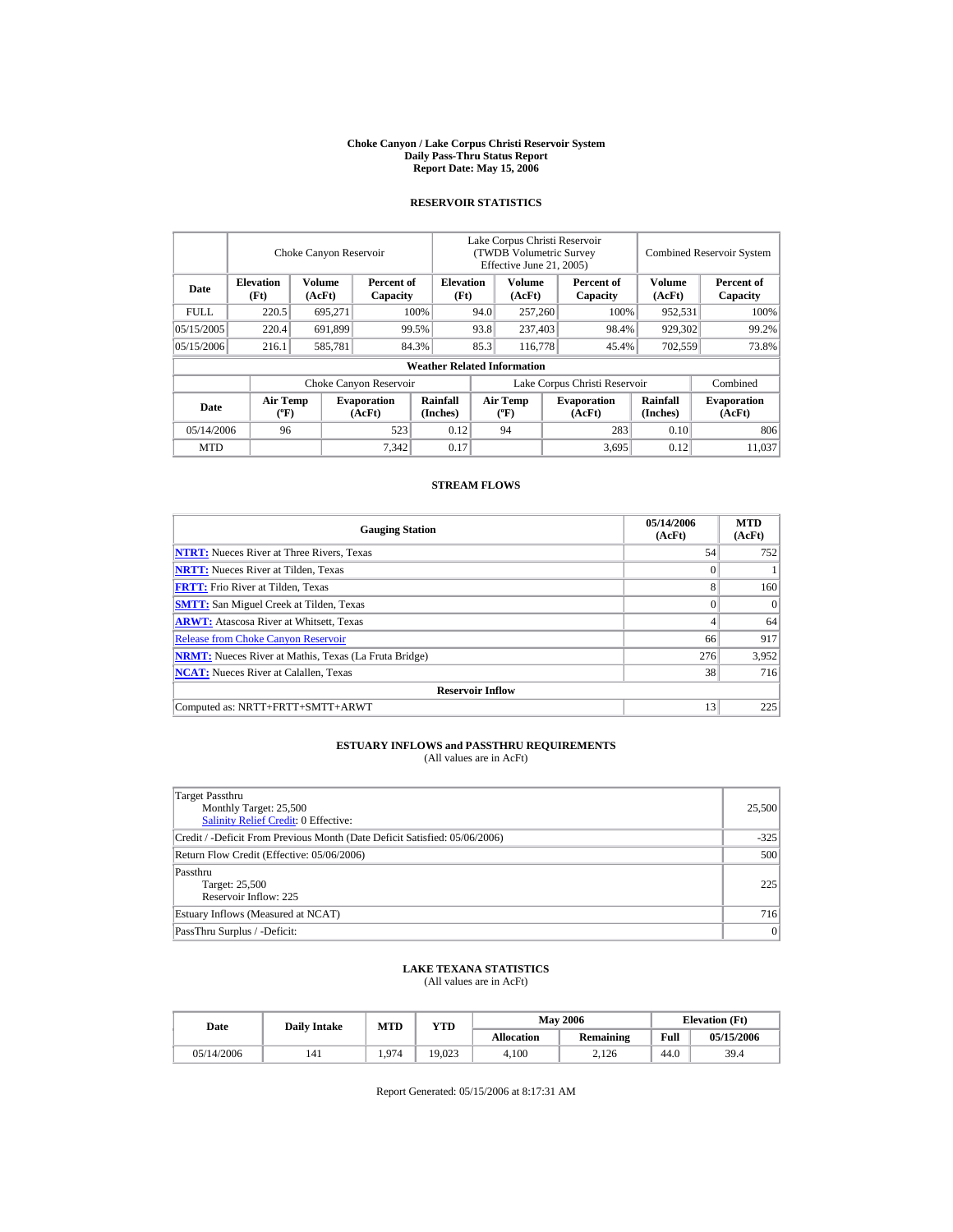#### **Choke Canyon / Lake Corpus Christi Reservoir System Daily Pass-Thru Status Report Report Date: May 16, 2006**

### **RESERVOIR STATISTICS**

|             |                                             | Choke Canyon Reservoir |                              |                                    | Lake Corpus Christi Reservoir<br><b>(TWDB Volumetric Survey)</b><br>Effective June 21, 2005) |                                  |  |                              |                             | <b>Combined Reservoir System</b> |
|-------------|---------------------------------------------|------------------------|------------------------------|------------------------------------|----------------------------------------------------------------------------------------------|----------------------------------|--|------------------------------|-----------------------------|----------------------------------|
| Date        | <b>Elevation</b><br>(Ft)                    | Volume<br>(AcFt)       | Percent of<br>Capacity       | <b>Elevation</b><br>(Ft)           |                                                                                              | Volume<br>(AcFt)                 |  | Percent of<br>Capacity       | <b>Volume</b><br>(AcFt)     | Percent of<br>Capacity           |
| <b>FULL</b> | 220.5                                       | 695,271                |                              | 100%                               | 94.0                                                                                         | 257,260                          |  | 100%                         | 952,531                     | 100%                             |
| 05/16/2005  | 220.4                                       | 692,677                |                              | 99.6%                              | 93.8                                                                                         | 237.211                          |  | 98.3%                        | 929,888                     | 99.3%                            |
| 05/16/2006  | 216.0                                       | 584,610                |                              | 84.1%                              | 85.2                                                                                         | 115,503                          |  | 44.9%                        | 700,113                     | 73.5%                            |
|             |                                             |                        |                              | <b>Weather Related Information</b> |                                                                                              |                                  |  |                              |                             |                                  |
|             |                                             |                        | Choke Canyon Reservoir       |                                    | Lake Corpus Christi Reservoir                                                                |                                  |  |                              |                             | Combined                         |
| Date        | <b>Air Temp</b><br>$({}^{\circ}\mathrm{F})$ |                        | <b>Evaporation</b><br>(AcFt) | Rainfall<br>(Inches)               |                                                                                              | <b>Air Temp</b><br>$(^{\circ}F)$ |  | <b>Evaporation</b><br>(AcFt) | <b>Rainfall</b><br>(Inches) | <b>Evaporation</b><br>(AcFt)     |
| 05/15/2006  | 96                                          |                        | 564                          | 0.00                               |                                                                                              | 87                               |  | 267                          | 0.00                        | 831                              |
| <b>MTD</b>  |                                             |                        | 7.906                        | 0.17                               |                                                                                              |                                  |  | 3,962                        | 0.12                        | 11.868                           |

### **STREAM FLOWS**

| <b>Gauging Station</b>                                       | 05/15/2006<br>(AcFt) | <b>MTD</b><br>(AcFt) |
|--------------------------------------------------------------|----------------------|----------------------|
| <b>NTRT:</b> Nueces River at Three Rivers, Texas             | 56                   | 808                  |
| <b>NRTT:</b> Nueces River at Tilden, Texas                   | 0                    |                      |
| <b>FRTT:</b> Frio River at Tilden, Texas                     | 8                    | 168                  |
| <b>SMTT:</b> San Miguel Creek at Tilden, Texas               | $\theta$             | $\Omega$             |
| <b>ARWT:</b> Atascosa River at Whitsett, Texas               | π                    | 71                   |
| <b>Release from Choke Canyon Reservoir</b>                   | 66                   | 983                  |
| <b>NRMT:</b> Nueces River at Mathis, Texas (La Fruta Bridge) | 276                  | 4,228                |
| <b>NCAT:</b> Nueces River at Calallen, Texas                 | 125                  | 841                  |
| <b>Reservoir Inflow</b>                                      |                      |                      |
| Computed as: NRTT+FRTT+SMTT+ARWT                             | 14                   | 239                  |

# **ESTUARY INFLOWS and PASSTHRU REQUIREMENTS**<br>(All values are in AcFt)

| Target Passthru<br>Monthly Target: 25,500<br>Salinity Relief Credit: 0 Effective: | 25,500 |
|-----------------------------------------------------------------------------------|--------|
| Credit / -Deficit From Previous Month (Date Deficit Satisfied: 05/06/2006)        | $-325$ |
| Return Flow Credit (Effective: 05/06/2006)                                        | 500    |
| Passthru<br>Target: 25,500<br>Reservoir Inflow: 239                               | 239    |
| Estuary Inflows (Measured at NCAT)                                                | 841    |
| PassThru Surplus / -Deficit:                                                      | 0      |

## **LAKE TEXANA STATISTICS**

(All values are in AcFt)

| Date       | <b>Daily Intake</b> | <b>MTD</b> | YTD    |                   | <b>May 2006</b> | <b>Elevation</b> (Ft) |            |
|------------|---------------------|------------|--------|-------------------|-----------------|-----------------------|------------|
|            |                     |            |        | <b>Allocation</b> | Remaining       | Full                  | 05/16/2006 |
| 05/15/2006 | 130                 | 2.104      | 19.153 | 4.100             | .996            | 44.0                  | 39.5       |

Report Generated: 05/16/2006 at 8:53:20 AM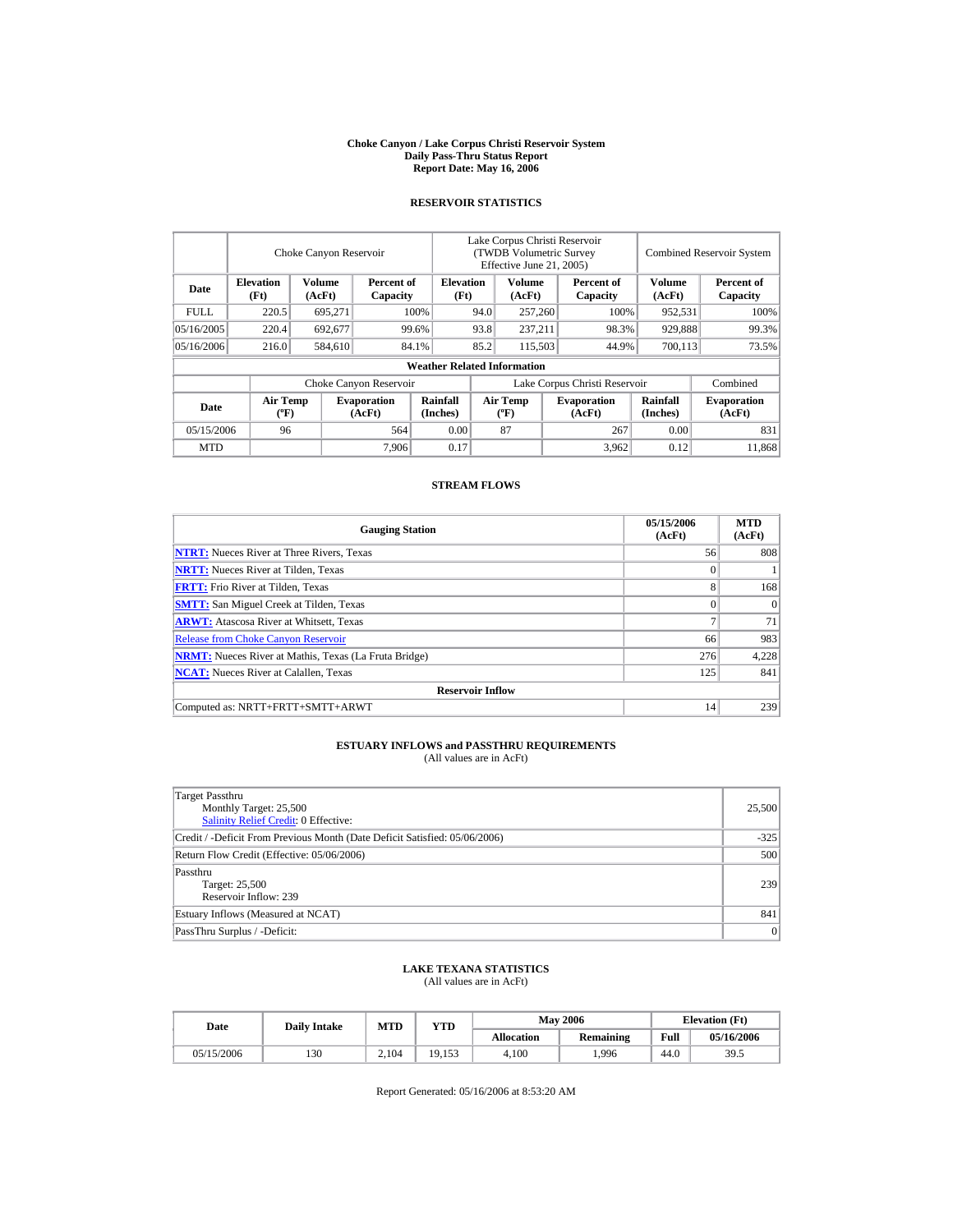**Choke Canyon / Lake Corpus Christi Reservoir System Daily Pass-Thru Status Report Report Date: May 17, 2006** 

**RESERVOIR STATISTICS**

**MISSING**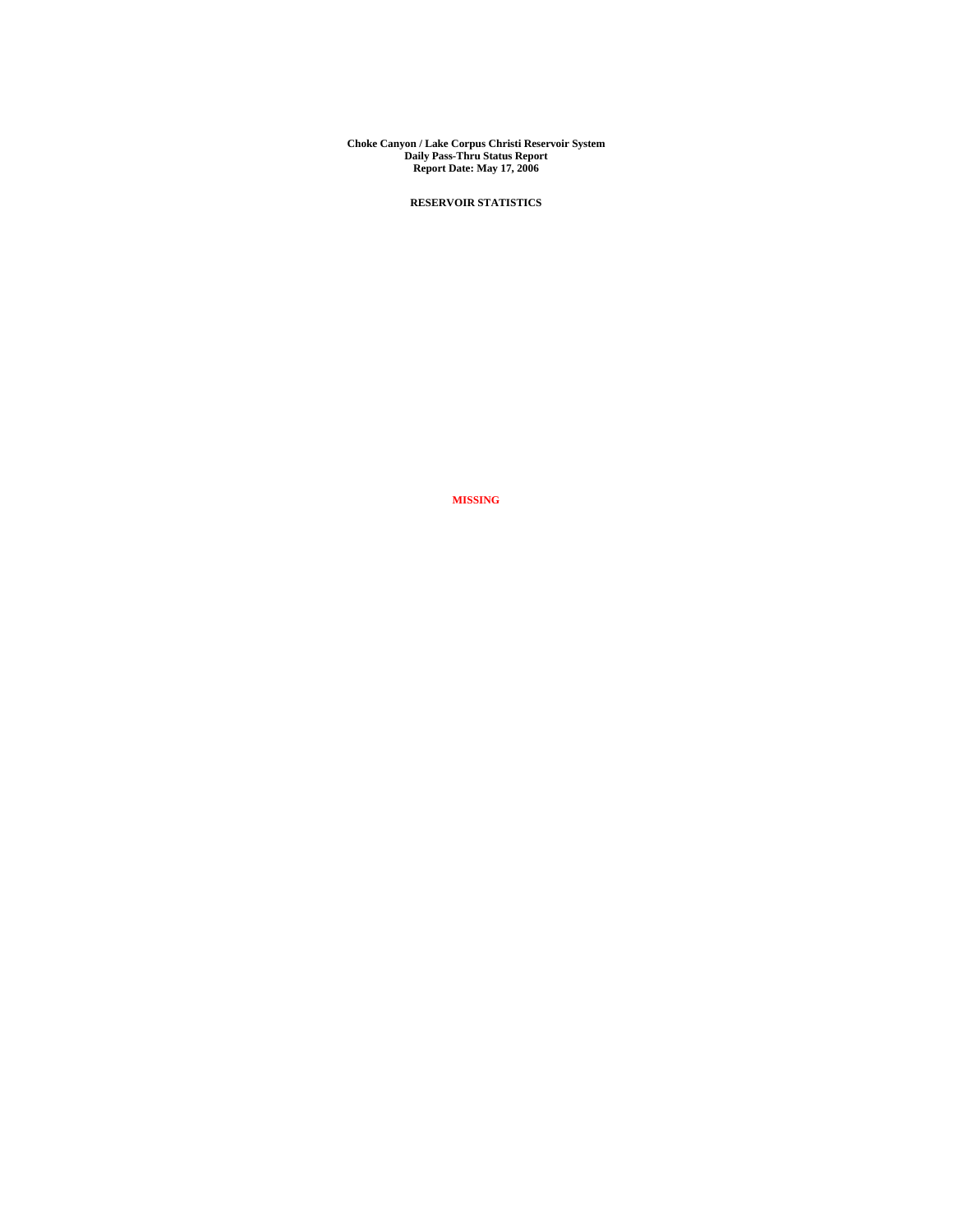#### **Choke Canyon / Lake Corpus Christi Reservoir System Daily Pass-Thru Status Report Report Date: May 18, 2006**

### **RESERVOIR STATISTICS**

|             |                                             | Choke Canyon Reservoir  |                              |                                    | Lake Corpus Christi Reservoir<br>(TWDB Volumetric Survey<br>Effective June 21, 2005) |                                             |                  |                              |                             | <b>Combined Reservoir System</b> |
|-------------|---------------------------------------------|-------------------------|------------------------------|------------------------------------|--------------------------------------------------------------------------------------|---------------------------------------------|------------------|------------------------------|-----------------------------|----------------------------------|
| Date        | <b>Elevation</b><br>(Ft)                    | <b>Volume</b><br>(AcFt) | Percent of<br>Capacity       | <b>Elevation</b><br>(Ft)           |                                                                                      | Volume<br>(AcFt)                            |                  | Percent of<br>Capacity       | Volume<br>(AcFt)            | Percent of<br>Capacity           |
| <b>FULL</b> | 220.5                                       | 695.271                 |                              | 100%                               | 94.0                                                                                 | 257,260                                     |                  | 100%                         | 952,531                     | 100%                             |
| 05/18/2005  | 220.4                                       | 692,158                 |                              | 99.6%                              | 93.8                                                                                 | 236,447                                     |                  | 98.0%                        | 928,605                     | 99.2%                            |
| 05/18/2006  | 216.0                                       | 583,434                 |                              | 83.9%                              | 85.1                                                                                 |                                             | 114,362<br>44.5% |                              | 697,796                     | 73.3%                            |
|             |                                             |                         |                              | <b>Weather Related Information</b> |                                                                                      |                                             |                  |                              |                             |                                  |
|             |                                             |                         | Choke Canyon Reservoir       |                                    | Lake Corpus Christi Reservoir                                                        |                                             |                  |                              |                             | Combined                         |
| Date        | <b>Air Temp</b><br>$({}^{\circ}\mathrm{F})$ |                         | <b>Evaporation</b><br>(AcFt) | Rainfall<br>(Inches)               |                                                                                      | <b>Air Temp</b><br>$({}^{\circ}\mathrm{F})$ |                  | <b>Evaporation</b><br>(AcFt) | <b>Rainfall</b><br>(Inches) | <b>Evaporation</b><br>(AcFt)     |
| 05/17/2006  | 96                                          |                         | 535                          | 0.00                               |                                                                                      | 95                                          |                  | 272                          | 0.00                        | 807                              |
| <b>MTD</b>  |                                             |                         | 8.991                        | 0.17                               |                                                                                      |                                             |                  | 4,589                        | 0.12                        | 13,580                           |

#### **STREAM FLOWS**

| <b>Gauging Station</b>                                       | 05/17/2006<br>(AcFt) | <b>MTD</b><br>(AcFt) |
|--------------------------------------------------------------|----------------------|----------------------|
| <b>NTRT:</b> Nueces River at Three Rivers, Texas             | 56                   | 919                  |
| <b>NRTT:</b> Nueces River at Tilden, Texas                   | $\Omega$             |                      |
| <b>FRTT:</b> Frio River at Tilden, Texas                     | 8                    | 182                  |
| <b>SMTT:</b> San Miguel Creek at Tilden, Texas               | $\Omega$             | $\Omega$             |
| <b>ARWT:</b> Atascosa River at Whitsett, Texas               | 8                    | 87                   |
| <b>Release from Choke Canyon Reservoir</b>                   | 66                   | 1.114                |
| <b>NRMT:</b> Nueces River at Mathis, Texas (La Fruta Bridge) | 274                  | 4,776                |
| <b>NCAT:</b> Nueces River at Calallen, Texas                 | 42                   | 951                  |
| <b>Reservoir Inflow</b>                                      |                      |                      |
| Computed as: NRTT+FRTT+SMTT+ARWT                             | 15                   | 270                  |

## **ESTUARY INFLOWS and PASSTHRU REQUIREMENTS**<br>(All values are in AcFt)

| Target Passthru<br>Monthly Target: 25,500<br>Salinity Relief Credit: 0 Effective: | 25,500          |
|-----------------------------------------------------------------------------------|-----------------|
| Credit / -Deficit From Previous Month (Date Deficit Satisfied: 05/06/2006)        | $-325$          |
| Return Flow Credit (Effective: 05/06/2006)                                        | 500             |
| Passthru<br>Target: 25,500<br>Reservoir Inflow: 270                               | 270             |
| Estuary Inflows (Measured at NCAT)                                                | 951             |
| PassThru Surplus / -Deficit:                                                      | $\vert 0 \vert$ |

# **LAKE TEXANA STATISTICS** (All values are in AcFt)

| Date       | <b>Daily Intake</b> | <b>MTD</b> | YTD    |                   | <b>May 2006</b>  |      | <b>Elevation</b> (Ft) |
|------------|---------------------|------------|--------|-------------------|------------------|------|-----------------------|
|            |                     |            |        | <b>Allocation</b> | <b>Remaining</b> | Full | 05/18/2006            |
| 05/17/2006 |                     | 2.338      | 19.386 | 4.100             | 1.762            | 44.0 | 39.2                  |

Report Generated: 05/18/2006 at 8:27:42 AM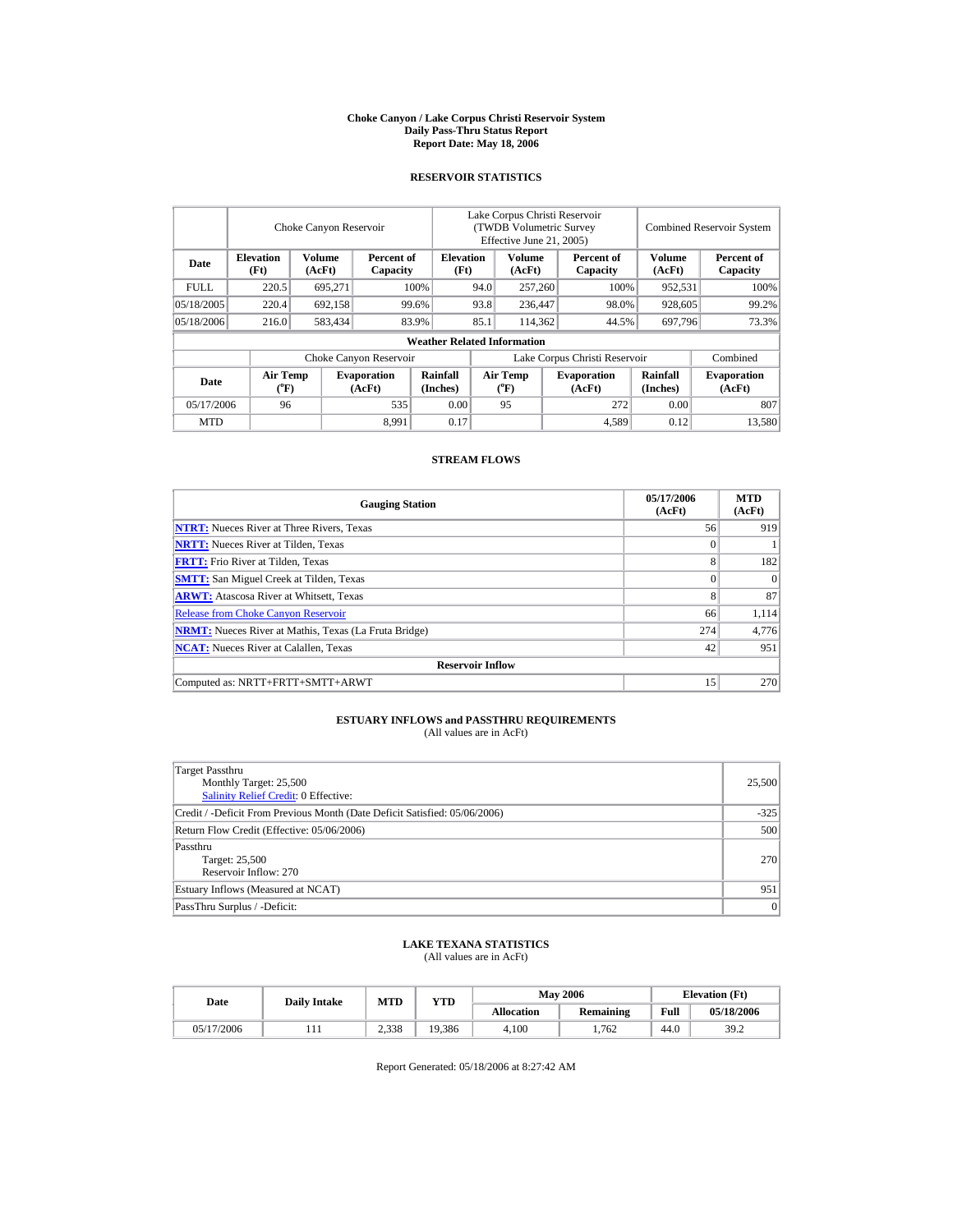#### **Choke Canyon / Lake Corpus Christi Reservoir System Daily Pass-Thru Status Report Report Date: May 19, 2006**

### **RESERVOIR STATISTICS**

|             |                                             |                  | Choke Canyon Reservoir       |                                    | Lake Corpus Christi Reservoir<br>(TWDB Volumetric Survey<br>Effective June 21, 2005) |                                             |  |                              |                      | <b>Combined Reservoir System</b> |
|-------------|---------------------------------------------|------------------|------------------------------|------------------------------------|--------------------------------------------------------------------------------------|---------------------------------------------|--|------------------------------|----------------------|----------------------------------|
| Date        | <b>Elevation</b><br>(Ft)                    | Volume<br>(AcFt) | Percent of<br>Capacity       | <b>Elevation</b><br>(Ft)           |                                                                                      | Volume<br>(AcFt)                            |  | Percent of<br>Capacity       | Volume<br>(AcFt)     | Percent of<br>Capacity           |
| <b>FULL</b> | 220.5                                       | 695.271          |                              | 100%                               | 94.0                                                                                 | 257,260                                     |  | 100%                         | 952,531              | 100%                             |
| 05/19/2005  | 220.4                                       | 691,899          |                              | 99.5%                              | 93.8                                                                                 | 236,638                                     |  | 98.1%                        | 928,537              | 99.1%                            |
| 05/19/2006  | 216.0                                       | 582,725          |                              | 83.8%                              | 85.0                                                                                 | 113,354                                     |  | 44.1%                        | 696,079              | 73.1%                            |
|             |                                             |                  |                              | <b>Weather Related Information</b> |                                                                                      |                                             |  |                              |                      |                                  |
|             |                                             |                  | Choke Canyon Reservoir       |                                    | Lake Corpus Christi Reservoir                                                        |                                             |  |                              |                      | Combined                         |
| Date        | <b>Air Temp</b><br>$({}^{\circ}\mathrm{F})$ |                  | <b>Evaporation</b><br>(AcFt) | Rainfall<br>(Inches)               |                                                                                      | <b>Air Temp</b><br>$({}^{\circ}\mathrm{F})$ |  | <b>Evaporation</b><br>(AcFt) | Rainfall<br>(Inches) | <b>Evaporation</b><br>(AcFt)     |
| 05/18/2006  | 98                                          |                  | 645                          | 0.00                               |                                                                                      | 98                                          |  | 344                          | 0.00                 | 989                              |
| <b>MTD</b>  |                                             |                  | 9,636                        | 0.17                               |                                                                                      |                                             |  | 4,933                        | 0.12                 | 14,569                           |

#### **STREAM FLOWS**

| <b>Gauging Station</b>                                       | 05/18/2006<br>(AcFt) | <b>MTD</b><br>(AcFt) |
|--------------------------------------------------------------|----------------------|----------------------|
| <b>NTRT:</b> Nueces River at Three Rivers, Texas             | 56                   | 975                  |
| <b>NRTT:</b> Nueces River at Tilden, Texas                   | $\theta$             |                      |
| <b>FRTT:</b> Frio River at Tilden, Texas                     | 9                    | 191                  |
| <b>SMTT:</b> San Miguel Creek at Tilden, Texas               | $\Omega$             | $\Omega$             |
| <b>ARWT:</b> Atascosa River at Whitsett, Texas               | $\mathbf{r}$         | 94                   |
| <b>Release from Choke Canyon Reservoir</b>                   | 66                   | 1.179                |
| <b>NRMT:</b> Nueces River at Mathis, Texas (La Fruta Bridge) | 274                  | 5,050                |
| <b>NCAT:</b> Nueces River at Calallen, Texas                 | 38                   | 988                  |
| <b>Reservoir Inflow</b>                                      |                      |                      |
| Computed as: NRTT+FRTT+SMTT+ARWT                             | 15                   | 286                  |

## **ESTUARY INFLOWS and PASSTHRU REQUIREMENTS**<br>(All values are in AcFt)

| Target Passthru<br>Monthly Target: 25,500<br>Salinity Relief Credit: 0 Effective: | 25,500 |
|-----------------------------------------------------------------------------------|--------|
| Credit / -Deficit From Previous Month (Date Deficit Satisfied: 05/06/2006)        | $-325$ |
| Return Flow Credit (Effective: 05/06/2006)                                        | 500    |
| Passthru<br>Target: 25,500<br>Reservoir Inflow: 286                               | 286    |
| Estuary Inflows (Measured at NCAT)                                                | 988    |
| PassThru Surplus / -Deficit:                                                      | 0      |

# **LAKE TEXANA STATISTICS** (All values are in AcFt)

| Date       | <b>Daily Intake</b> | <b>MTD</b> | YTD    |                   | <b>May 2006</b>  | <b>Elevation</b> (Ft) |            |
|------------|---------------------|------------|--------|-------------------|------------------|-----------------------|------------|
|            |                     |            |        | <b>Allocation</b> | <b>Remaining</b> | Full                  | 05/19/2006 |
| 05/18/2006 | 104                 | 2.441      | 19.490 | 4.100             | . 659            | 44.0                  | 39.1       |

Report Generated: 05/19/2006 at 8:34:41 AM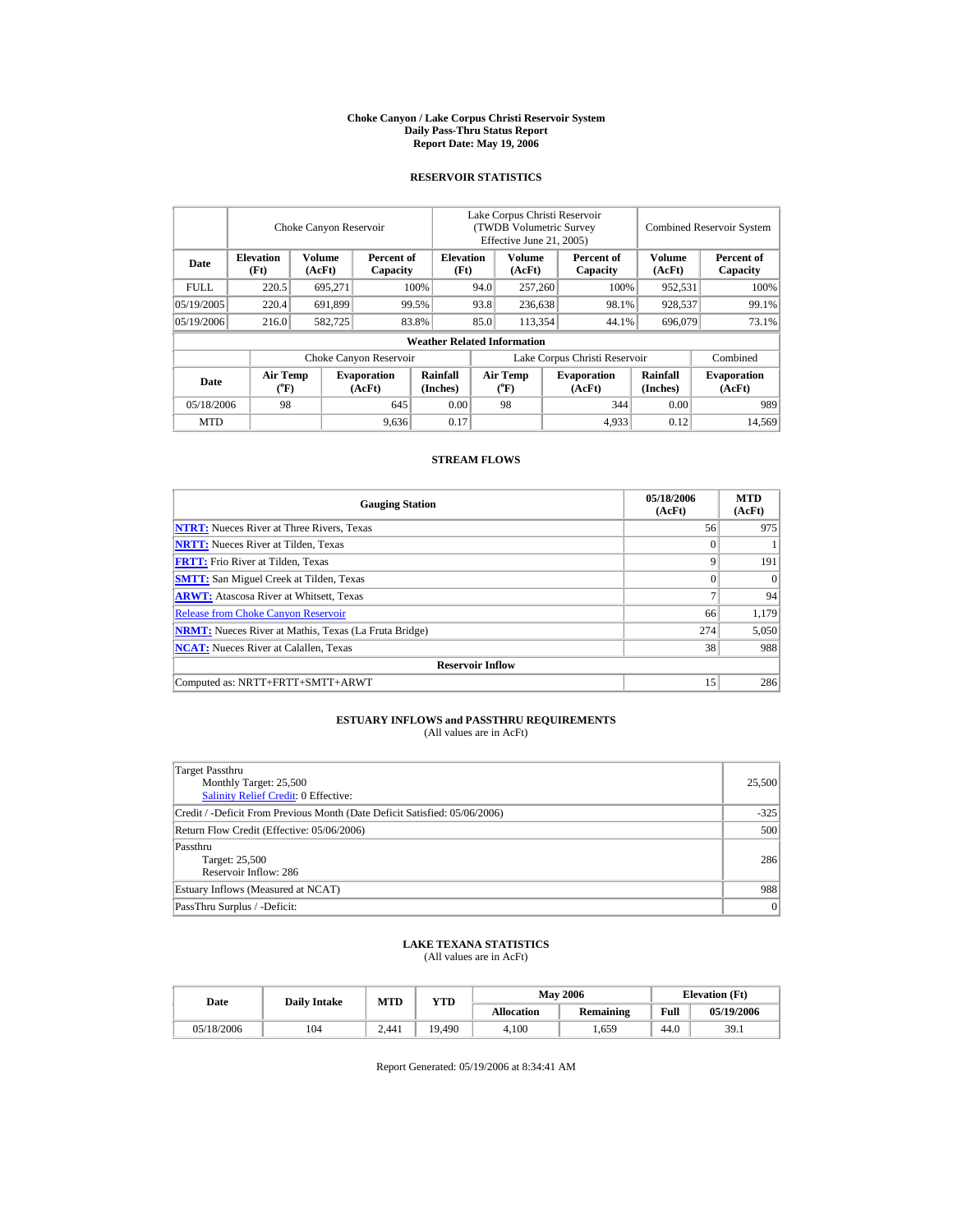#### **Choke Canyon / Lake Corpus Christi Reservoir System Daily Pass-Thru Status Report Report Date: May 20, 2006**

### **RESERVOIR STATISTICS**

|             | Choke Canyon Reservoir                |                         |                              |                                    | Lake Corpus Christi Reservoir<br>(TWDB Volumetric Survey<br>Effective June 21, 2005) |                                             |  |                               |                      | <b>Combined Reservoir System</b> |
|-------------|---------------------------------------|-------------------------|------------------------------|------------------------------------|--------------------------------------------------------------------------------------|---------------------------------------------|--|-------------------------------|----------------------|----------------------------------|
| Date        | <b>Elevation</b><br>(Ft)              | <b>Volume</b><br>(AcFt) | Percent of<br>Capacity       | <b>Elevation</b><br>(Ft)           |                                                                                      | <b>Volume</b><br>(AcFt)                     |  | Percent of<br>Capacity        | Volume<br>(AcFt)     | Percent of<br>Capacity           |
| <b>FULL</b> | 220.5                                 | 695.271                 |                              | 100%                               | 94.0                                                                                 | 257,260                                     |  | 100%                          | 952,531              | 100%                             |
| 05/20/2005  | 220.4                                 | 692,677                 |                              | 99.6%                              | 93.8                                                                                 | 236,638                                     |  | 98.1%                         | 929,315              | 99.2%                            |
| 05/20/2006  | 215.9                                 | 581,779                 |                              | 83.7%                              | 85.0                                                                                 | 112,977                                     |  | 43.9%                         | 694,756              | 72.9%                            |
|             |                                       |                         |                              | <b>Weather Related Information</b> |                                                                                      |                                             |  |                               |                      |                                  |
|             |                                       |                         | Choke Canyon Reservoir       |                                    |                                                                                      |                                             |  | Lake Corpus Christi Reservoir |                      | Combined                         |
| Date        | <b>Air Temp</b><br>$({}^o\mathrm{F})$ |                         | <b>Evaporation</b><br>(AcFt) | Rainfall<br>(Inches)               |                                                                                      | <b>Air Temp</b><br>$({}^{\circ}\mathrm{F})$ |  | <b>Evaporation</b><br>(AcFt)  | Rainfall<br>(Inches) | <b>Evaporation</b><br>(AcFt)     |
| 05/19/2006  | 102                                   |                         | 699                          | 0.00                               |                                                                                      | 99                                          |  | 365                           | 0.00                 | 1,064                            |
| <b>MTD</b>  |                                       |                         | 10,335                       | 0.17                               |                                                                                      |                                             |  | 5,298                         | 0.12                 | 15,633                           |

#### **STREAM FLOWS**

| <b>Gauging Station</b>                                       | 05/19/2006<br>(AcFt) | <b>MTD</b><br>(AcFt) |
|--------------------------------------------------------------|----------------------|----------------------|
| <b>NTRT:</b> Nueces River at Three Rivers, Texas             | 56                   | 1.030                |
| <b>NRTT:</b> Nueces River at Tilden, Texas                   | $\Omega$             |                      |
| <b>FRTT:</b> Frio River at Tilden, Texas                     | 8                    | 199                  |
| <b>SMTT:</b> San Miguel Creek at Tilden, Texas               | $\Omega$             | $\Omega$             |
| <b>ARWT:</b> Atascosa River at Whitsett, Texas               | 6                    | 100                  |
| <b>Release from Choke Canyon Reservoir</b>                   | 66                   | 1.245                |
| <b>NRMT:</b> Nueces River at Mathis, Texas (La Fruta Bridge) | 274                  | 5,324                |
| <b>NCAT:</b> Nueces River at Calallen, Texas                 | 9                    | 997                  |
| <b>Reservoir Inflow</b>                                      |                      |                      |
| Computed as: NRTT+FRTT+SMTT+ARWT                             | 14                   | 300                  |

## **ESTUARY INFLOWS and PASSTHRU REQUIREMENTS**<br>(All values are in AcFt)

| Target Passthru<br>Monthly Target: 25,500<br>Salinity Relief Credit: 0 Effective: | 25,500          |
|-----------------------------------------------------------------------------------|-----------------|
| Credit / -Deficit From Previous Month (Date Deficit Satisfied: 05/06/2006)        | $-325$          |
| Return Flow Credit (Effective: 05/06/2006)                                        | 500             |
| Passthru<br>Target: 25,500<br>Reservoir Inflow: 300                               | 300             |
| Estuary Inflows (Measured at NCAT)                                                | 997             |
| PassThru Surplus / -Deficit:                                                      | $\vert 0 \vert$ |

## **LAKE TEXANA STATISTICS** (All values are in AcFt)

| Date       | <b>Daily Intake</b> | <b>MTD</b> | YTD    |                   | <b>May 2006</b>  |      | <b>Elevation</b> (Ft) |
|------------|---------------------|------------|--------|-------------------|------------------|------|-----------------------|
|            |                     |            |        | <b>Allocation</b> | <b>Remaining</b> | Full | 05/20/2006            |
| 05/19/2006 | 103                 | 2.544      | 19.593 | 4.100             | 1.556            | 44.0 | 39.1                  |

Report Generated: 05/20/2006 at 8:49:21 AM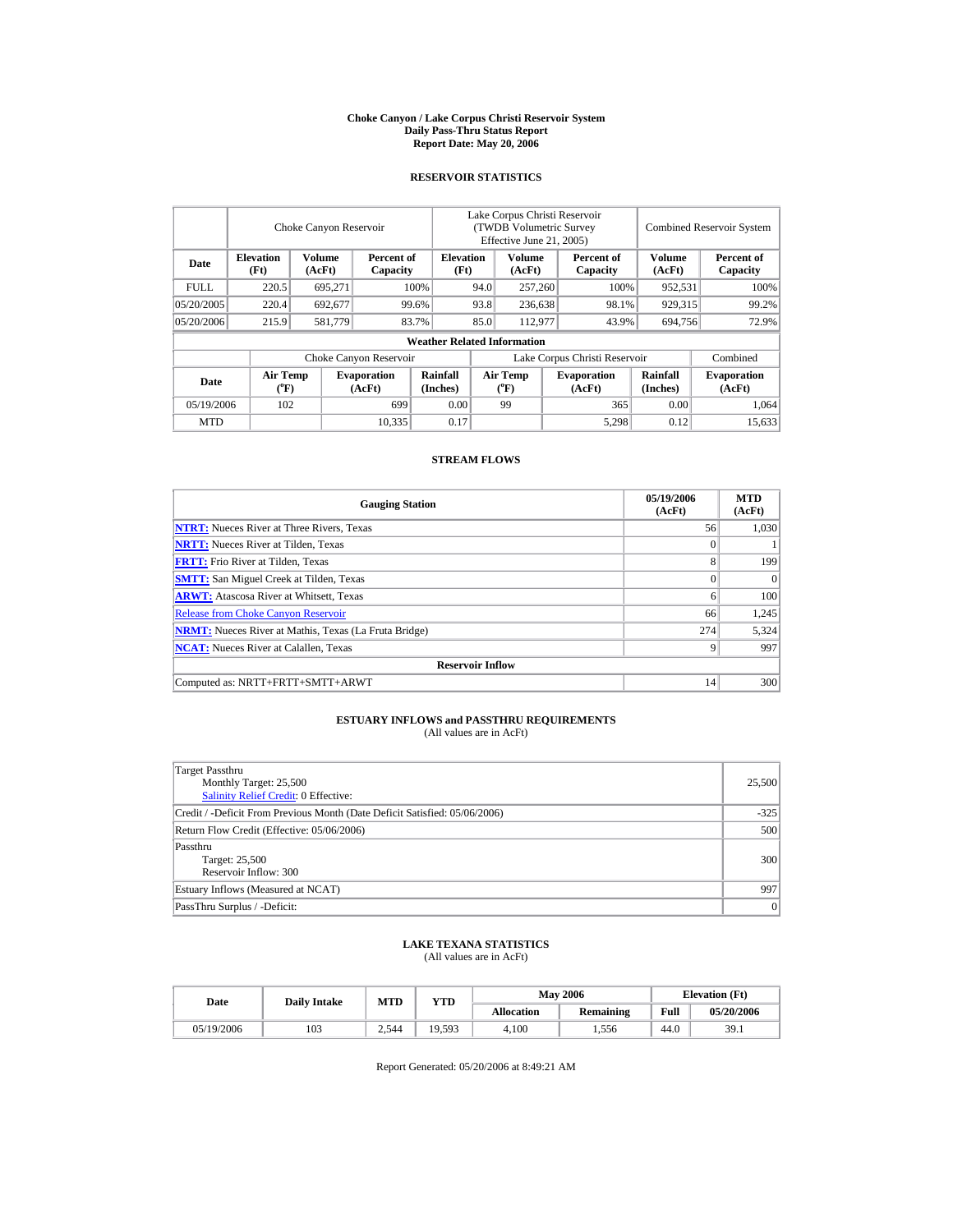#### **Choke Canyon / Lake Corpus Christi Reservoir System Daily Pass-Thru Status Report Report Date: May 21, 2006**

## **RESERVOIR STATISTICS**

|             |                                    | Choke Canyon Reservoir |                              |                                    | Lake Corpus Christi Reservoir<br>(TWDB Volumetric Survey)<br>Effective June 21, 2005) |                                    |         |                              | <b>Combined Reservoir System</b> |                              |  |
|-------------|------------------------------------|------------------------|------------------------------|------------------------------------|---------------------------------------------------------------------------------------|------------------------------------|---------|------------------------------|----------------------------------|------------------------------|--|
| Date        | <b>Elevation</b><br>(Ft)           | Volume<br>(AcFt)       | Percent of<br>Capacity       | <b>Elevation</b><br>(Ft)           |                                                                                       | <b>Volume</b><br>(AcFt)            |         | Percent of<br>Capacity       | <b>Volume</b><br>(AcFt)          | Percent of<br>Capacity       |  |
| <b>FULL</b> | 220.5                              | 695.271                |                              | 100%<br>94.0                       |                                                                                       |                                    | 257,260 |                              | 100%<br>952.531                  | 100%                         |  |
| 05/21/2005  | 220.4                              | 692,936                |                              | 99.7%                              | 93.7                                                                                  | 236,256                            |         | 97.9%                        | 929,192                          | 99.2%                        |  |
| 05/21/2006  | 215.9                              | 581,309                |                              | 83.6%                              | 85.0                                                                                  | 112,977                            |         | 43.9%                        | 694.286                          | 72.9%                        |  |
|             |                                    |                        |                              | <b>Weather Related Information</b> |                                                                                       |                                    |         |                              |                                  |                              |  |
|             |                                    |                        | Choke Canyon Reservoir       |                                    | Lake Corpus Christi Reservoir                                                         |                                    |         |                              |                                  | Combined                     |  |
| Date        | <b>Air Temp</b><br>$({}^{\circ}F)$ |                        | <b>Evaporation</b><br>(AcFt) | Rainfall<br>(Inches)               |                                                                                       | Air Temp<br>$({}^{\circ}\text{F})$ |         | <b>Evaporation</b><br>(AcFt) | Rainfall<br>(Inches)             | <b>Evaporation</b><br>(AcFt) |  |
| 05/20/2006  | 96                                 |                        | 479                          | 0.00                               |                                                                                       | 99                                 |         | 300                          | 0.00                             | 779                          |  |
| <b>MTD</b>  |                                    |                        | 10.814                       | 0.17                               |                                                                                       |                                    |         | 5,598                        | 0.12                             | 16.412                       |  |

### **STREAM FLOWS**

| <b>Gauging Station</b>                                       | 05/20/2006<br>(AcFt) | <b>MTD</b><br>(AcFt) |
|--------------------------------------------------------------|----------------------|----------------------|
| <b>NTRT:</b> Nueces River at Three Rivers, Texas             | 56                   | 1.086                |
| <b>NRTT:</b> Nueces River at Tilden, Texas                   | 224                  | 225                  |
| <b>FRTT:</b> Frio River at Tilden, Texas                     | 6                    | 205                  |
| <b>SMTT:</b> San Miguel Creek at Tilden, Texas               | $\Omega$             | $\Omega$             |
| <b>ARWT:</b> Atascosa River at Whitsett, Texas               | $\mathcal{I}$        | 107                  |
| <b>Release from Choke Canyon Reservoir</b>                   | 66                   | 1,310                |
| <b>NRMT:</b> Nueces River at Mathis, Texas (La Fruta Bridge) | 274                  | 5,598                |
| <b>NCAT:</b> Nueces River at Calallen, Texas                 | 16                   | 1,014                |
| <b>Reservoir Inflow</b>                                      |                      |                      |
| Computed as: NRTT+FRTT+SMTT+ARWT                             | 237                  | 537                  |

## **ESTUARY INFLOWS and PASSTHRU REQUIREMENTS**<br>(All values are in AcFt)

| Target Passthru<br>Monthly Target: 25,500<br>Salinity Relief Credit: 0 Effective: | 25,500 |
|-----------------------------------------------------------------------------------|--------|
| Credit / -Deficit From Previous Month (Date Deficit Satisfied: 05/06/2006)        | $-325$ |
| Return Flow Credit (Effective: 05/06/2006)                                        | 500    |
| Passthru<br>Target: 25,500<br>Reservoir Inflow: 537                               | 537    |
| Estuary Inflows (Measured at NCAT)                                                | 1,014  |
| PassThru Surplus / -Deficit:                                                      | 651    |

## **LAKE TEXANA STATISTICS** (All values are in AcFt)

| Date       | <b>Daily Intake</b> | <b>MTD</b> | <b>YTD</b> |            | <b>May 2006</b>  | <b>Elevation</b> (Ft) |            |
|------------|---------------------|------------|------------|------------|------------------|-----------------------|------------|
|            |                     |            |            | Allocation | <b>Remaining</b> | Full                  | 05/21/2006 |
| 05/20/2006 | 103                 | 2.647      | 19.696     | 4.100      | .453             | 44.0                  | 39.1       |

Report Generated: 05/21/2006 at 8:18:22 AM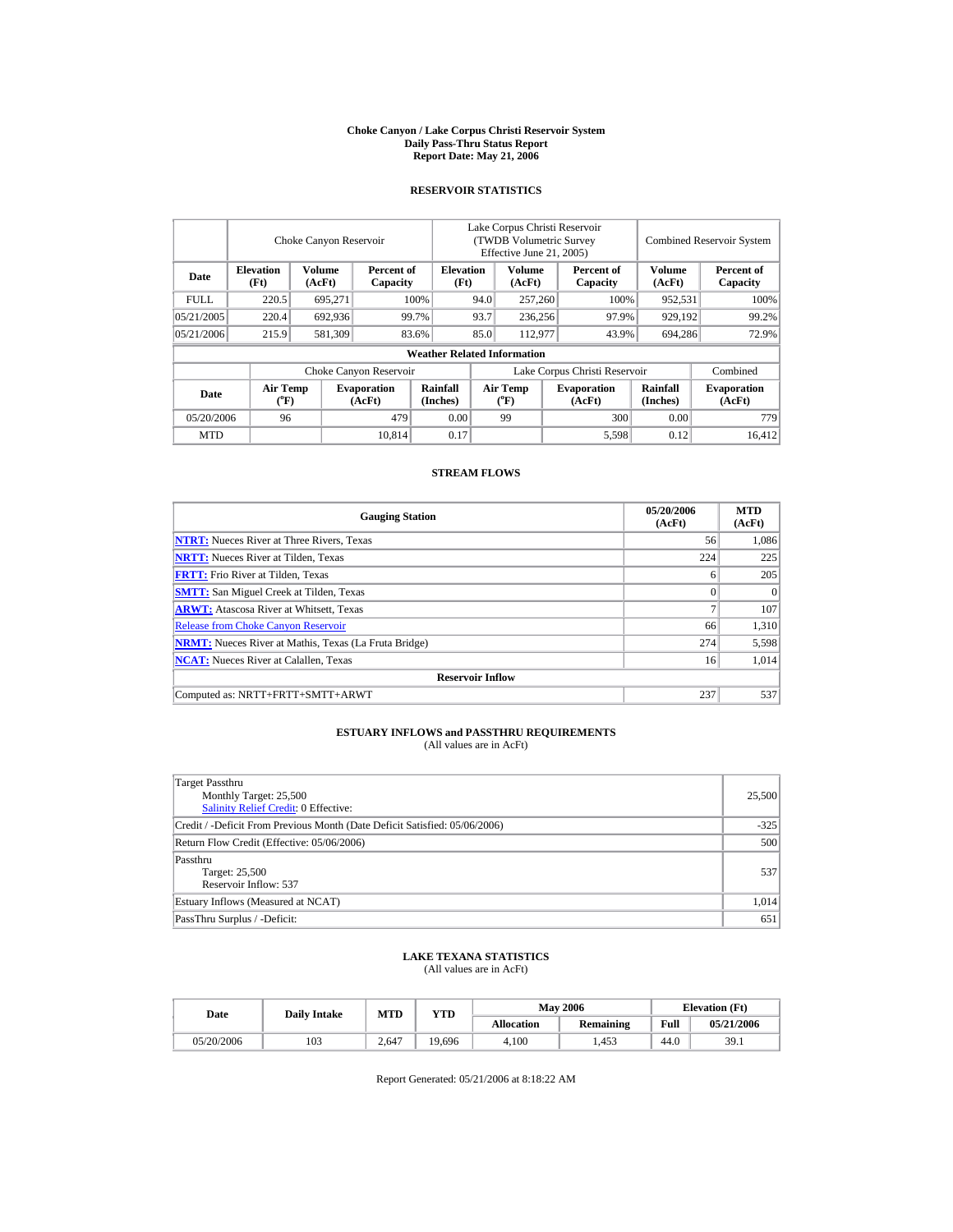#### **Choke Canyon / Lake Corpus Christi Reservoir System Daily Pass-Thru Status Report Report Date: May 22, 2006**

### **RESERVOIR STATISTICS**

|             |                                             | Choke Canyon Reservoir |                              |                                    | Lake Corpus Christi Reservoir<br>(TWDB Volumetric Survey<br>Effective June 21, 2005) |                                             |  |                              | <b>Combined Reservoir System</b> |                              |
|-------------|---------------------------------------------|------------------------|------------------------------|------------------------------------|--------------------------------------------------------------------------------------|---------------------------------------------|--|------------------------------|----------------------------------|------------------------------|
| Date        | <b>Elevation</b><br>(Ft)                    | Volume<br>(AcFt)       | Percent of<br>Capacity       | <b>Elevation</b><br>(Ft)           |                                                                                      | Volume<br>(AcFt)                            |  | Percent of<br>Capacity       | <b>Volume</b><br>(AcFt)          | Percent of<br>Capacity       |
| <b>FULL</b> | 220.5                                       | 695,271                |                              | 100%                               | 94.0                                                                                 | 257,260                                     |  | 100%                         | 952,531                          | 100%                         |
| 05/22/2005  | 220.4                                       | 692,418                |                              | 99.6%                              | 93.7                                                                                 | 235,684                                     |  | 97.7%                        | 928,102                          | 99.1%                        |
| 05/22/2006  | 215.9                                       | 580,840                |                              | 83.5%                              | 84.9                                                                                 | 112,477                                     |  | 43.7%                        | 693,317                          | 72.8%                        |
|             |                                             |                        |                              | <b>Weather Related Information</b> |                                                                                      |                                             |  |                              |                                  |                              |
|             |                                             |                        | Choke Canyon Reservoir       |                                    | Lake Corpus Christi Reservoir                                                        |                                             |  |                              |                                  | Combined                     |
| Date        | <b>Air Temp</b><br>$({}^{\circ}\mathrm{F})$ |                        | <b>Evaporation</b><br>(AcFt) | <b>Rainfall</b><br>(Inches)        |                                                                                      | <b>Air Temp</b><br>$({}^{\circ}\mathbf{F})$ |  | <b>Evaporation</b><br>(AcFt) | <b>Rainfall</b><br>(Inches)      | <b>Evaporation</b><br>(AcFt) |
| 05/21/2006  | 95                                          |                        | 616                          | 0.00                               |                                                                                      | 92                                          |  | 306                          | 0.00                             | 922                          |
| <b>MTD</b>  |                                             |                        | 11.430                       | 0.17                               |                                                                                      |                                             |  | 5,904                        | 0.12                             | 17.334                       |

### **STREAM FLOWS**

| <b>Gauging Station</b>                                       | 05/21/2006<br>(AcFt) | <b>MTD</b><br>(AcFt) |
|--------------------------------------------------------------|----------------------|----------------------|
| <b>NTRT:</b> Nueces River at Three Rivers, Texas             | 58                   | 1,143                |
| <b>NRTT:</b> Nueces River at Tilden, Texas                   | 466                  | 692                  |
| <b>FRTT:</b> Frio River at Tilden, Texas                     |                      | 211                  |
| <b>SMTT:</b> San Miguel Creek at Tilden, Texas               | $\theta$             | $\Omega$             |
| <b>ARWT:</b> Atascosa River at Whitsett, Texas               | 7                    | 114                  |
| <b>Release from Choke Canyon Reservoir</b>                   | 66                   | 1,376                |
| <b>NRMT:</b> Nueces River at Mathis, Texas (La Fruta Bridge) | 272                  | 5,870                |
| <b>NCAT:</b> Nueces River at Calallen, Texas                 | 16                   | 1,029                |
| <b>Reservoir Inflow</b>                                      |                      |                      |
| Computed as: NRTT+FRTT+SMTT+ARWT                             | 478                  | 1.016                |

# **ESTUARY INFLOWS and PASSTHRU REQUIREMENTS**<br>(All values are in AcFt)

| Target Passthru<br>Monthly Target: 25,500<br>Salinity Relief Credit: 0 Effective: | 25,500 |
|-----------------------------------------------------------------------------------|--------|
| Credit / -Deficit From Previous Month (Date Deficit Satisfied: 05/06/2006)        | $-325$ |
| Return Flow Credit (Effective: 05/06/2006)                                        | 500    |
| Passthru<br>Target: 25,500<br>Reservoir Inflow: 1,016                             | 1,016  |
| Estuary Inflows (Measured at NCAT)                                                | 1,029  |
| PassThru Surplus / -Deficit:                                                      | 189    |

## **LAKE TEXANA STATISTICS**

(All values are in AcFt)

| Date       | <b>Daily Intake</b> | <b>MTD</b> | YTD    |                   | <b>May 2006</b> | <b>Elevation</b> (Ft) |            |
|------------|---------------------|------------|--------|-------------------|-----------------|-----------------------|------------|
|            |                     |            |        | <b>Allocation</b> | Remaining       | Full                  | 05/22/2006 |
| 05/21/2006 | 103                 | 2.750      | 19,799 | 4.100             | 1.350           | 44.0                  | 39.1       |

Report Generated: 05/22/2006 at 8:40:12 AM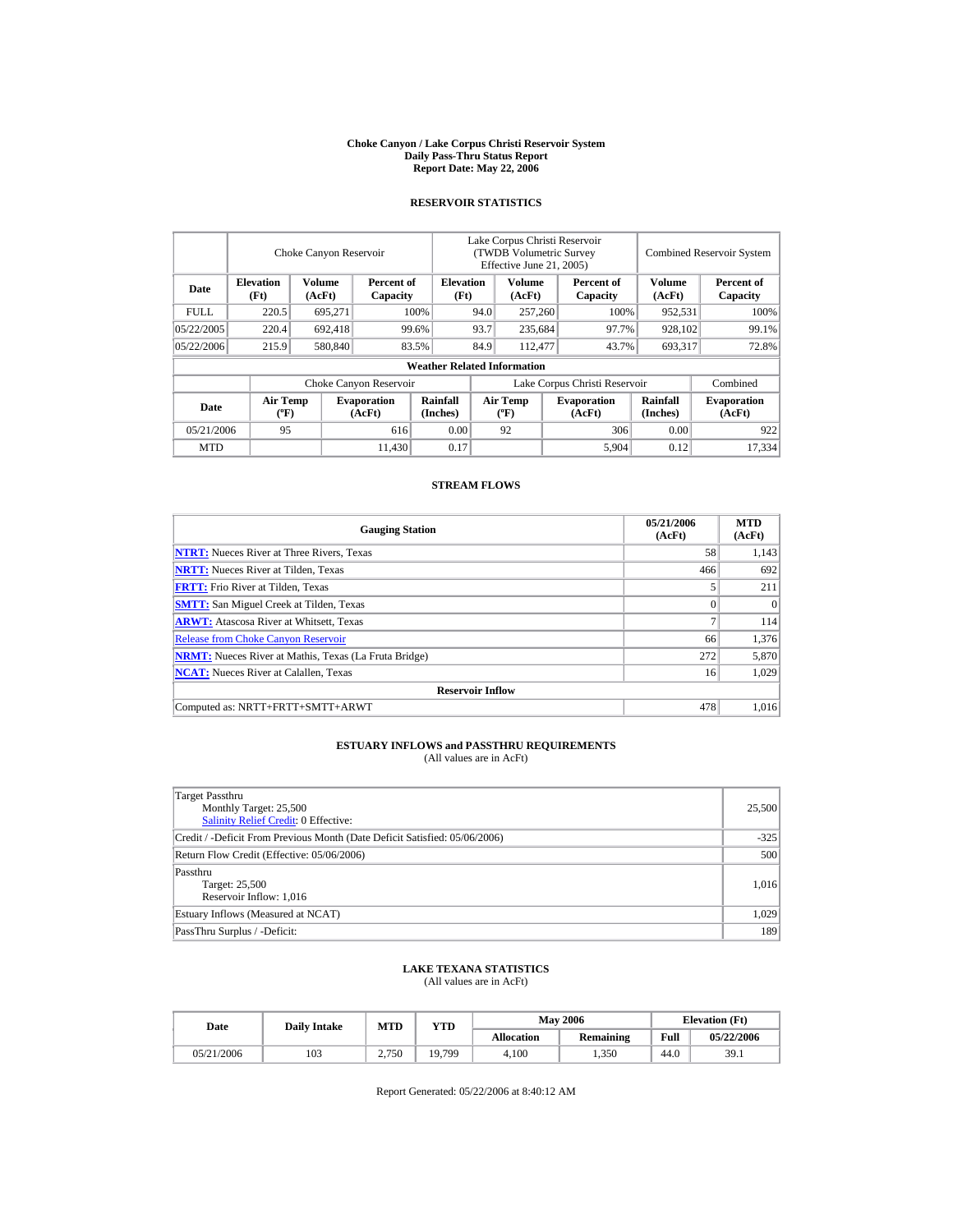#### **Choke Canyon / Lake Corpus Christi Reservoir System Daily Pass-Thru Status Report Report Date: May 23, 2006**

### **RESERVOIR STATISTICS**

|             |                                             | Choke Canyon Reservoir |                              |                                    | Lake Corpus Christi Reservoir<br><b>(TWDB Volumetric Survey)</b><br>Effective June 21, 2005) |                                             |  | <b>Combined Reservoir System</b> |                             |                              |
|-------------|---------------------------------------------|------------------------|------------------------------|------------------------------------|----------------------------------------------------------------------------------------------|---------------------------------------------|--|----------------------------------|-----------------------------|------------------------------|
| Date        | <b>Elevation</b><br>(Ft)                    | Volume<br>(AcFt)       | Percent of<br>Capacity       | <b>Elevation</b><br>(Ft)           |                                                                                              | Volume<br>(AcFt)                            |  | Percent of<br>Capacity           | <b>Volume</b><br>(AcFt)     | Percent of<br>Capacity       |
| <b>FULL</b> | 220.5                                       | 695,271                |                              | 100%                               | 94.0                                                                                         | 257,260                                     |  | 100%                             | 952,531                     | 100%                         |
| 05/23/2005  | 220.4                                       | 692,158                |                              | 99.6%                              | 93.7                                                                                         | 235,302                                     |  | 97.5%                            | 927,460                     | 99.0%                        |
| 05/23/2006  | 215.9                                       | 580,372                |                              | 83.5%                              | 84.9                                                                                         | 111,977                                     |  | 43.5%                            | 692,349                     | 72.7%                        |
|             |                                             |                        |                              | <b>Weather Related Information</b> |                                                                                              |                                             |  |                                  |                             |                              |
|             |                                             |                        | Choke Canyon Reservoir       |                                    | Lake Corpus Christi Reservoir                                                                |                                             |  |                                  | Combined                    |                              |
| Date        | <b>Air Temp</b><br>$({}^{\circ}\mathrm{F})$ |                        | <b>Evaporation</b><br>(AcFt) | Rainfall<br>(Inches)               |                                                                                              | <b>Air Temp</b><br>$({}^{\circ}\mathbf{F})$ |  | <b>Evaporation</b><br>(AcFt)     | <b>Rainfall</b><br>(Inches) | <b>Evaporation</b><br>(AcFt) |
| 05/22/2006  | 96                                          |                        | 588                          | 0.00                               |                                                                                              | 94                                          |  | 269                              | 0.00                        | 857                          |
| <b>MTD</b>  |                                             |                        | 12.018                       | 0.17                               |                                                                                              |                                             |  | 6,173                            | 0.12                        | 18.191                       |

### **STREAM FLOWS**

| <b>Gauging Station</b>                                       | 05/22/2006<br>(AcFt) | <b>MTD</b><br>(AcFt) |
|--------------------------------------------------------------|----------------------|----------------------|
| <b>NTRT:</b> Nueces River at Three Rivers, Texas             | 264                  | 1,407                |
| <b>NRTT:</b> Nueces River at Tilden, Texas                   | 385                  | 1,077                |
| <b>FRTT:</b> Frio River at Tilden, Texas                     |                      | 215                  |
| <b>SMTT:</b> San Miguel Creek at Tilden, Texas               |                      | $\Omega$             |
| <b>ARWT:</b> Atascosa River at Whitsett, Texas               |                      | 120                  |
| <b>Release from Choke Canyon Reservoir</b>                   | 66                   | 1,441                |
| <b>NRMT:</b> Nueces River at Mathis, Texas (La Fruta Bridge) | 276                  | 6,146                |
| <b>NCAT:</b> Nueces River at Calallen, Texas                 |                      | 1,035                |
| <b>Reservoir Inflow</b>                                      |                      |                      |
| Computed as: (NTRT+FRTT+SMTT)-Release From Choke Canyon      | 203                  | 1.219                |

# **ESTUARY INFLOWS and PASSTHRU REQUIREMENTS**<br>(All values are in AcFt)

| Target Passthru<br>Monthly Target: 25,500<br>Salinity Relief Credit: 0 Effective: | 25,500 |
|-----------------------------------------------------------------------------------|--------|
| Credit / -Deficit From Previous Month (Date Deficit Satisfied: 05/06/2006)        | $-325$ |
| Return Flow Credit (Effective: 05/06/2006)                                        | 500    |
| Passthru<br>Target: 25,500<br>Reservoir Inflow: 1,219                             | 1,219  |
| Estuary Inflows (Measured at NCAT)                                                | 1,035  |
| PassThru Surplus / -Deficit:                                                      | $-9$   |

## **LAKE TEXANA STATISTICS**

(All values are in AcFt)

| Date       | <b>Daily Intake</b> | <b>MTD</b> | YTD    |                   | <b>May 2006</b> | <b>Elevation</b> (Ft) |            |
|------------|---------------------|------------|--------|-------------------|-----------------|-----------------------|------------|
|            |                     |            |        | <b>Allocation</b> | Remaining       | Full                  | 05/23/2006 |
| 05/22/2006 | 103                 | 2.853      | 19.902 | 4.100             | .247            | 44.0                  | 39.0       |

Report Generated: 05/23/2006 at 8:52:54 AM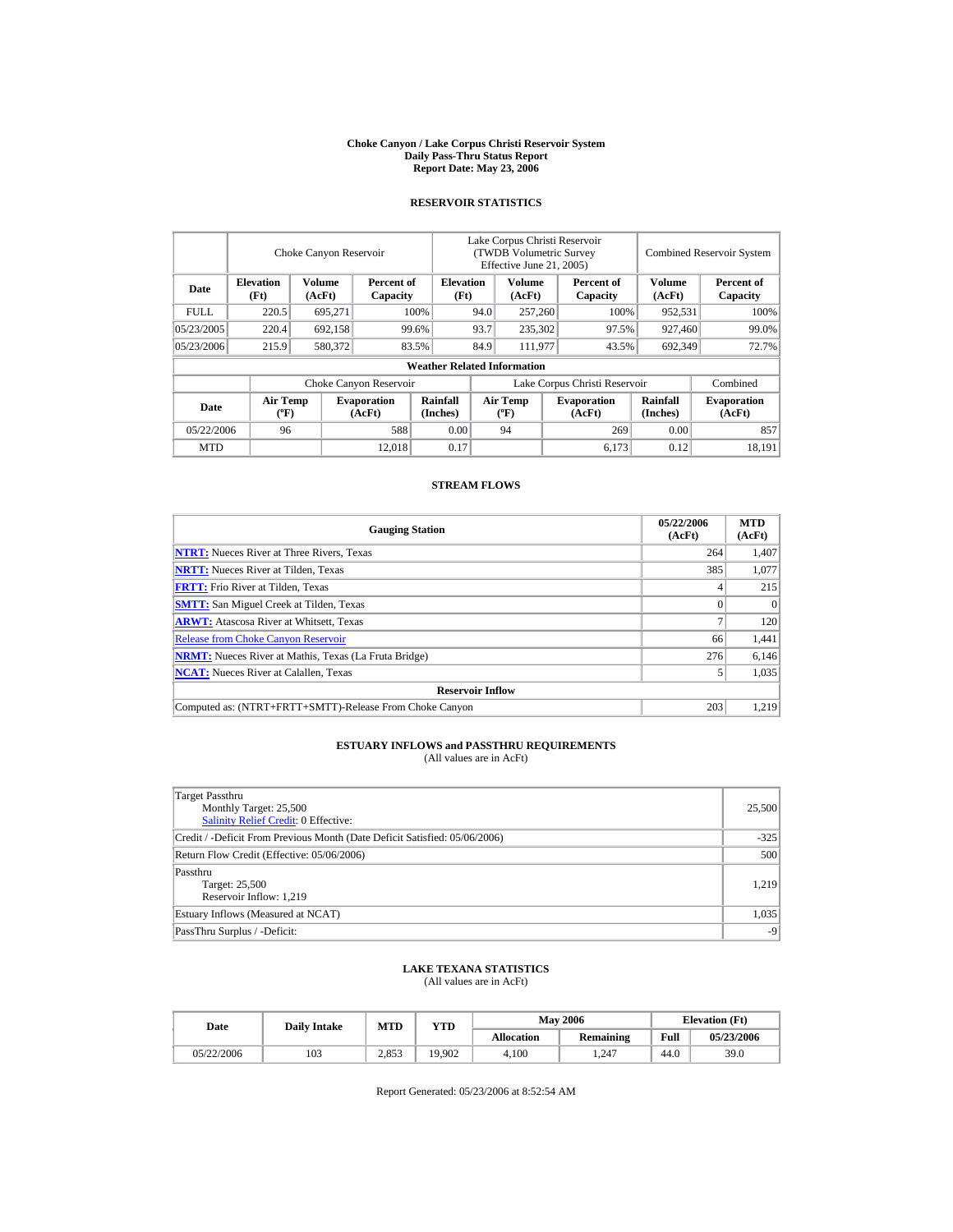#### **Choke Canyon / Lake Corpus Christi Reservoir System Daily Pass-Thru Status Report Report Date: May 24, 2006**

### **RESERVOIR STATISTICS**

|             |                                             | Choke Canyon Reservoir |                              |                                    | Lake Corpus Christi Reservoir<br>(TWDB Volumetric Survey<br>Effective June 21, 2005) |                                             |  |                              | <b>Combined Reservoir System</b> |                              |
|-------------|---------------------------------------------|------------------------|------------------------------|------------------------------------|--------------------------------------------------------------------------------------|---------------------------------------------|--|------------------------------|----------------------------------|------------------------------|
| Date        | <b>Elevation</b><br>(Ft)                    | Volume<br>(AcFt)       | Percent of<br>Capacity       | <b>Elevation</b><br>(Ft)           |                                                                                      | Volume<br>(AcFt)                            |  | Percent of<br>Capacity       | <b>Volume</b><br>(AcFt)          | Percent of<br>Capacity       |
| <b>FULL</b> | 220.5                                       | 695,271                |                              | 100%                               | 94.0                                                                                 | 257,260                                     |  | 100%                         | 952,531                          | 100%                         |
| 05/24/2005  | 220.4                                       | 691,899                |                              | 99.5%                              | 93.7                                                                                 | 234,921                                     |  | 97.4%                        | 926,820                          | 99.0%                        |
| 05/24/2006  | 215.9                                       | 580,372                |                              | 83.5%                              | 84.9                                                                                 | 111,977                                     |  | 43.5%                        | 692,349                          | 72.7%                        |
|             |                                             |                        |                              | <b>Weather Related Information</b> |                                                                                      |                                             |  |                              |                                  |                              |
|             |                                             |                        | Choke Canyon Reservoir       |                                    | Lake Corpus Christi Reservoir                                                        |                                             |  |                              |                                  | Combined                     |
| Date        | <b>Air Temp</b><br>$({}^{\circ}\mathrm{F})$ |                        | <b>Evaporation</b><br>(AcFt) | Rainfall<br>(Inches)               |                                                                                      | <b>Air Temp</b><br>$({}^{\circ}\mathbf{F})$ |  | <b>Evaporation</b><br>(AcFt) | <b>Rainfall</b><br>(Inches)      | <b>Evaporation</b><br>(AcFt) |
| 05/23/2006  | 97                                          |                        | 602                          | 0.00                               |                                                                                      | 93                                          |  | 276                          | 0.00                             | 878                          |
| <b>MTD</b>  |                                             |                        | 12.620                       | 0.17                               |                                                                                      |                                             |  | 6.449                        | 0.12                             | 19,069                       |

### **STREAM FLOWS**

| <b>Gauging Station</b>                                       | 05/23/2006<br>(AcFt) | <b>MTD</b><br>(AcFt) |
|--------------------------------------------------------------|----------------------|----------------------|
| <b>NTRT:</b> Nueces River at Three Rivers, Texas             | 381                  | 1.788                |
| <b>NRTT:</b> Nueces River at Tilden, Texas                   | 111                  | 1,188                |
| <b>FRTT:</b> Frio River at Tilden, Texas                     |                      | 218                  |
| <b>SMTT:</b> San Miguel Creek at Tilden, Texas               | 0                    | $\Omega$             |
| <b>ARWT:</b> Atascosa River at Whitsett, Texas               |                      | 127                  |
| <b>Release from Choke Canyon Reservoir</b>                   | 66                   | 1,507                |
| <b>NRMT:</b> Nueces River at Mathis, Texas (La Fruta Bridge) | 308                  | 6,453                |
| <b>NCAT:</b> Nueces River at Calallen, Texas                 | $_{0}$               | 1,035                |
| <b>Reservoir Inflow</b>                                      |                      |                      |
| Computed as: (NTRT+FRTT+SMTT)-Release From Choke Canyon      | 319                  | 1.538                |

# **ESTUARY INFLOWS and PASSTHRU REQUIREMENTS**<br>(All values are in AcFt)

| Target Passthru<br>Monthly Target: 25,500<br>Salinity Relief Credit: 0 Effective: | 25,500 |
|-----------------------------------------------------------------------------------|--------|
| Credit / -Deficit From Previous Month (Date Deficit Satisfied: 05/06/2006)        | $-325$ |
| Return Flow Credit (Effective: 05/06/2006)                                        | 500    |
| Passthru<br>Target: 25,500<br>Reservoir Inflow: 1,538                             | 1,538  |
| Estuary Inflows (Measured at NCAT)                                                | 1,035  |
| PassThru Surplus / -Deficit:                                                      | $-328$ |

## **LAKE TEXANA STATISTICS**

(All values are in AcFt)

| Date       | <b>Daily Intake</b> | <b>MTD</b> | YTD    |                   | <b>May 2006</b> | <b>Elevation</b> (Ft) |            |
|------------|---------------------|------------|--------|-------------------|-----------------|-----------------------|------------|
|            |                     |            |        | <b>Allocation</b> | Remaining       | Full                  | 05/24/2006 |
| 05/23/2006 | 101                 | 2.954      | 20.003 | 4.100             | 1.146           | 44.0                  | 38.9       |

Report Generated: 05/24/2006 at 8:13:52 AM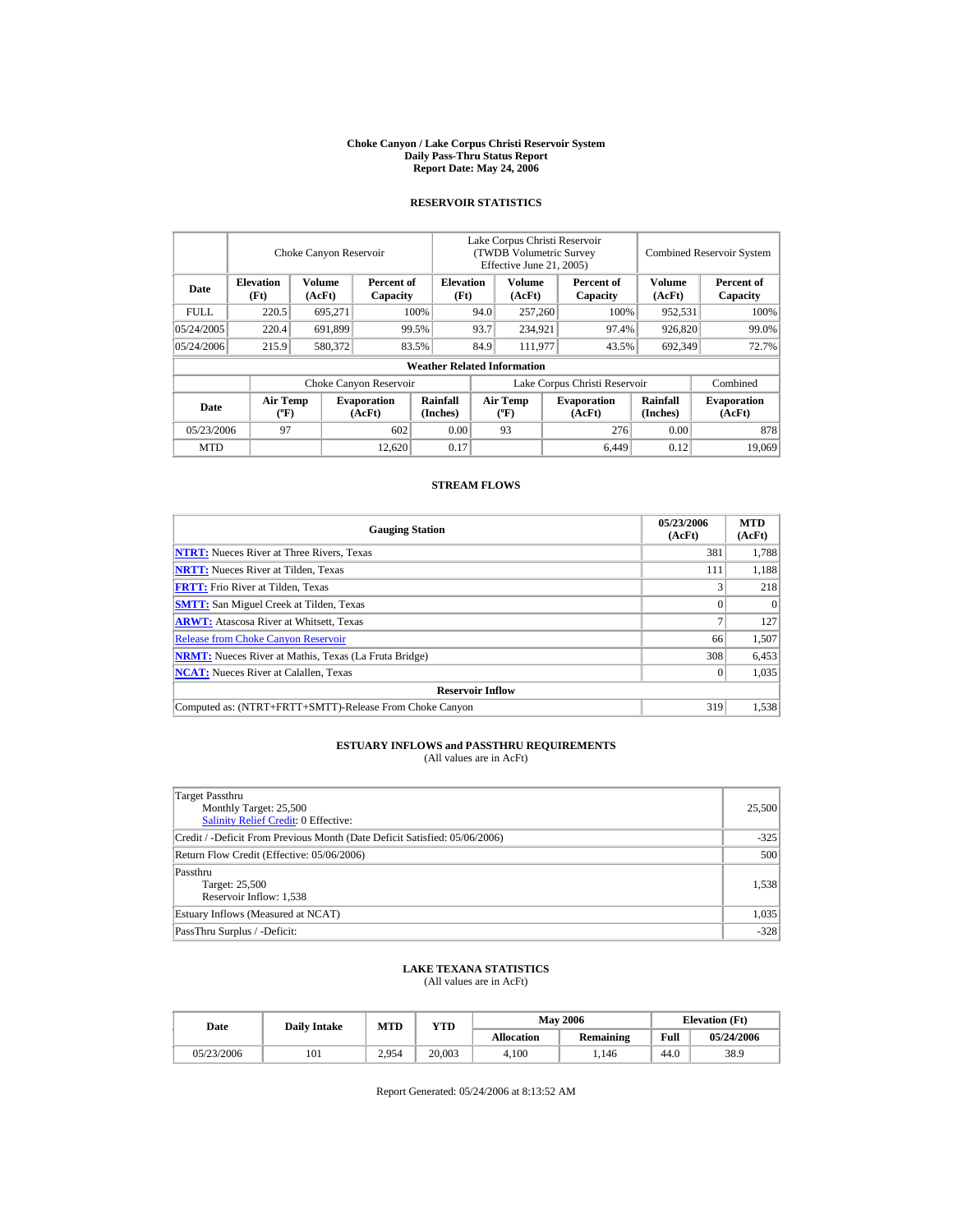#### **Choke Canyon / Lake Corpus Christi Reservoir System Daily Pass-Thru Status Report Report Date: May 25, 2006**

### **RESERVOIR STATISTICS**

|             |                                             | Choke Canyon Reservoir |                              |                                    | Lake Corpus Christi Reservoir<br><b>(TWDB Volumetric Survey)</b><br>Effective June 21, 2005) |                                      |  |                              | <b>Combined Reservoir System</b> |                              |
|-------------|---------------------------------------------|------------------------|------------------------------|------------------------------------|----------------------------------------------------------------------------------------------|--------------------------------------|--|------------------------------|----------------------------------|------------------------------|
| Date        | <b>Elevation</b><br>(Ft)                    | Volume<br>(AcFt)       | Percent of<br>Capacity       | <b>Elevation</b><br>(Ft)           |                                                                                              | Volume<br>(AcFt)                     |  | Percent of<br>Capacity       | <b>Volume</b><br>(AcFt)          | Percent of<br>Capacity       |
| <b>FULL</b> | 220.5                                       | 695,271                |                              | 100%                               | 94.0                                                                                         | 257,260                              |  | 100%                         | 952,531                          | 100%                         |
| 05/25/2005  | 220.4                                       | 691,899                |                              | 99.5%                              | 93.7                                                                                         | 234,540                              |  | 97.2%                        | 926,439                          | 98.9%                        |
| 05/25/2006  | 215.8                                       | 579,201                |                              | 83.3%                              | 84.8                                                                                         | 111,355                              |  | 43.3%                        | 690,556                          | 72.5%                        |
|             |                                             |                        |                              | <b>Weather Related Information</b> |                                                                                              |                                      |  |                              |                                  |                              |
|             |                                             |                        | Choke Canyon Reservoir       |                                    | Lake Corpus Christi Reservoir                                                                |                                      |  |                              |                                  | Combined                     |
| Date        | <b>Air Temp</b><br>$({}^{\circ}\mathrm{F})$ |                        | <b>Evaporation</b><br>(AcFt) | Rainfall<br>(Inches)               |                                                                                              | Air Temp<br>$({}^{\circ}\mathbf{F})$ |  | <b>Evaporation</b><br>(AcFt) | <b>Rainfall</b><br>(Inches)      | <b>Evaporation</b><br>(AcFt) |
| 05/24/2006  | 97                                          |                        | 588                          | 0.00                               |                                                                                              | 95                                   |  | 304                          | 0.00                             | 892                          |
| <b>MTD</b>  |                                             |                        | 13.208                       | 0.17                               |                                                                                              |                                      |  | 6.753                        | 0.12                             | 19.961                       |

### **STREAM FLOWS**

| <b>Gauging Station</b>                                       | 05/24/2006<br>(AcFt) | <b>MTD</b><br>(AcFt) |
|--------------------------------------------------------------|----------------------|----------------------|
| <b>NTRT:</b> Nueces River at Three Rivers, Texas             | 177                  | 1,965                |
| <b>NRTT:</b> Nueces River at Tilden, Texas                   | 44                   | 1,232                |
| <b>FRTT:</b> Frio River at Tilden, Texas                     |                      | 221                  |
| <b>SMTT:</b> San Miguel Creek at Tilden, Texas               | 0                    | $\Omega$             |
| <b>ARWT:</b> Atascosa River at Whitsett, Texas               |                      | 134                  |
| <b>Release from Choke Canyon Reservoir</b>                   | 66                   | 1.572                |
| <b>NRMT:</b> Nueces River at Mathis, Texas (La Fruta Bridge) | 326                  | 6,779                |
| <b>NCAT:</b> Nueces River at Calallen, Texas                 | 12                   | 1,046                |
| <b>Reservoir Inflow</b>                                      |                      |                      |
| Computed as: (NTRT+FRTT+SMTT)-Release From Choke Canyon      | 114                  | 1.651                |

# **ESTUARY INFLOWS and PASSTHRU REQUIREMENTS**<br>(All values are in AcFt)

| Target Passthru<br>Monthly Target: 25,500<br><b>Salinity Relief Credit: 0 Effective:</b> | 25,500 |
|------------------------------------------------------------------------------------------|--------|
| Credit / -Deficit From Previous Month (Date Deficit Satisfied: 05/06/2006)               | $-325$ |
| Return Flow Credit (Effective: 05/06/2006)                                               | 500    |
| Passthru<br>Target: 25,500<br>Reservoir Inflow: 1,651                                    | 1,651  |
| Estuary Inflows (Measured at NCAT)                                                       | 1,046  |
| PassThru Surplus / -Deficit:                                                             | $-430$ |

## **LAKE TEXANA STATISTICS**

(All values are in AcFt)

| Date       | <b>Daily Intake</b> | <b>MTD</b> | YTD    |                   | <b>May 2006</b> | <b>Elevation</b> (Ft) |            |
|------------|---------------------|------------|--------|-------------------|-----------------|-----------------------|------------|
|            |                     |            |        | <b>Allocation</b> | Remaining       | Full                  | 05/25/2006 |
| 05/24/2006 | 104                 | 3.058      | 20.107 | 4.100             | .042            | 44.0                  | 38.9       |

Report Generated: 05/25/2006 at 9:05:33 AM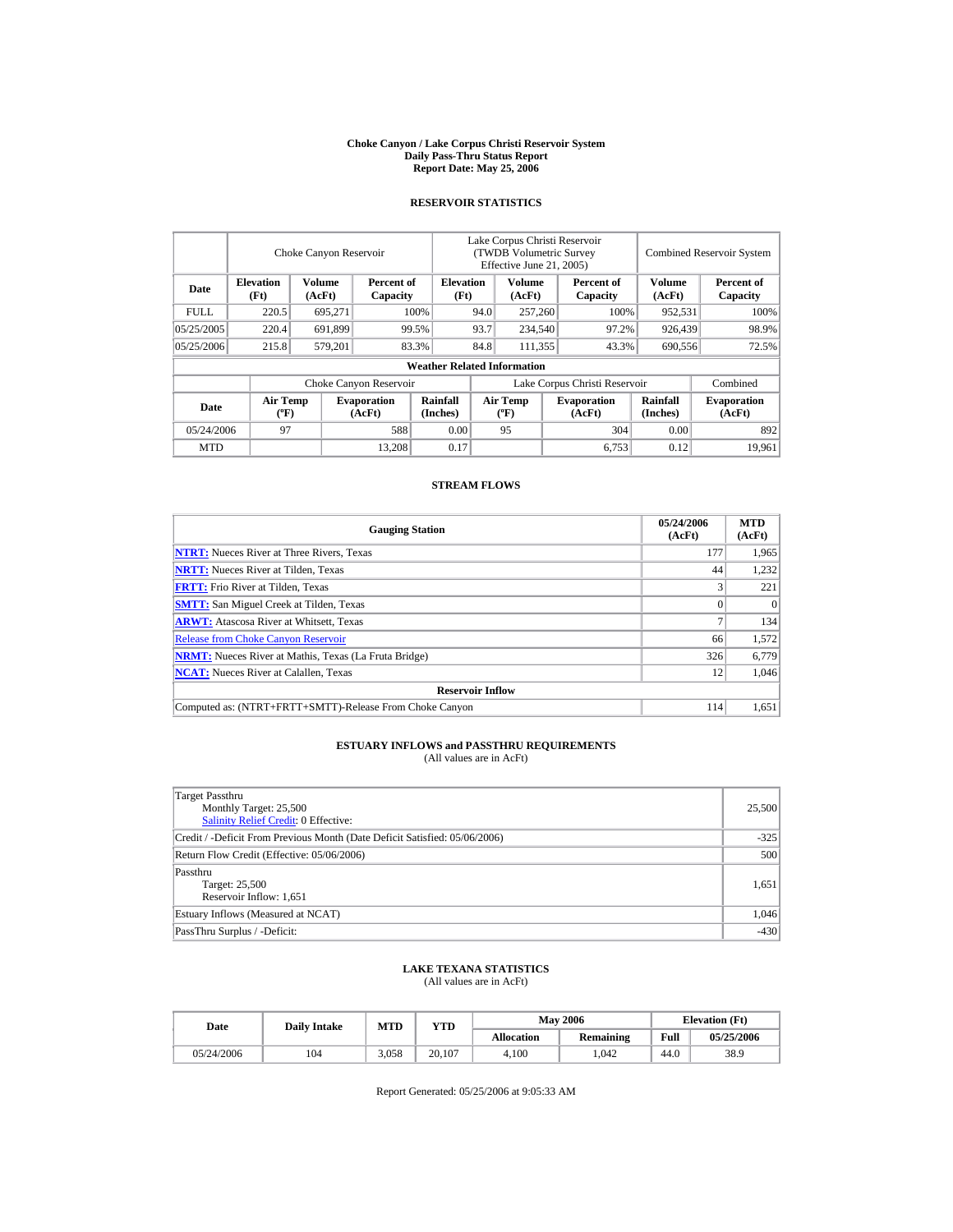#### **Choke Canyon / Lake Corpus Christi Reservoir System Daily Pass-Thru Status Report Report Date: May 26, 2006**

### **RESERVOIR STATISTICS**

|            | Choke Canyon Reservoir                      |                  |                              |                                    | Lake Corpus Christi Reservoir<br>(TWDB Volumetric Survey<br>Effective June 21, 2005) |                                             |  |                              | <b>Combined Reservoir System</b> |                              |  |
|------------|---------------------------------------------|------------------|------------------------------|------------------------------------|--------------------------------------------------------------------------------------|---------------------------------------------|--|------------------------------|----------------------------------|------------------------------|--|
| Date       | <b>Elevation</b><br>(Ft)                    | Volume<br>(AcFt) | Percent of<br>Capacity       | <b>Elevation</b><br>(Ft)           |                                                                                      | Volume<br>(AcFt)                            |  | Percent of<br>Capacity       | Volume<br>(AcFt)                 | Percent of<br>Capacity       |  |
| FULL.      | 220.5                                       | 695,271          |                              | 100%                               | 94.0                                                                                 | 257,260                                     |  | 100%                         | 952,531                          | 100%                         |  |
| 05/26/2005 | 220.4                                       | 691,639          |                              | 99.5%                              | 93.6                                                                                 | 233,780                                     |  | 96.9%                        | 925,419                          | 98.8%                        |  |
| 05/26/2006 | 215.8                                       | 578,265          |                              | 83.2%                              | 84.8                                                                                 | 111.106                                     |  | 43.2%                        | 689,371                          | 72.4%                        |  |
|            |                                             |                  |                              | <b>Weather Related Information</b> |                                                                                      |                                             |  |                              |                                  |                              |  |
|            |                                             |                  | Choke Canyon Reservoir       |                                    | Lake Corpus Christi Reservoir                                                        |                                             |  |                              |                                  | Combined                     |  |
| Date       | <b>Air Temp</b><br>$({}^{\circ}\mathrm{F})$ |                  | <b>Evaporation</b><br>(AcFt) | Rainfall<br>(Inches)               |                                                                                      | <b>Air Temp</b><br>$({}^{\circ}\mathbf{F})$ |  | <b>Evaporation</b><br>(AcFt) | <b>Rainfall</b><br>(Inches)      | <b>Evaporation</b><br>(AcFt) |  |
| 05/25/2006 | 99                                          |                  | 655                          | 0.00                               |                                                                                      | 96                                          |  | 275                          | 0.00                             | 930                          |  |
| <b>MTD</b> |                                             |                  | 13,863                       | 0.17                               |                                                                                      |                                             |  | 7.028                        | 0.12                             | 20.891                       |  |

### **STREAM FLOWS**

| <b>Gauging Station</b>                                       | 05/25/2006<br>(AcFt) | <b>MTD</b><br>(AcFt) |
|--------------------------------------------------------------|----------------------|----------------------|
| <b>NTRT:</b> Nueces River at Three Rivers, Texas             | 99                   | 2,064                |
| <b>NRTT:</b> Nueces River at Tilden, Texas                   | 22                   | 1,253                |
| <b>FRTT:</b> Frio River at Tilden, Texas                     | o                    | 227                  |
| <b>SMTT:</b> San Miguel Creek at Tilden, Texas               |                      | $\Omega$             |
| <b>ARWT:</b> Atascosa River at Whitsett, Texas               |                      | 141                  |
| <b>Release from Choke Canyon Reservoir</b>                   | 66                   | 1,638                |
| <b>NRMT:</b> Nueces River at Mathis, Texas (La Fruta Bridge) | 326                  | 7,104                |
| <b>NCAT:</b> Nueces River at Calallen, Texas                 | 40                   | 1,086                |
| <b>Reservoir Inflow</b>                                      |                      |                      |
| Computed as: (NTRT+FRTT+SMTT)-Release From Choke Canyon      | 40                   | 1.691                |

# **ESTUARY INFLOWS and PASSTHRU REQUIREMENTS**<br>(All values are in AcFt)

| Target Passthru<br>Monthly Target: 25,500<br>Salinity Relief Credit: 0 Effective: | 25,500 |
|-----------------------------------------------------------------------------------|--------|
| Credit / -Deficit From Previous Month (Date Deficit Satisfied: 05/06/2006)        | $-325$ |
| Return Flow Credit (Effective: 05/06/2006)                                        | 500    |
| Passthru<br>Target: 25,500<br>Reservoir Inflow: 1,691                             | 1,691  |
| Estuary Inflows (Measured at NCAT)                                                | 1,086  |
| PassThru Surplus / -Deficit:                                                      | $-430$ |

## **LAKE TEXANA STATISTICS**

(All values are in AcFt)

| Date       | <b>Daily Intake</b> | <b>MTD</b> | YTD    |                   | <b>May 2006</b> | <b>Elevation</b> (Ft) |            |
|------------|---------------------|------------|--------|-------------------|-----------------|-----------------------|------------|
|            |                     |            |        | <b>Allocation</b> | Remaining       | Full                  | 05/26/2006 |
| 05/25/2006 | 104                 | 3.163      | 20.211 | 4.100             | 937             | 44.0                  | 38.9       |

Report Generated: 05/26/2006 at 8:18:34 AM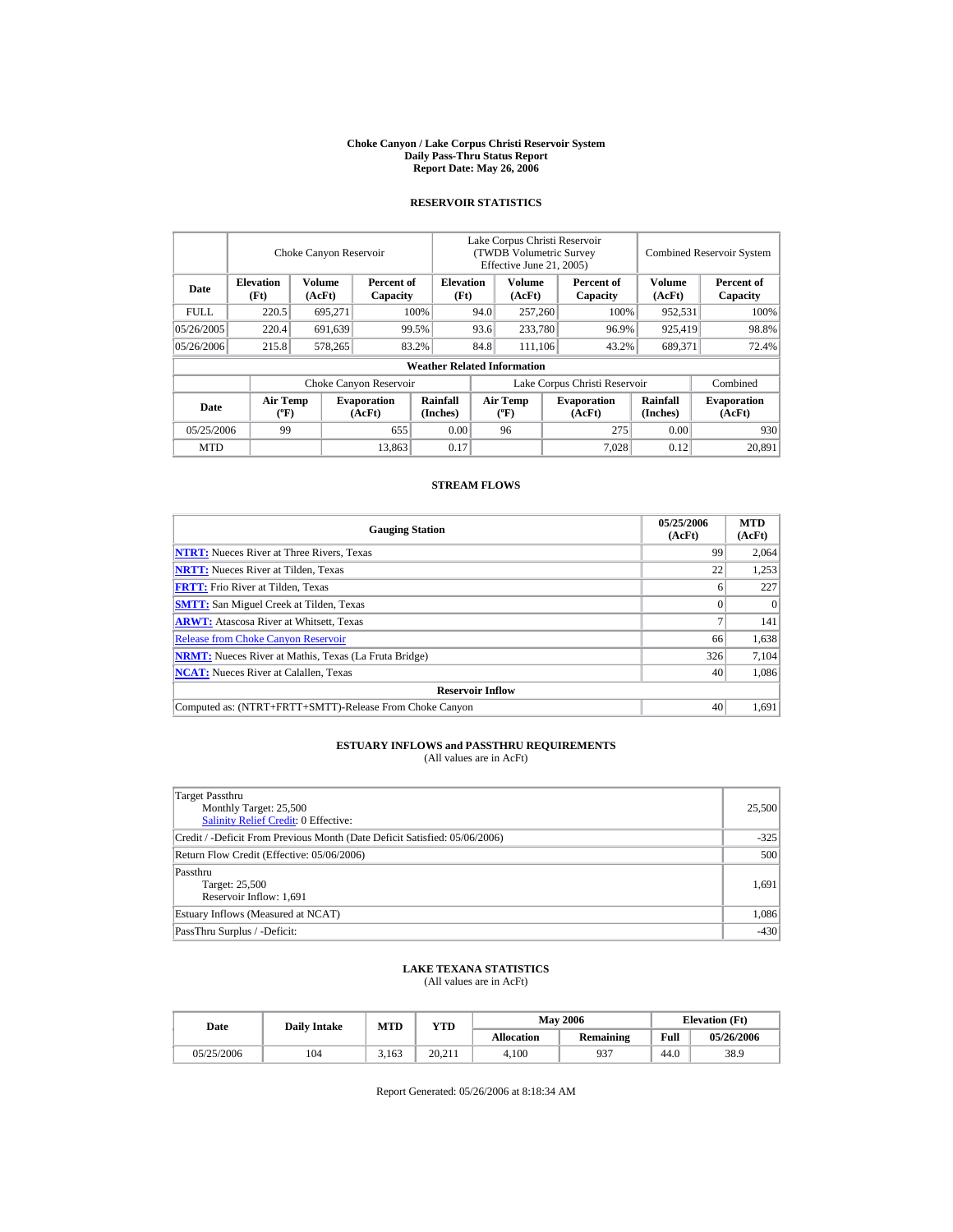#### **Choke Canyon / Lake Corpus Christi Reservoir System Daily Pass-Thru Status Report Report Date: May 27, 2006**

### **RESERVOIR STATISTICS**

|             | Choke Canyon Reservoir                      |                  |                              |                                    | Lake Corpus Christi Reservoir<br>(TWDB Volumetric Survey<br>Effective June 21, 2005) |                                      |  |                              | <b>Combined Reservoir System</b> |                              |  |
|-------------|---------------------------------------------|------------------|------------------------------|------------------------------------|--------------------------------------------------------------------------------------|--------------------------------------|--|------------------------------|----------------------------------|------------------------------|--|
| Date        | <b>Elevation</b><br>(Ft)                    | Volume<br>(AcFt) | Percent of<br>Capacity       | <b>Elevation</b><br>(Ft)           |                                                                                      | Volume<br>(AcFt)                     |  | Percent of<br>Capacity       | <b>Volume</b><br>(AcFt)          | Percent of<br>Capacity       |  |
| <b>FULL</b> | 220.5                                       | 695,271          |                              | 100%                               | 94.0                                                                                 | 257,260                              |  | 100%                         | 952,531                          | 100%                         |  |
| 05/27/2005  | 220.4                                       | 691,380          |                              | 99.4%                              | 93.6                                                                                 | 233,209                              |  | 96.7%                        | 924,589                          | 98.7%                        |  |
| 05/27/2006  | 215.7                                       | 577,328          |                              | 83.0%                              | 84.8                                                                                 | 110,734                              |  | 43.0%                        | 688,062                          | 72.2%                        |  |
|             |                                             |                  |                              | <b>Weather Related Information</b> |                                                                                      |                                      |  |                              |                                  |                              |  |
|             |                                             |                  | Choke Canyon Reservoir       |                                    | Lake Corpus Christi Reservoir                                                        |                                      |  |                              |                                  | Combined                     |  |
| Date        | <b>Air Temp</b><br>$({}^{\circ}\mathrm{F})$ |                  | <b>Evaporation</b><br>(AcFt) | Rainfall<br>(Inches)               |                                                                                      | Air Temp<br>$({}^{\circ}\mathbf{F})$ |  | <b>Evaporation</b><br>(AcFt) | <b>Rainfall</b><br>(Inches)      | <b>Evaporation</b><br>(AcFt) |  |
| 05/26/2006  | 97                                          |                  | 600                          | 0.00                               |                                                                                      | 94                                   |  | 303                          | 0.00                             | 903                          |  |
| <b>MTD</b>  |                                             |                  | 14,463                       | 0.17                               |                                                                                      |                                      |  | 7,331                        | 0.12                             | 21.794                       |  |

### **STREAM FLOWS**

| <b>Gauging Station</b>                                       | 05/26/2006<br>(AcFt) | <b>MTD</b><br>(AcFt) |
|--------------------------------------------------------------|----------------------|----------------------|
| <b>NTRT:</b> Nueces River at Three Rivers, Texas             | 75                   | 2,140                |
| <b>NRTT:</b> Nueces River at Tilden, Texas                   | 13                   | 1,266                |
| <b>FRTT:</b> Frio River at Tilden, Texas                     | o                    | 232                  |
| <b>SMTT:</b> San Miguel Creek at Tilden, Texas               |                      | $\Omega$             |
| <b>ARWT:</b> Atascosa River at Whitsett, Texas               |                      | 147                  |
| <b>Release from Choke Canyon Reservoir</b>                   | 66                   | 1.703                |
| <b>NRMT:</b> Nueces River at Mathis, Texas (La Fruta Bridge) | 326                  | 7,430                |
| <b>NCAT:</b> Nueces River at Calallen, Texas                 | 17                   | 1,103                |
| <b>Reservoir Inflow</b>                                      |                      |                      |
| Computed as: (NTRT+FRTT+SMTT)-Release From Choke Canyon      | 15                   | 1.707                |

# **ESTUARY INFLOWS and PASSTHRU REQUIREMENTS**<br>(All values are in AcFt)

| Target Passthru<br>Monthly Target: 25,500<br>Salinity Relief Credit: 0 Effective: | 25,500 |
|-----------------------------------------------------------------------------------|--------|
| Credit / -Deficit From Previous Month (Date Deficit Satisfied: 05/06/2006)        | $-325$ |
| Return Flow Credit (Effective: 05/06/2006)                                        | 500    |
| Passthru<br>Target: 25,500<br>Reservoir Inflow: 1,707                             | 1.707  |
| Estuary Inflows (Measured at NCAT)                                                | 1,103  |
| PassThru Surplus / -Deficit:                                                      | $-428$ |

### **LAKE TEXANA STATISTICS**

(All values are in AcFt)

| Date       | <b>Daily Intake</b> | <b>MTD</b> | <b>YTD</b> |            | <b>May 2006</b>  | <b>Elevation</b> (Ft) |            |
|------------|---------------------|------------|------------|------------|------------------|-----------------------|------------|
|            |                     |            |            | Allocation | <b>Remaining</b> | Full                  | 05/27/2006 |
| 05/26/2006 | 104                 | 3.267      | 20,316     | 4.100      | 833              | 44.0                  | 38.8       |

Report Generated: 05/27/2006 at 8:02:18 AM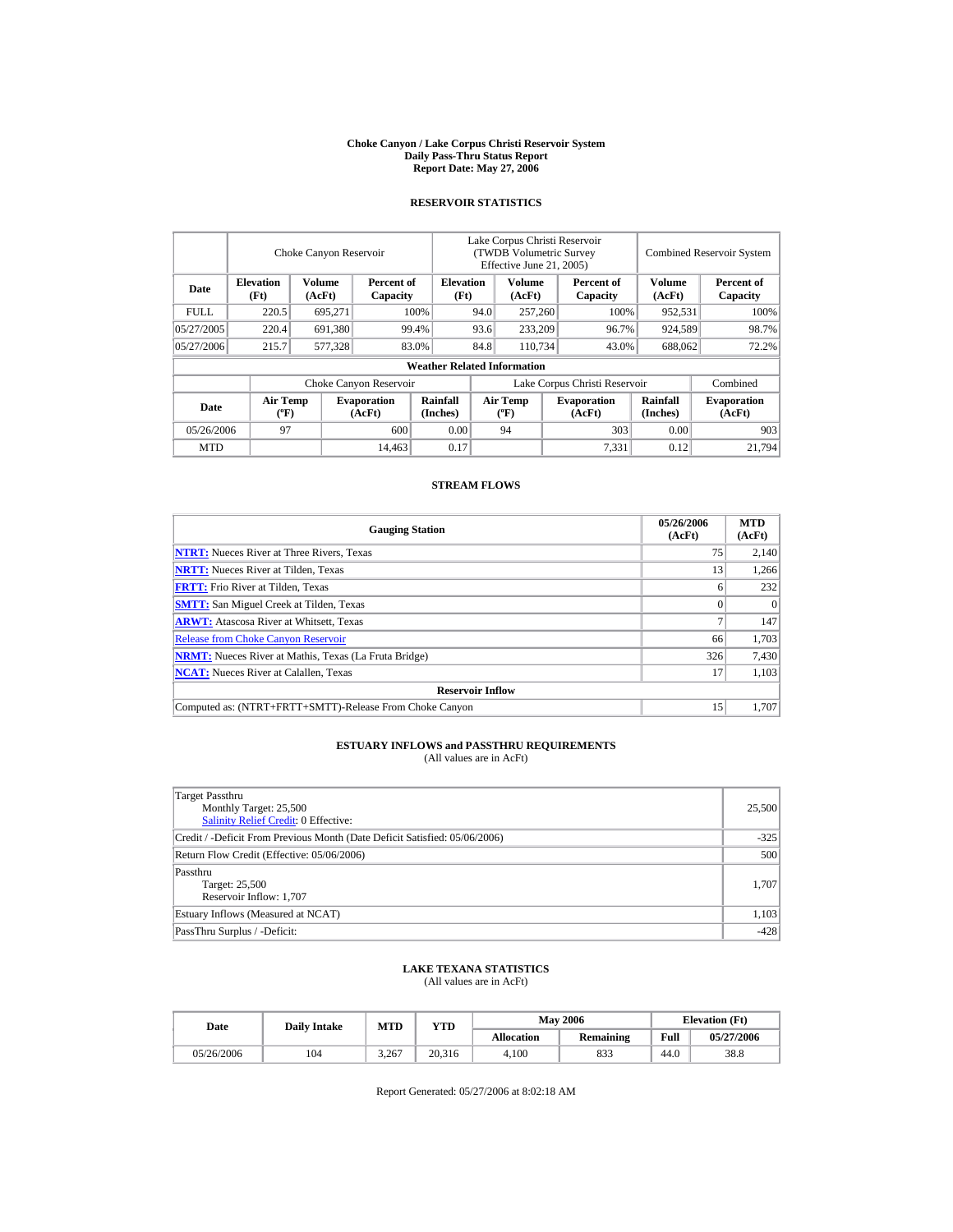#### **Choke Canyon / Lake Corpus Christi Reservoir System Daily Pass-Thru Status Report Report Date: May 28, 2006**

### **RESERVOIR STATISTICS**

|             | Choke Canyon Reservoir                      |                  |                              |                                    | Lake Corpus Christi Reservoir<br><b>(TWDB Volumetric Survey)</b><br>Effective June 21, 2005) |                                      |  |                              | <b>Combined Reservoir System</b> |                              |  |
|-------------|---------------------------------------------|------------------|------------------------------|------------------------------------|----------------------------------------------------------------------------------------------|--------------------------------------|--|------------------------------|----------------------------------|------------------------------|--|
| Date        | <b>Elevation</b><br>(Ft)                    | Volume<br>(AcFt) | Percent of<br>Capacity       | <b>Elevation</b><br>(Ft)           |                                                                                              | Volume<br>(AcFt)                     |  | Percent of<br>Capacity       | <b>Volume</b><br>(AcFt)          | Percent of<br>Capacity       |  |
| <b>FULL</b> | 220.5                                       | 695,271          |                              | 100%                               | 94.0                                                                                         | 257,260                              |  | 100%                         | 952,531                          | 100%                         |  |
| 05/28/2005  | 220.3                                       | 691,121          |                              | 99.4%                              | 93.5                                                                                         | 231,882                              |  | 96.1%                        | 923,003                          | 98.6%                        |  |
| 05/28/2006  | 215.7                                       | 576,860          |                              | 83.0%                              | 84.8                                                                                         | 110,487                              |  | 42.9%                        | 687,347                          | 72.2%                        |  |
|             |                                             |                  |                              | <b>Weather Related Information</b> |                                                                                              |                                      |  |                              |                                  |                              |  |
|             |                                             |                  | Choke Canyon Reservoir       |                                    | Lake Corpus Christi Reservoir                                                                |                                      |  |                              |                                  | Combined                     |  |
| Date        | <b>Air Temp</b><br>$({}^{\circ}\mathrm{F})$ |                  | <b>Evaporation</b><br>(AcFt) | Rainfall<br>(Inches)               |                                                                                              | Air Temp<br>$({}^{\circ}\mathbf{F})$ |  | <b>Evaporation</b><br>(AcFt) | <b>Rainfall</b><br>(Inches)      | <b>Evaporation</b><br>(AcFt) |  |
| 05/27/2006  | 98                                          |                  | 545                          | 0.07                               |                                                                                              | 94                                   |  | 281                          | 0.01                             | 826                          |  |
| <b>MTD</b>  |                                             |                  | 15,008                       | 0.24                               |                                                                                              |                                      |  | 7,612                        | 0.13                             | 22,620                       |  |

### **STREAM FLOWS**

| <b>Gauging Station</b>                                       | 05/27/2006<br>(AcFt) | <b>MTD</b><br>(AcFt) |
|--------------------------------------------------------------|----------------------|----------------------|
| <b>NTRT:</b> Nueces River at Three Rivers, Texas             | 64                   | 2.203                |
| <b>NRTT:</b> Nueces River at Tilden, Texas                   | 4                    | 1,270                |
| <b>FRTT:</b> Frio River at Tilden, Texas                     |                      | 238                  |
| <b>SMTT:</b> San Miguel Creek at Tilden, Texas               | $\Omega$             | $\Omega$             |
| <b>ARWT:</b> Atascosa River at Whitsett, Texas               | 8                    | 155                  |
| <b>Release from Choke Canyon Reservoir</b>                   | 66                   | 1.769                |
| <b>NRMT:</b> Nueces River at Mathis, Texas (La Fruta Bridge) | 326                  | 7,755                |
| <b>NCAT:</b> Nueces River at Calallen. Texas                 | 18                   | 1,121                |
| <b>Reservoir Inflow</b>                                      |                      |                      |
| Computed as: NRTT+FRTT+SMTT+ARWT                             | 17                   | 1.724                |

# **ESTUARY INFLOWS and PASSTHRU REQUIREMENTS**<br>(All values are in AcFt)

| Target Passthru<br>Monthly Target: 25,500<br><b>Salinity Relief Credit: 0 Effective:</b> | 25,500 |
|------------------------------------------------------------------------------------------|--------|
| Credit / -Deficit From Previous Month (Date Deficit Satisfied: 05/06/2006)               | $-325$ |
| Return Flow Credit (Effective: 05/06/2006)                                               | 500    |
| Passthru<br>Target: 25,500<br>Reservoir Inflow: 1,724                                    | 1.724  |
| Estuary Inflows (Measured at NCAT)                                                       | 1.121  |
| PassThru Surplus / -Deficit:                                                             | $-427$ |

## **LAKE TEXANA STATISTICS**

(All values are in AcFt)

| Date       | <b>Daily Intake</b> | <b>MTD</b> | YTD    |                   | <b>May 2006</b>  | <b>Elevation</b> (Ft) |            |
|------------|---------------------|------------|--------|-------------------|------------------|-----------------------|------------|
|            |                     |            |        | <b>Allocation</b> | <b>Remaining</b> | Full                  | 05/28/2006 |
| 05/27/2006 | 104                 | 3.372      | 20.420 | 4.100             | 728              | 44.0                  | 38.8       |

Report Generated: 05/28/2006 at 8:02:22 AM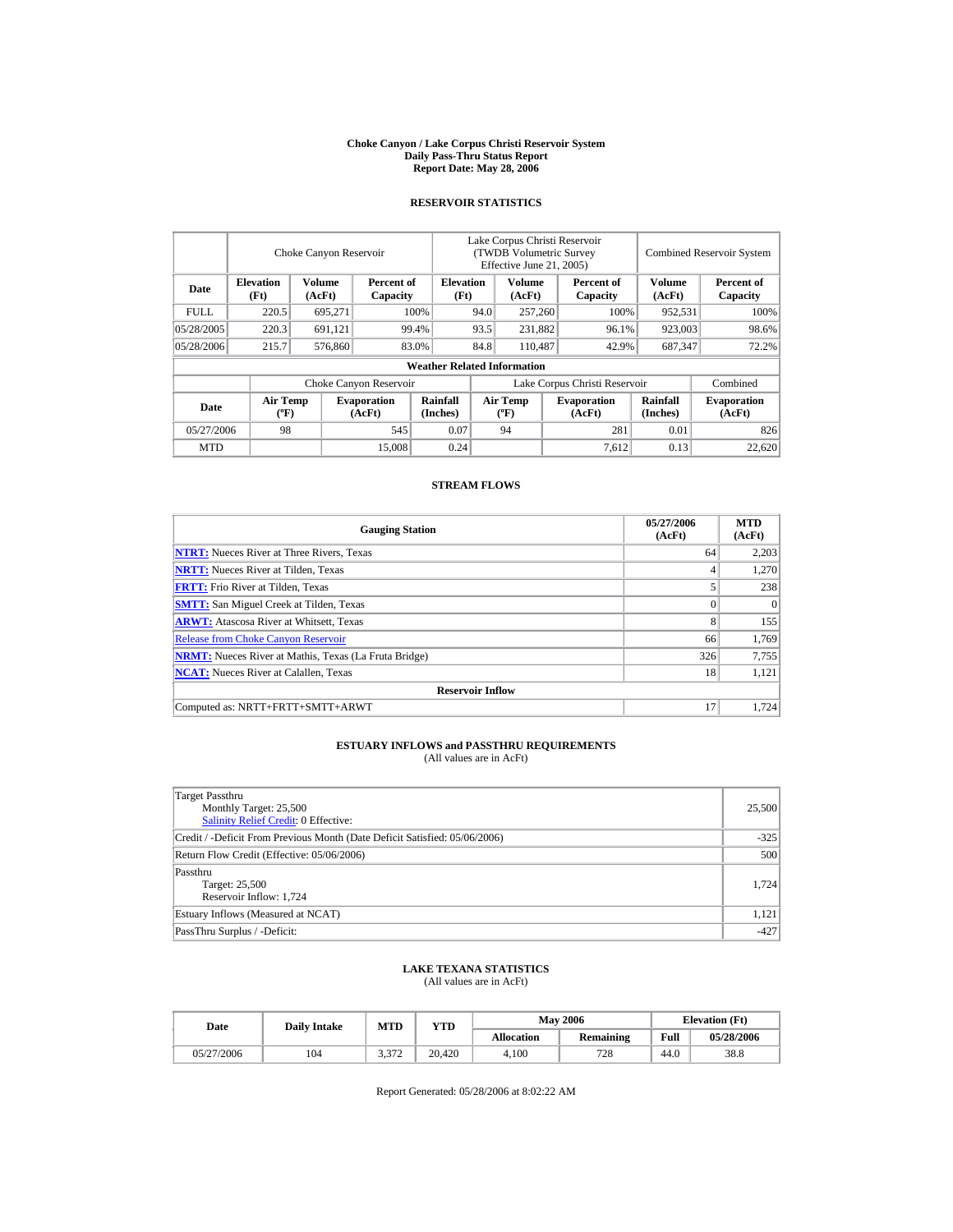#### **Choke Canyon / Lake Corpus Christi Reservoir System Daily Pass-Thru Status Report Report Date: May 29, 2006**

### **RESERVOIR STATISTICS**

|            |                                             | Choke Canyon Reservoir |                              |                                    | Lake Corpus Christi Reservoir<br>(TWDB Volumetric Survey<br>Effective June 21, 2005) |                                             |  |                              |                             | <b>Combined Reservoir System</b> |
|------------|---------------------------------------------|------------------------|------------------------------|------------------------------------|--------------------------------------------------------------------------------------|---------------------------------------------|--|------------------------------|-----------------------------|----------------------------------|
| Date       | <b>Elevation</b><br>(Ft)                    | Volume<br>(AcFt)       | Percent of<br>Capacity       | <b>Elevation</b><br>(Ft)           |                                                                                      | Volume<br>(AcFt)                            |  | Percent of<br>Capacity       | Volume<br>(AcFt)            | Percent of<br>Capacity           |
| FULL.      | 220.5                                       | 695,271                |                              | 100%                               | 94.0                                                                                 | 257,260                                     |  | 100%                         | 952,531                     | 100%                             |
| 05/29/2005 | 220.4                                       | 692,158                |                              | 99.6%                              | 93.6                                                                                 | 233,020                                     |  | 96.6%                        | 925,178                     | 98.8%                            |
| 05/29/2006 | 215.7                                       | 576,860                |                              | 83.0%                              | 84.8                                                                                 | 110.734                                     |  | 43.0%                        | 687,594                     | 72.2%                            |
|            |                                             |                        |                              | <b>Weather Related Information</b> |                                                                                      |                                             |  |                              |                             |                                  |
|            |                                             |                        | Choke Canyon Reservoir       |                                    | Lake Corpus Christi Reservoir                                                        |                                             |  |                              |                             | Combined                         |
| Date       | <b>Air Temp</b><br>$({}^{\circ}\mathrm{F})$ |                        | <b>Evaporation</b><br>(AcFt) | Rainfall<br>(Inches)               |                                                                                      | <b>Air Temp</b><br>$({}^{\circ}\mathbf{F})$ |  | <b>Evaporation</b><br>(AcFt) | <b>Rainfall</b><br>(Inches) | <b>Evaporation</b><br>(AcFt)     |
| 05/28/2006 | 88                                          |                        | 436                          | 0.16                               |                                                                                      | 82                                          |  | 245                          | 1.04                        | 681                              |
| <b>MTD</b> |                                             |                        | 15.444                       | 0.40                               |                                                                                      |                                             |  | 7,857                        | 1.17                        | 23.301                           |

### **STREAM FLOWS**

| <b>Gauging Station</b>                                       | 05/28/2006<br>(AcFt) | <b>MTD</b><br>(AcFt) |
|--------------------------------------------------------------|----------------------|----------------------|
| <b>NTRT:</b> Nueces River at Three Rivers, Texas             | 60                   | 2,263                |
| <b>NRTT:</b> Nueces River at Tilden, Texas                   | $\overline{2}$       | 1,272                |
| <b>FRTT:</b> Frio River at Tilden, Texas                     | 6                    | 244                  |
| <b>SMTT:</b> San Miguel Creek at Tilden, Texas               | $\Omega$             | $\Omega$             |
| <b>ARWT:</b> Atascosa River at Whitsett, Texas               | 8                    | 163                  |
| <b>Release from Choke Canyon Reservoir</b>                   | 66                   | 1,834                |
| <b>NRMT:</b> Nueces River at Mathis, Texas (La Fruta Bridge) | 326                  | 8,081                |
| <b>NCAT:</b> Nueces River at Calallen, Texas                 | 22                   | 1,143                |
| <b>Reservoir Inflow</b>                                      |                      |                      |
| Computed as: NRTT+FRTT+SMTT+ARWT                             | 16                   | 1.739                |

# **ESTUARY INFLOWS and PASSTHRU REQUIREMENTS**<br>(All values are in AcFt)

| Target Passthru<br>Monthly Target: 25,500<br><b>Salinity Relief Credit: 0 Effective:</b> | 25,500 |
|------------------------------------------------------------------------------------------|--------|
| Credit / -Deficit From Previous Month (Date Deficit Satisfied: 05/06/2006)               | $-325$ |
| Return Flow Credit (Effective: 05/06/2006)                                               | 500    |
| Passthru<br>Target: 25,500<br>Reservoir Inflow: 1,739                                    | 1,739  |
| Estuary Inflows (Measured at NCAT)                                                       | 1,143  |
| PassThru Surplus / -Deficit:                                                             | $-421$ |

## **LAKE TEXANA STATISTICS**

(All values are in AcFt)

| Date       | <b>Daily Intake</b> | <b>MTD</b> | YTD    |                   | <b>May 2006</b> | <b>Elevation</b> (Ft) |            |
|------------|---------------------|------------|--------|-------------------|-----------------|-----------------------|------------|
|            |                     |            |        | <b>Allocation</b> | Remaining       | Full                  | 05/29/2006 |
| 05/28/2006 | 105                 | 3.476      | 20.525 | 4.100             | 624             | 44.0                  | 38.8       |

Report Generated: 05/29/2006 at 8:16:42 AM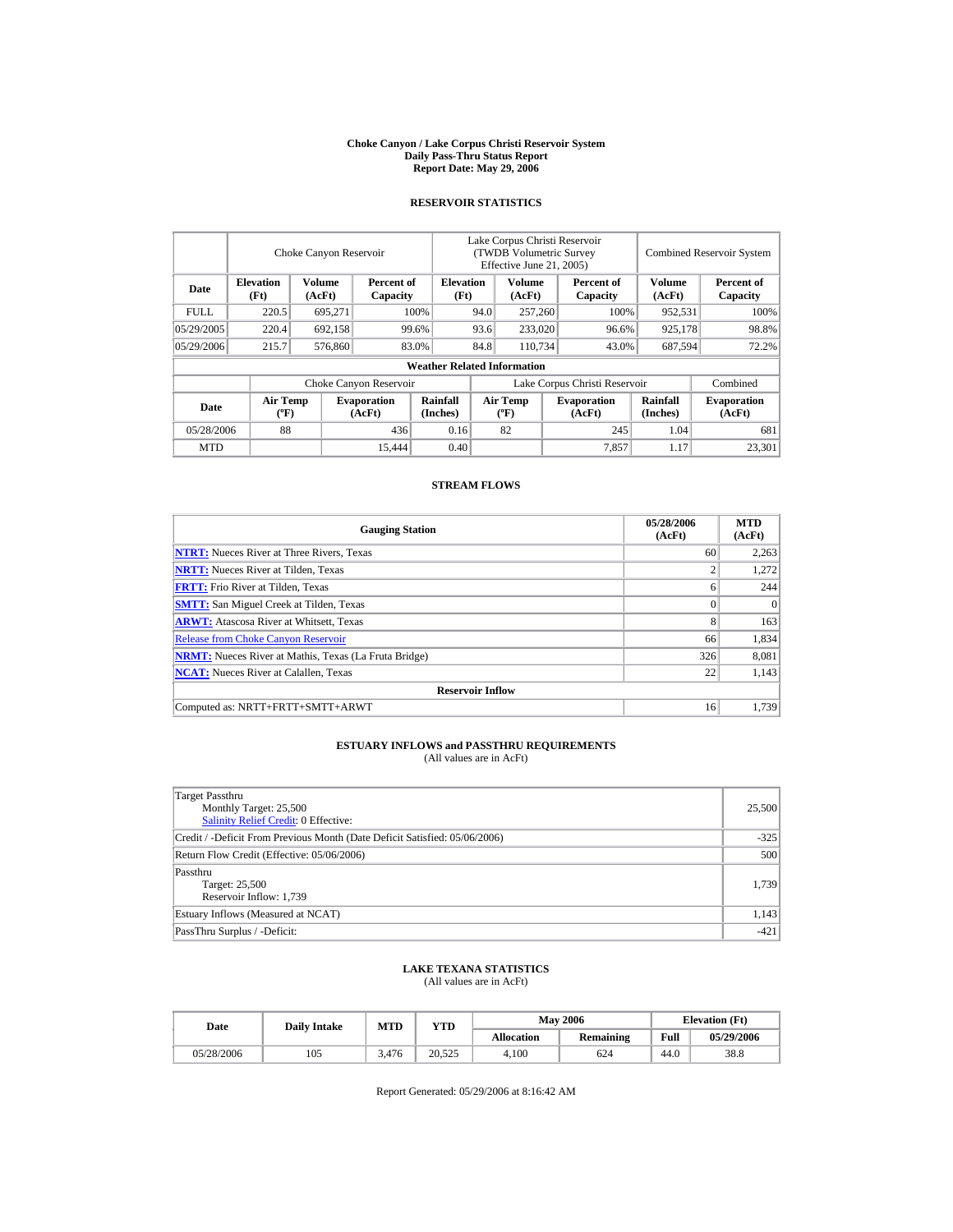#### **Choke Canyon / Lake Corpus Christi Reservoir System Daily Pass-Thru Status Report Report Date: May 30, 2006**

### **RESERVOIR STATISTICS**

|             |                                             | Choke Canyon Reservoir |                              |                                    | Lake Corpus Christi Reservoir<br>(TWDB Volumetric Survey<br>Effective June 21, 2005) |                           |  |                              |                             | <b>Combined Reservoir System</b> |
|-------------|---------------------------------------------|------------------------|------------------------------|------------------------------------|--------------------------------------------------------------------------------------|---------------------------|--|------------------------------|-----------------------------|----------------------------------|
| Date        | <b>Elevation</b><br>(Ft)                    | Volume<br>(AcFt)       | Percent of<br>Capacity       | <b>Elevation</b><br>(Ft)           |                                                                                      | Volume<br>(AcFt)          |  | Percent of<br>Capacity       | <b>Volume</b><br>(AcFt)     | Percent of<br>Capacity           |
| <b>FULL</b> | 220.5                                       | 695,271                |                              | 100%                               | 94.0                                                                                 | 257,260                   |  | 100%                         | 952,531                     | 100%                             |
| 05/30/2005  | 220.4                                       | 692,418                |                              | 99.6%                              | 93.5                                                                                 | 232,450                   |  | 96.4%                        | 924,868                     | 98.8%                            |
| 05/30/2006  | 215.9                                       | 580,372                |                              | 83.5%                              | 84.8                                                                                 | 110,858                   |  | 43.1%                        | 691,230                     | 72.6%                            |
|             |                                             |                        |                              | <b>Weather Related Information</b> |                                                                                      |                           |  |                              |                             |                                  |
|             |                                             |                        | Choke Canyon Reservoir       |                                    | Lake Corpus Christi Reservoir                                                        |                           |  |                              |                             | Combined                         |
| Date        | <b>Air Temp</b><br>$({}^{\circ}\mathrm{F})$ |                        | <b>Evaporation</b><br>(AcFt) | <b>Rainfall</b><br>(Inches)        |                                                                                      | Air Temp<br>$(^{\circ}F)$ |  | <b>Evaporation</b><br>(AcFt) | <b>Rainfall</b><br>(Inches) | <b>Evaporation</b><br>(AcFt)     |
| 05/29/2006  | 97                                          |                        | 479                          | 2.17                               |                                                                                      | 93                        |  | 289                          | 0.01                        | 768                              |
| <b>MTD</b>  |                                             |                        | 15.923                       | 2.57                               |                                                                                      |                           |  | 8,146                        | 1.18                        | 24,069                           |

### **STREAM FLOWS**

| <b>Gauging Station</b>                                       | 05/29/2006<br>(AcFt) | <b>MTD</b><br>(AcFt) |
|--------------------------------------------------------------|----------------------|----------------------|
| <b>NTRT:</b> Nueces River at Three Rivers, Texas             | 58                   | 2,320                |
| <b>NRTT:</b> Nueces River at Tilden, Texas                   | 26                   | 1,298                |
| <b>FRTT:</b> Frio River at Tilden, Texas                     | 7                    | 251                  |
| <b>SMTT:</b> San Miguel Creek at Tilden, Texas               | $\Omega$             | $\Omega$             |
| <b>ARWT:</b> Atascosa River at Whitsett, Texas               | 9                    | 171                  |
| <b>Release from Choke Canyon Reservoir</b>                   | 66                   | 1,900                |
| <b>NRMT:</b> Nueces River at Mathis, Texas (La Fruta Bridge) | 324                  | 8,404                |
| <b>NCAT:</b> Nueces River at Calallen, Texas                 | 48                   | 1,191                |
| <b>Reservoir Inflow</b>                                      |                      |                      |
| Computed as: NRTT+FRTT+SMTT+ARWT                             | 41                   | 1.780                |

# **ESTUARY INFLOWS and PASSTHRU REQUIREMENTS**<br>(All values are in AcFt)

| Target Passthru<br>Monthly Target: 25,500<br><b>Salinity Relief Credit: 0 Effective:</b> | 25,500 |
|------------------------------------------------------------------------------------------|--------|
| Credit / -Deficit From Previous Month (Date Deficit Satisfied: 05/06/2006)               | $-325$ |
| Return Flow Credit (Effective: 05/06/2006)                                               | 500    |
| Passthru<br>Target: 25,500<br>Reservoir Inflow: 1,780                                    | 1,780  |
| Estuary Inflows (Measured at NCAT)                                                       | 1,191  |
| PassThru Surplus / -Deficit:                                                             | $-414$ |

## **LAKE TEXANA STATISTICS**

(All values are in AcFt)

| Date       | <b>Daily Intake</b> | MTD   | YTD    |                   | <b>May 2006</b> | <b>Elevation</b> (Ft) |            |
|------------|---------------------|-------|--------|-------------------|-----------------|-----------------------|------------|
|            |                     |       |        | <b>Allocation</b> | Remaining       | Full                  | 05/30/2006 |
| 05/29/2006 | 105                 | 3.581 | 20.630 | 4.100             | 519             | 44.0                  | 40.3       |

Report Generated: 05/30/2006 at 9:13:21 AM